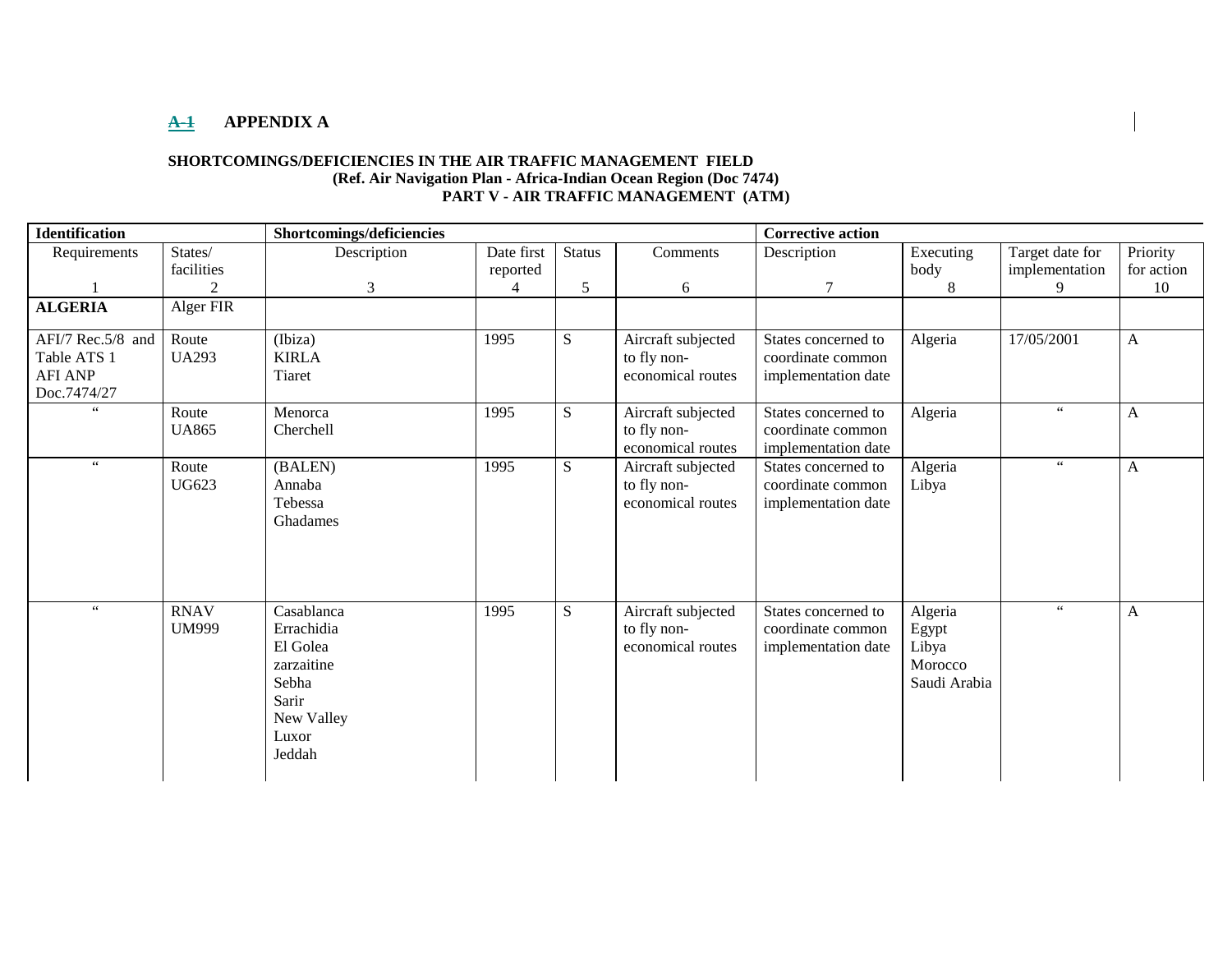| AFI/7 Rec.5/8<br>Table ATS 1<br><b>AFI ANP</b><br>Doc.7474/27 | Route<br><b>UR981</b>    | Casablanca<br>Marrakech<br><b>BULIS</b><br>Gao<br>Niamey<br>Lagos                                               | 1995 | S           | Aircraft subjected<br>to fly non-<br>economical routes                   | States concerned to<br>coordinate common<br>implementation date                 | Mali<br>Mauritania<br>Morocco<br>Niger<br>Nigeria | 17/05/2001                                                       | $\mathbf{A}$   |
|---------------------------------------------------------------|--------------------------|-----------------------------------------------------------------------------------------------------------------|------|-------------|--------------------------------------------------------------------------|---------------------------------------------------------------------------------|---------------------------------------------------|------------------------------------------------------------------|----------------|
| $\zeta$ $\zeta$                                               | Route<br><b>UR986</b>    | Tunis<br>Ghadames<br>$)*$ segment<br>In Amenas<br>Djanet )<br>Kano<br>Foumban<br>Yaoundé<br><b>France Ville</b> | 1995 | S           | Aircraft subjected<br>to fly non-<br>economical routes                   | States concerned to<br>coordinate common<br>implementation date                 | Algeria<br>Libya                                  | $66$                                                             | A              |
| AFI/7 Rec.5/1                                                 | Airspace<br>management   | Prohibited area - P60                                                                                           | 1990 | $\mathbf D$ | Non-availability of<br>direct routing                                    | Withdraw the<br>prohibited area                                                 | Algeria                                           | $\zeta\,\zeta$                                                   | A              |
| Annex 11<br>Appendix 2                                        | Five letter<br>name code | Route crossings not identified                                                                                  | 1998 | $\mathbf D$ | Difficulties for<br>Pilots identifying<br>potential traffic<br>conflicts | <b>ICAO</b> Regional<br>Office concerned<br>allocate the 5 letter<br>name codes | Algeria                                           | $\epsilon$ $\epsilon$                                            | $\overline{A}$ |
| <b>ANGOLA</b>                                                 | Luanda FIR               |                                                                                                                 |      |             |                                                                          |                                                                                 |                                                   |                                                                  |                |
| AFI/7 Rec.5/8<br>Table ATS 1<br><b>AFI ANP</b><br>Doc.7474/27 | Route<br><b>UA617</b>    | <b>Kinshasa</b><br>Windhoek                                                                                     | 1994 | ${\bf S}$   | Aircraft subjected<br>to fly non-<br>economical routes                   | States concerned to<br>coordinate common<br>implementation date                 | Angola<br>Congo<br>(BRC)                          | 17/05/2001<br>Implemented<br>25/1/2001<br>(AIP SUP<br>A001/2000) | A              |
| AFI/7 Rec.5/8<br>Table ATS 1<br><b>AFI ANP</b><br>Doc.7474/27 | Route<br><b>UB528</b>    | Livingstone<br>Luena                                                                                            | 1994 | S           | Aircraft subjected<br>to fly non-<br>economical routes                   | States concerned to<br>coordinate common<br>implementation date                 | Angola<br>Zambia                                  | 17/05/2001<br>Implemented<br>25/1/2001<br>(AIP SUP<br>A001/2000) | $\overline{A}$ |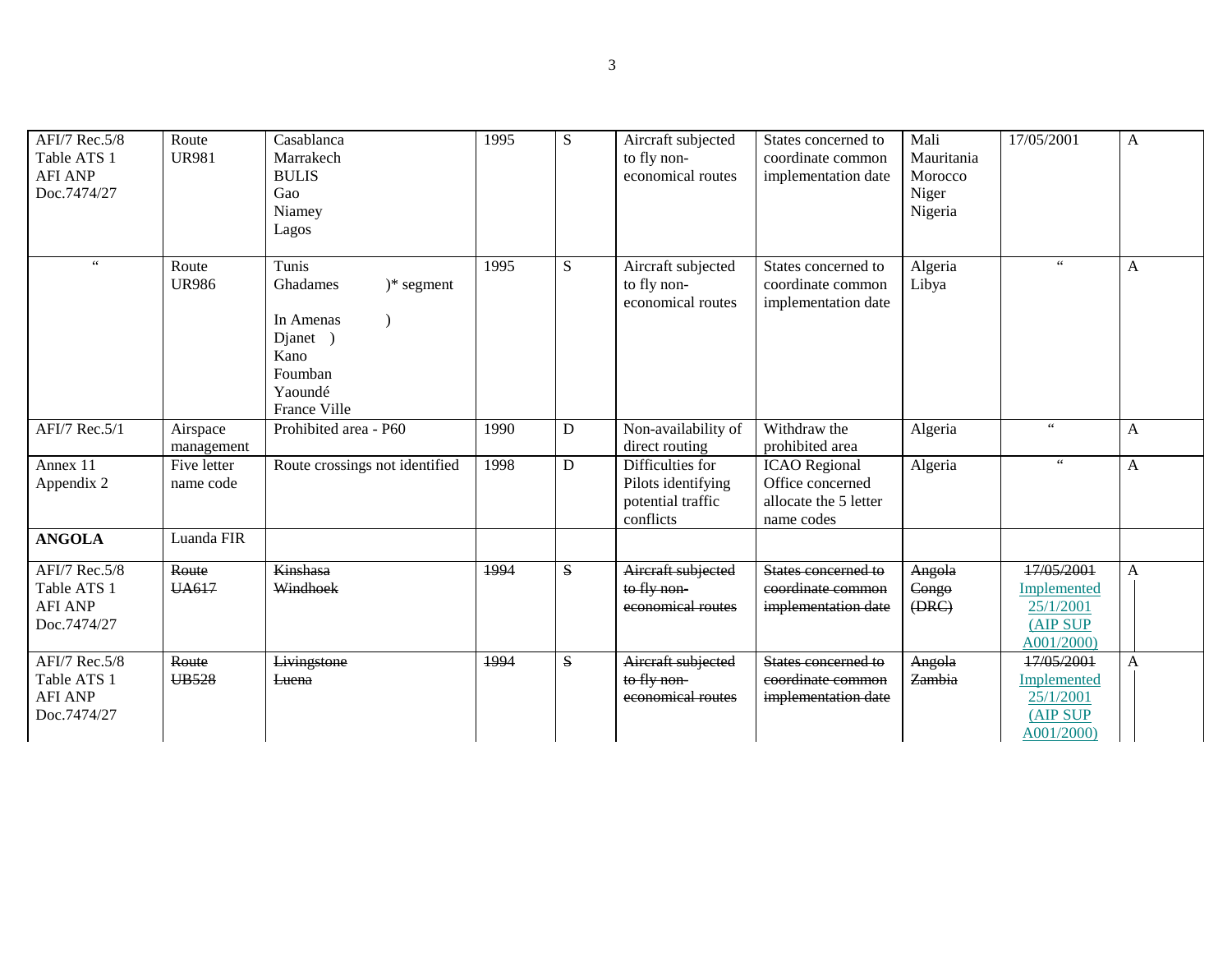| AFI/7 Rec.5/8<br>Table ATS 1<br><b>AFI ANP</b><br>Doc.7474/27 | <b>RNAV</b><br><b>UM731</b>                  | Carbonara<br><b>OSMAR</b><br>Tunis<br>Jerba<br><b>FARES</b><br>Dirkou<br>N'Djamena<br>Beriberati<br>Saurimo<br>Johannesburg                          | 1996 | ${\bf S}$   | Aircraft subjected<br>to fly non-<br>economical routes             | States concerned to<br>coordinate common<br>implementation date | Angola<br><b>Botswana</b><br>Central<br>Africa<br>Republic<br>Congo<br>(DRC)<br>Chad<br>Libya<br>Niger<br>South Africa<br>Zambia | 17/05/2001                                                             | $\mathbf{A}$ |
|---------------------------------------------------------------|----------------------------------------------|------------------------------------------------------------------------------------------------------------------------------------------------------|------|-------------|--------------------------------------------------------------------|-----------------------------------------------------------------|----------------------------------------------------------------------------------------------------------------------------------|------------------------------------------------------------------------|--------------|
| $\epsilon\,\epsilon$                                          | <b>RNAV</b><br><b>UM998</b>                  | (Martigues)<br><b>BALEN</b><br>Constantine<br>Bordj.O.Driss<br>Tobuk<br><b>INISA</b><br>Maiduguri<br>Garoua<br>Kinshasa<br>Luena<br>Maun<br>Gaborone | 1996 | ${\bf S}$   | Aircraft subjected<br>to fly non-<br>economical routes             | States concerned to<br>coordinate common<br>implementation date | Alger<br>Angola<br><b>Botswana</b><br>Congo<br>(DRC)<br>Congo<br>Gabon<br>Niger<br>Nigeria                                       | $\zeta\,\zeta$                                                         | $\mathbf{A}$ |
| AFI/7 Rec.5/21                                                | Provision of<br><b>ATC 150</b><br>NM concept | Non-provision of ATC service<br>150 NM of Luanda and<br>Huambo                                                                                       | 1988 | $\mathbf D$ | Delayed descend<br>for arrival and<br>steep climb for<br>departure | Implemented as<br>required                                      | Angola                                                                                                                           | $\zeta$ $\zeta$                                                        | U            |
| <b>BOTSWANA</b>                                               | Gaborone<br><b>FIR</b>                       |                                                                                                                                                      |      |             |                                                                    |                                                                 |                                                                                                                                  |                                                                        |              |
| AFI/7 Rec.5/21                                                | <b>RNAV</b><br><b>UM731</b>                  | Johannesburg<br>Saurimo                                                                                                                              | 1990 | S           | Aircraft subjected<br>to fly non-<br>economical routes             | State concerned to<br>coordinate common<br>implementation date  | Angola<br>Botswana<br>South Africa<br>Zambia                                                                                     | 17/05/2001<br><b>Implemented by</b><br>29/11/2001 with<br>South Africa | A            |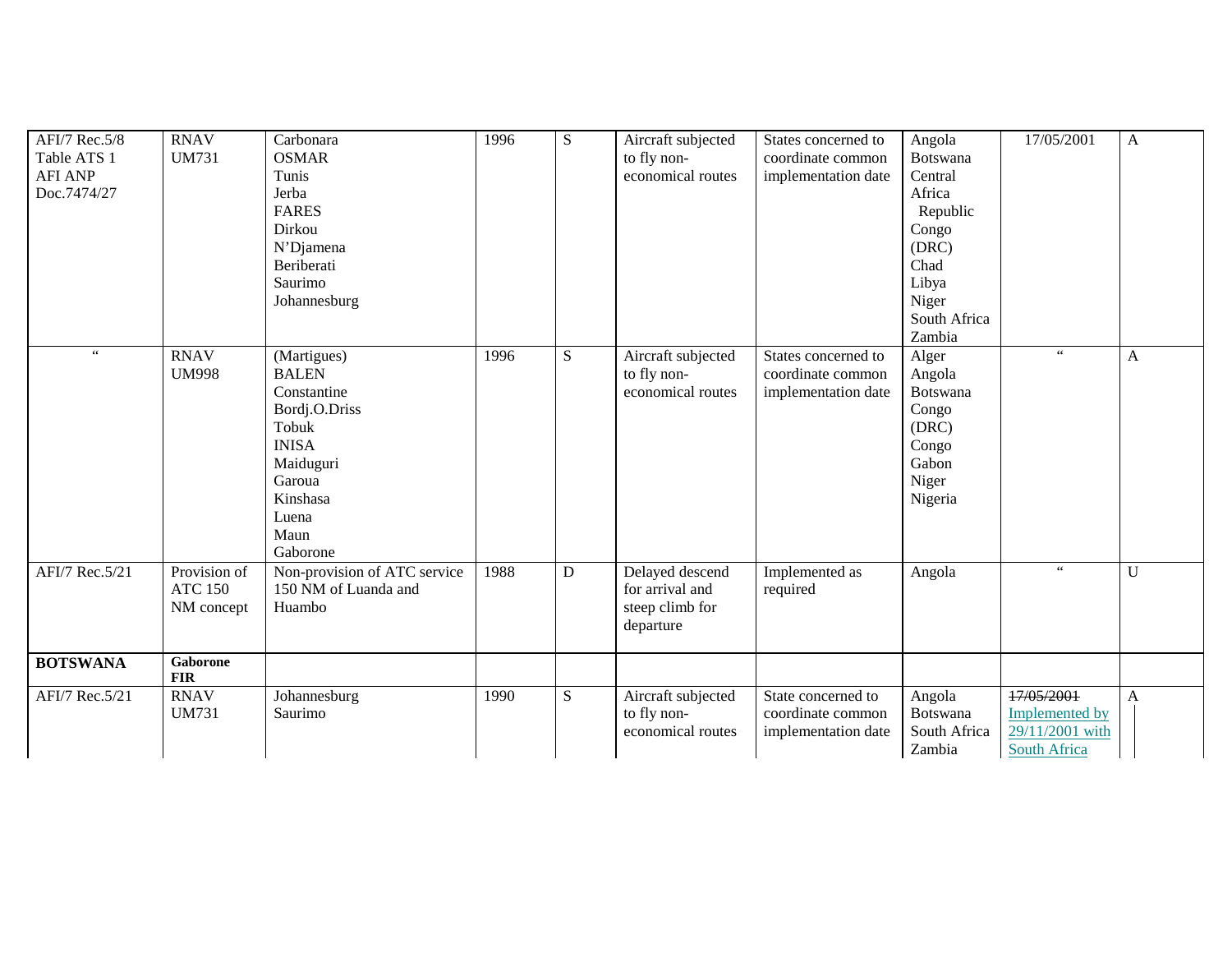| $66\,$                                      | <b>RNAV</b><br><b>UM998</b>      | Gaborone<br>Luena<br>Kinshasa | 1990 | S | Aircraft subjected<br>to fly non-<br>economical routes | States concerned to<br>coordinate common<br>implementation date | Angola<br>Botswana<br>Congo<br>(DRC) | 66 | A |
|---------------------------------------------|----------------------------------|-------------------------------|------|---|--------------------------------------------------------|-----------------------------------------------------------------|--------------------------------------|----|---|
| <b>CAMEROON</b>                             | <b>Brazzaville</b><br><b>FIR</b> |                               |      |   |                                                        |                                                                 |                                      |    |   |
| AFI/7 Rec.5/8<br>Table ATS 1<br>Doc.7474/27 | Route<br><b>UA861</b>            | Lagos<br>Garoua               | 1994 | S | Aircraft subjected<br>to fly non-<br>economical routes | States concerned to<br>coordinate common<br>implementation date | 66                                   | ,, | A |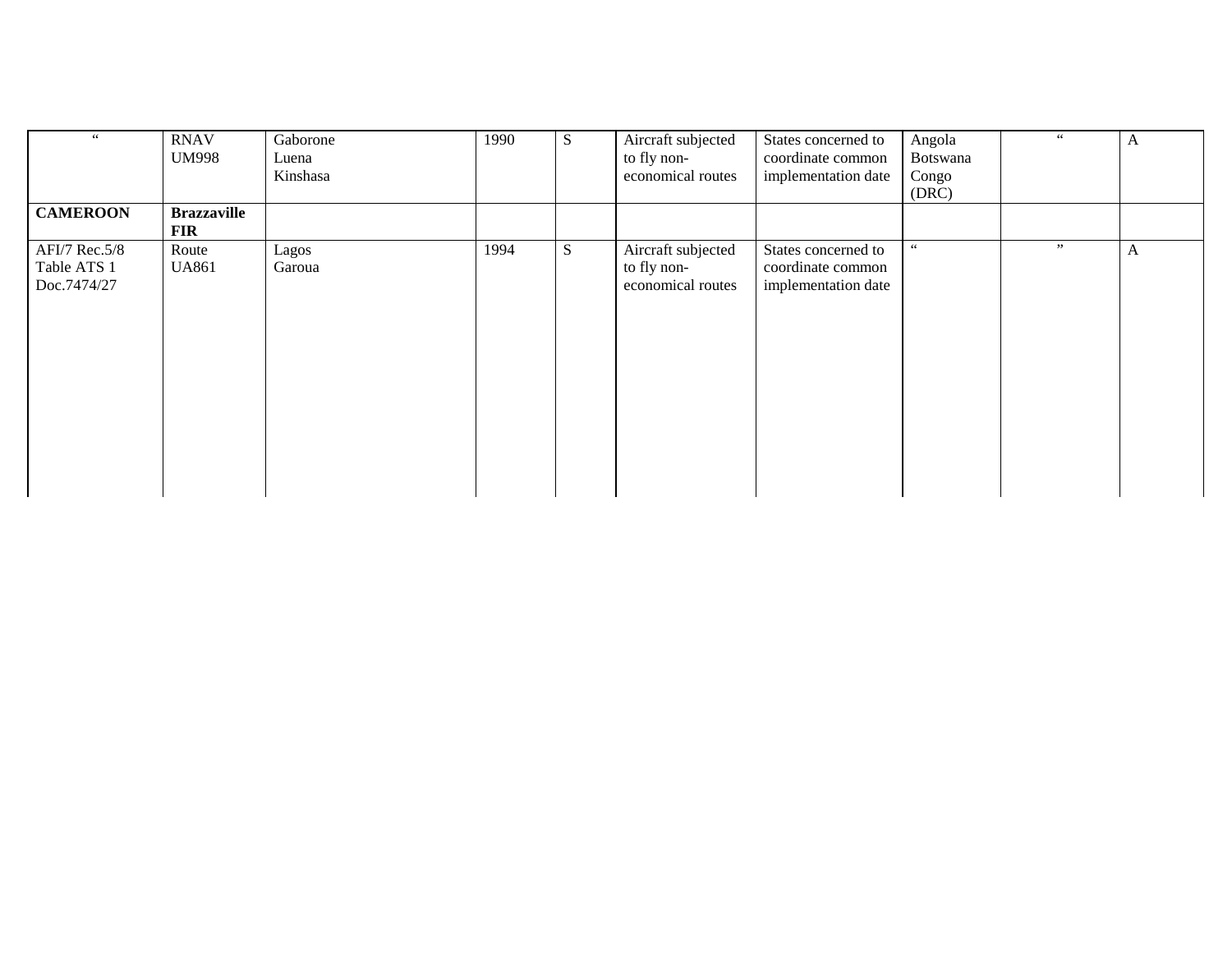| <b>CHAD</b>           | N'Djamena        |                                   |      |                                      |                                 |                       |                |                      |                         |  |
|-----------------------|------------------|-----------------------------------|------|--------------------------------------|---------------------------------|-----------------------|----------------|----------------------|-------------------------|--|
|                       | <b>FIR</b>       |                                   |      |                                      |                                 |                       |                |                      |                         |  |
| <b>AFI/7 Rec.5/8</b>  | <b>RNAV</b>      | Berberati                         | 1994 | $\mathbf{s}$                         | Aircraft subjected              | States concerned to   | Chad           | 17/05/2001           | $\mathbf{A}$            |  |
| Table ATS 1           | <b>UM731</b>     | N'diamena                         |      |                                      | to fly non-                     | coordinate common     | <b>Central</b> |                      |                         |  |
| <b>AFI ANP</b>        |                  | <b>Dirkou</b>                     |      |                                      | economical routes               | implementation        | African        |                      |                         |  |
| Doc. 7474/27          |                  |                                   |      |                                      |                                 | dates                 | Republic       |                      |                         |  |
|                       |                  |                                   |      |                                      |                                 |                       | Niger          |                      |                         |  |
| <b>AFI/7 Rec.5/21</b> | Provision of     | Non provision of ATC service      | 1988 | $\overline{P}$                       | Delayed descend                 | <b>Implemented as</b> | Chad           | As soon as           | $\overline{\mathsf{H}}$ |  |
|                       | <b>ATC 150</b>   | 150 NM of N'djamena               |      |                                      | for arrival and                 | required              |                | possible             |                         |  |
|                       | NM concept       |                                   |      |                                      | steep climb for                 |                       |                |                      |                         |  |
|                       |                  |                                   |      |                                      | departure                       |                       |                |                      |                         |  |
| <b>AFI/7 Rec.5/8</b>  | Route            | N'diamena                         | 1998 | $\underline{\underline{\mathbf{S}}}$ | $\stackrel{\leftrightarrow}{=}$ | $\stackrel{12}{=}$    | Chad           | 17/05/2001           | $\mathbf{A}$            |  |
| Table ATS 1           | UB730            | <b>Dirkou</b>                     |      |                                      |                                 |                       | Niger          |                      |                         |  |
| <b>AFI ANP</b>        |                  | <b>Djanet</b>                     |      |                                      |                                 |                       | Algeria        |                      |                         |  |
| Doc. 7474/27          |                  |                                   |      |                                      |                                 |                       |                |                      |                         |  |
| AFI/7                 | Provision of     | <b>Efficiency of ATS</b>          | 1998 | $\overline{\mathbf{B}}$              |                                 | <b>Establish ATS</b>  | Chad           | $\tilde{\mathbf{e}}$ | $\overline{\mathsf{H}}$ |  |
| Rec.5/21              | $ATS$            |                                   |      |                                      |                                 | operational auditing  |                |                      |                         |  |
|                       |                  |                                   |      |                                      |                                 | and proficiency       |                |                      |                         |  |
|                       |                  |                                   |      |                                      |                                 | maintenance           |                |                      |                         |  |
|                       |                  |                                   |      |                                      |                                 | procedures (AFI/7     |                |                      |                         |  |
|                       |                  |                                   |      |                                      |                                 | Rec 5/27 refers)      |                |                      |                         |  |
| AFI/7                 | Provision of     | Inadequate airspace               | 1998 | $\overline{\mathbf{P}}$              | <b>Frequent ATS</b>             | Need for urgent       | Chad and       | As soon as           | $\overline{\mathbf{H}}$ |  |
| Ree.5/1               | <b>ATS</b>       | management between ATS            |      |                                      | incidents in the                | meeting of the States | adjacent       | Possible             |                         |  |
|                       |                  | units leading to frequent traffic |      |                                      | area attributed to              | concerned to address  | <b>States</b>  |                      |                         |  |
|                       | Airspace         | incidents in the FIR              |      |                                      | airspace                        | the problem of        |                |                      |                         |  |
|                       | Management       | boundaries between Alger,         |      |                                      | management                      | airspace              |                |                      |                         |  |
|                       |                  | N'djamena, Tripoli, Niamey        |      |                                      |                                 | management and        |                |                      |                         |  |
|                       |                  | and Kano not responding to        |      |                                      |                                 | prevalent ATS         |                |                      |                         |  |
|                       |                  | existing route structure flows    |      |                                      |                                 | incidents in the area |                |                      |                         |  |
| <b>AFI/7 Rec.5/6</b>  | Letter of        | <b>Letter of Agreement not</b>    | 1998 | $\overline{P}$                       | Non compatible                  | State concerned to    | Chad and       | 30/12/2000           | $\mathbf{A}$            |  |
|                       | <b>Agreement</b> | signed                            |      |                                      | <b>ATC Procedures</b>           | follow up             | adjacent       |                      |                         |  |
|                       |                  |                                   |      |                                      |                                 |                       | <b>States</b>  |                      |                         |  |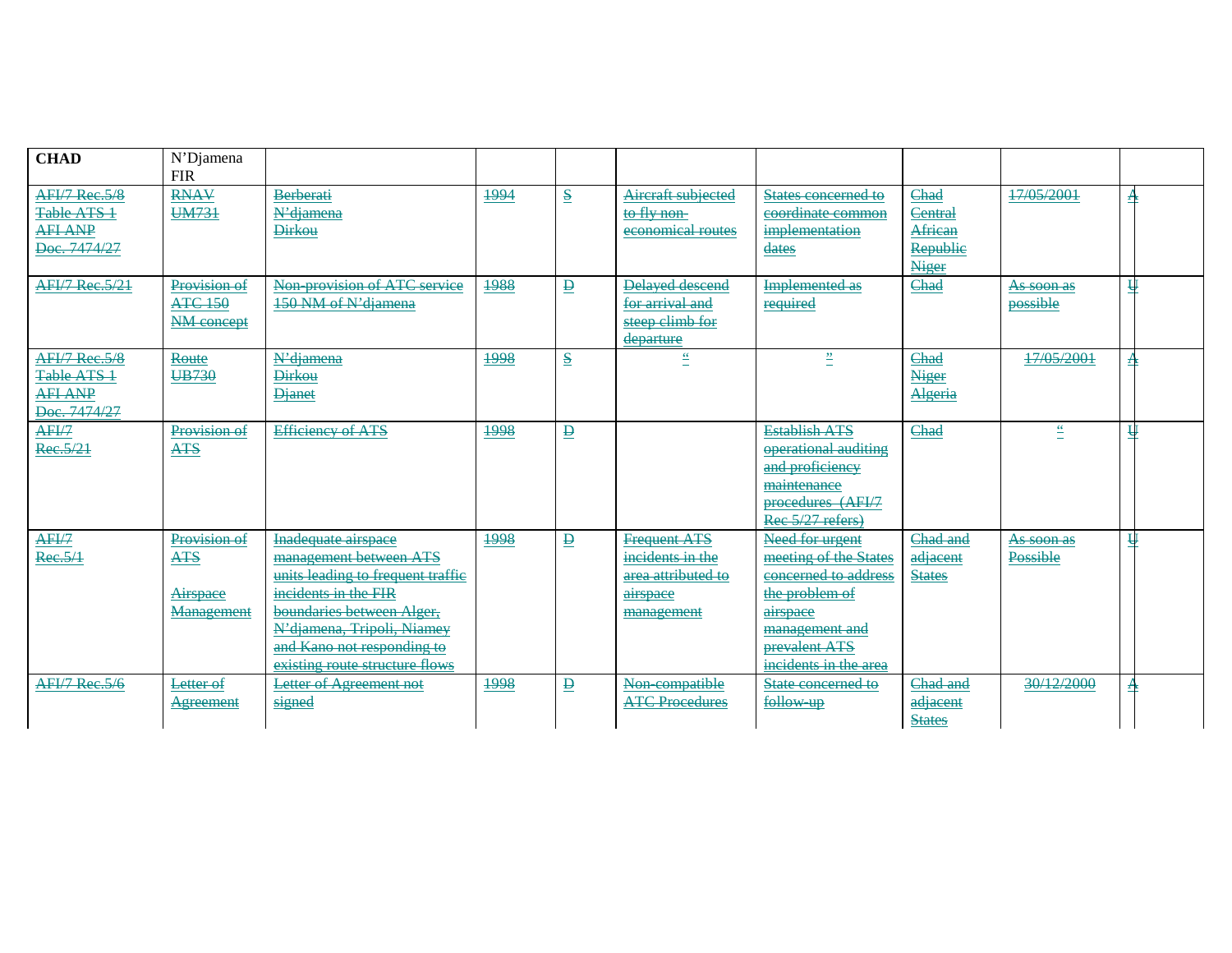| <b>LIM AFI</b><br>Rec.10/38                                   | Provision of<br>effective<br>surveillance<br>(SSR)      | Need for SSR surveillance in<br>extended TMA as expressed in<br>the AFI CNS/ATM Plan | 1988 | D | Traffic density/<br>complexity<br>contributing to<br>frequent ATS<br>incidents | Implement SSR at<br>N'djamena                                   | Chad                                         | <b>May 2000</b>                                                                                                | $\mathbf{U}$ |
|---------------------------------------------------------------|---------------------------------------------------------|--------------------------------------------------------------------------------------|------|---|--------------------------------------------------------------------------------|-----------------------------------------------------------------|----------------------------------------------|----------------------------------------------------------------------------------------------------------------|--------------|
| <b>COMOROS</b>                                                | Antananarivo<br><b>FIR</b>                              |                                                                                      |      |   |                                                                                |                                                                 |                                              |                                                                                                                |              |
| AFI/7 Rec.5/8<br>Table ATS 1<br><b>AFI ANP</b><br>Doc.7474/27 | Route<br><b>UR996</b>                                   | Nampula<br>Moroni<br><b>ODAKA</b>                                                    | 1996 | S | Aircraft subjected<br>to fly non-<br>economical routes                         | States concerned to<br>coordinate common<br>implementation date | Comoros<br>Mozambique<br>Seychelles<br>Yemen | 17/05/2001<br>Amendment<br>proposal<br>to<br>delete the route<br>under<br>circulation<br>(ESAF 2001/ -<br>ATS) |              |
| AFI/7 Rec.5/21                                                | Provision of<br><b>ATC 150</b><br>NM concept            | Non-provision of ATC service<br>150 NM of Moroni                                     | 1988 | D | Delayed descend<br>for arrival and<br>steep climb for<br>departure             | Implemented as<br>required                                      | Comoros<br>Madagascar                        | 17/05/2001                                                                                                     | $\mathbf{U}$ |
| <b>CONGO</b>                                                  | <b>Brazzaville</b><br><b>FIR</b>                        |                                                                                      |      |   |                                                                                |                                                                 |                                              |                                                                                                                |              |
| AFI/7 Rec.5/6                                                 | Letters of<br>Agreements                                | Letters of Agreement not yet<br>signed                                               | 1998 | D | non-compatible<br>ATC procedures                                               | State concerned to<br>follow-up                                 | Congo and<br>adjacent<br><b>States</b>       | $\epsilon$ $\epsilon$                                                                                          | A            |
| $LIM$ $A\overline{FI}$<br>Rec.10/38                           | <b>SSR</b><br>Provision of<br>effective<br>surveillance | Need for SSR surveillance in<br>extended TMA as expressed in<br>the AFI CNS/ATM Plan | 1988 | D | Traffic density/<br>complexity<br>contributing to<br>frequent ATS<br>incidents | Implement SSR at<br><b>Brazzaville</b>                          | Congo                                        | As soon as<br>possible                                                                                         | U            |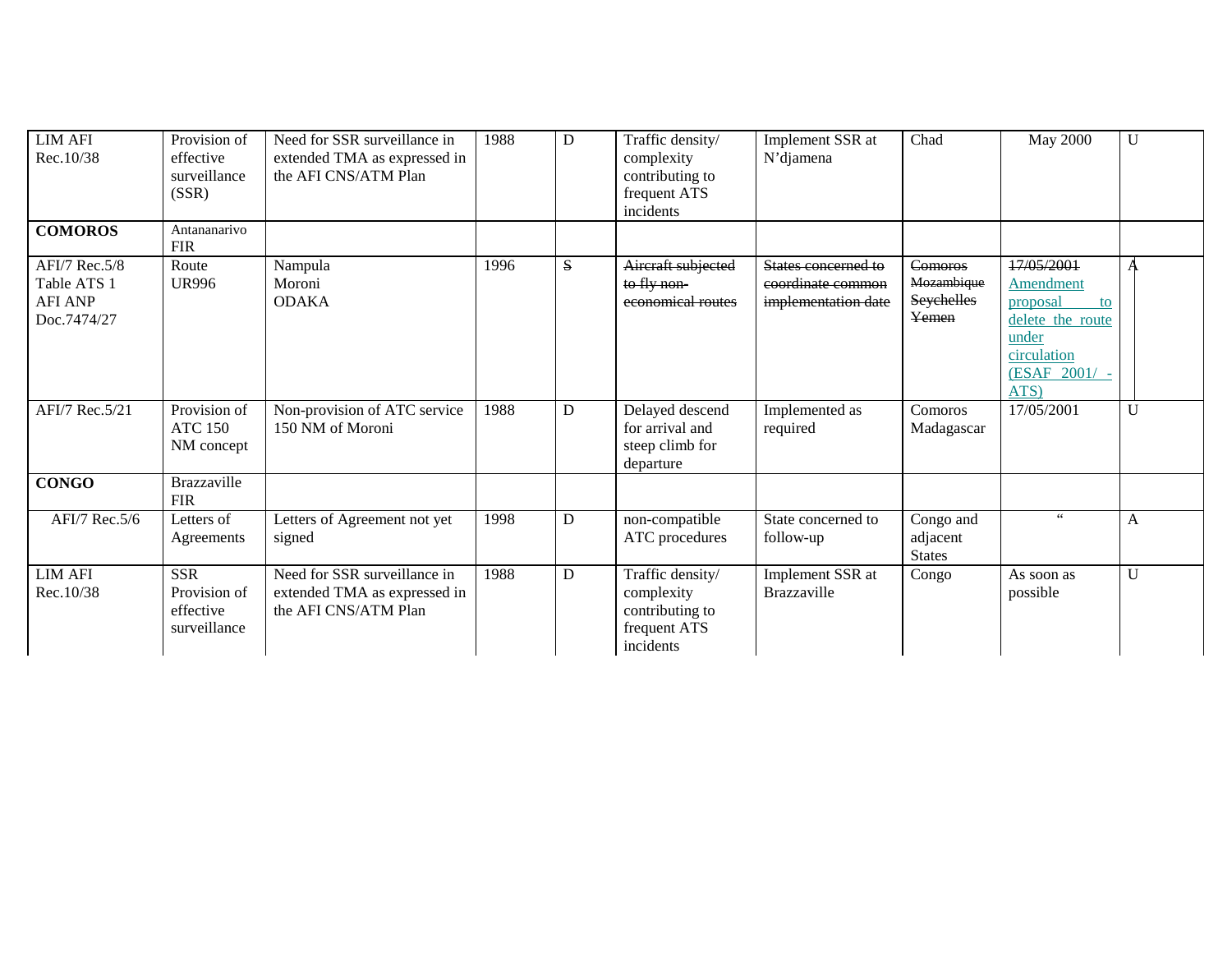|                                                               | Kinshasa FIR                |                                                        |      |   |                                                               |                                                                 |                                  |                      |              |
|---------------------------------------------------------------|-----------------------------|--------------------------------------------------------|------|---|---------------------------------------------------------------|-----------------------------------------------------------------|----------------------------------|----------------------|--------------|
| <b>CONGO (DRC)</b>                                            |                             |                                                        |      |   |                                                               |                                                                 |                                  |                      |              |
| AFI/7 Rec.5/8<br>Table ATS 1<br><b>AFI ANP</b><br>Doc.7474/27 | Route<br><b>UA617</b>       | Kinshasa<br>Windhoek                                   | 1995 | S | Aircraft subjected<br>to fly non-<br>economical routes        | States concerned to<br>coordinate common<br>implementation date | 66                               | 17/05/2001           | $\mathbf{A}$ |
| 66                                                            | <b>RNAV</b><br><b>UL612</b> | Goma<br>El Dhaba<br>(Paleohoral)                       | 1995 | S | Aircraft subjected<br>to fly non-<br>economical routes        | States concerned to<br>coordinate common<br>implementation date | Congo<br>(DRC)<br>Egypt<br>Sudan | $\epsilon\,\epsilon$ | A            |
|                                                               | <b>UA 607</b>               | N'Dola<br>Lubumbashi<br><b>Bangui</b>                  | 1995 | S | Aircraft subjected<br>to fly non-<br>economical routes        | States concerned to<br>coordinate common<br>implementation date | Congo<br>(RDC)                   | 31/12:96             |              |
|                                                               | <b>UA 617</b>               | Kinshasa<br>Windhoek                                   | 1995 | S | Aircraft subjected<br>to fly non-<br>economical routes        | States concerned to<br>coordinate common<br>implementation date | Congo<br>(RDC)                   | 31/12:96             |              |
|                                                               | <b>UA 618</b>               | Lubumbashi<br><b>Bukavu</b><br><b>SAGBU</b><br>Malakal | 1995 | S | <b>Aircraft subjected</b><br>to fly non-<br>economical routes | States concerned to<br>coordinate common<br>implementation date | Congo<br>(RDC)                   | 31/12:96             |              |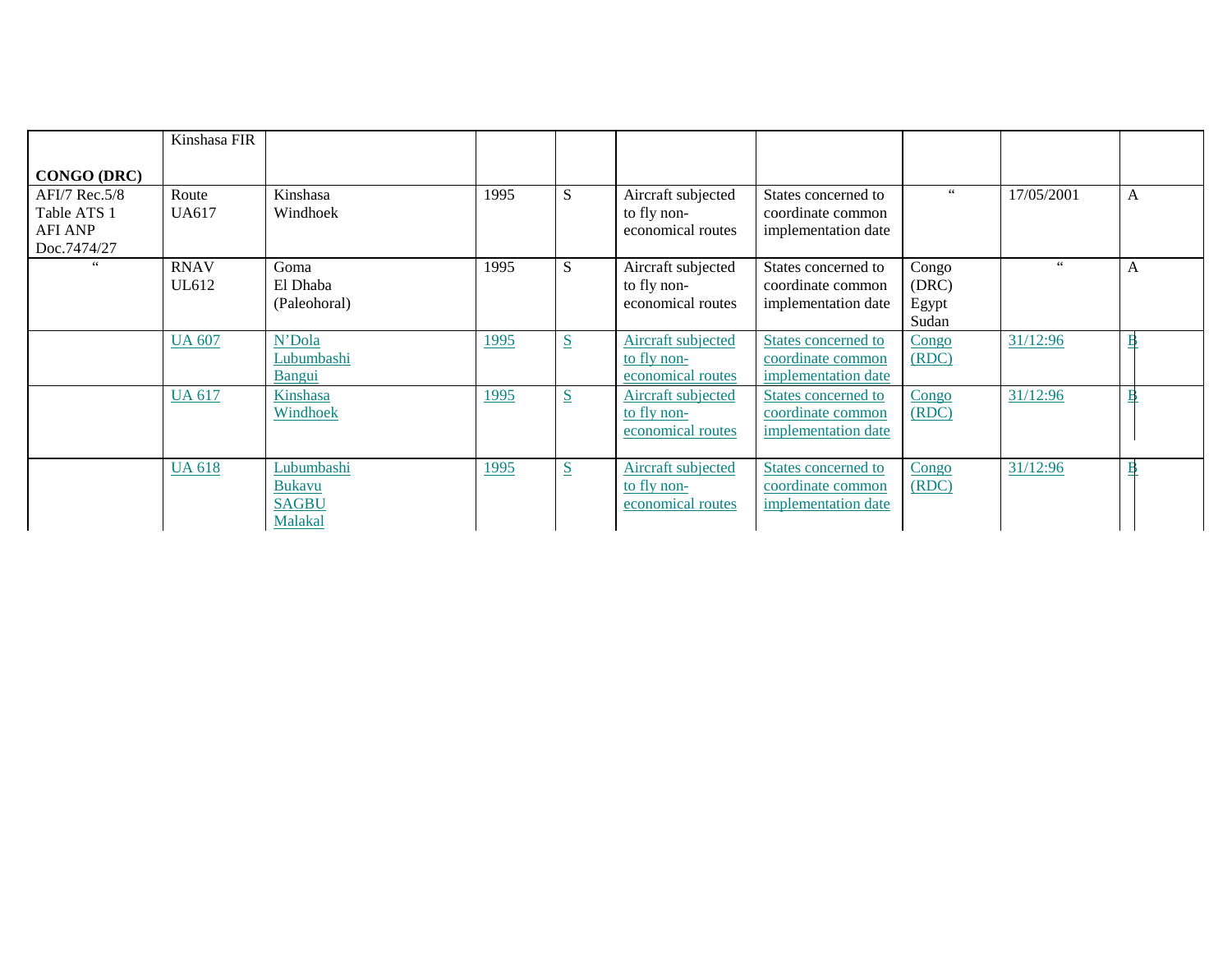|                                                               | <b>UB 527</b><br><b>UB 607</b>               | Lubumbashi<br>Kalemie<br><b>Bujumbura</b><br>Kigali<br>Bujumbura<br>Goma<br>El Obeid | 1995<br>1995 | S<br>$S_{\mathbf{r}}$ | <b>Aircraft</b> subjected<br>to fly non-<br>economical routes<br>Aircraft subjected<br>to fly non-<br>economical routes | States concerned to<br>coordinate common<br>implementation date<br>States concerned to<br>coordinate common<br>implementation date | Congo<br>(RDC)<br>Congo<br>(RDC)            | 31/12:96<br>31/12:96   | E            |
|---------------------------------------------------------------|----------------------------------------------|--------------------------------------------------------------------------------------|--------------|-----------------------|-------------------------------------------------------------------------------------------------------------------------|------------------------------------------------------------------------------------------------------------------------------------|---------------------------------------------|------------------------|--------------|
| AFI/7 Rec.5/8<br>Table ATS 1<br><b>AFI ANP</b><br>Doc.7474/27 | <b>UM731</b>                                 | Johannesburg<br>Saurimo<br>Berberati                                                 | 1995         | S                     | Aircraft subjected<br>to fly non-<br>economical routes                                                                  | States concerned to<br>coordinate common<br>implementation date                                                                    | Angola<br><b>Botswana</b><br>Congo<br>(DRC) | $66$                   | $\mathbf{A}$ |
| AFI/7 Rec.5/21                                                | Provision of<br><b>ATC 150</b><br>NM concept | Non-provision of ATC service<br>150 NM of Kinshasa and<br>Lubumbashi                 | 1995         | D                     | Delayed descend<br>for arrival and<br>steep climb for<br>departure                                                      | Implemented as<br>required                                                                                                         | Congo<br>(DRC)                              | As soon as<br>possible | $\mathbf{U}$ |
| AFI/7 Rec.5/21                                                | Provision of<br><b>ATS</b>                   | <b>Efficiency of ATS</b>                                                             | 1998         | D                     |                                                                                                                         | Establish ATS<br>operational auditing<br>and proficiency<br>maintenance<br>procedures (AFI/7<br>Rec $5/27$ refers)                 | Congo<br>(DRC)                              | Immediately            | U            |
| <b>EGYPT</b>                                                  | Cairo FIR                                    |                                                                                      |              |                       |                                                                                                                         |                                                                                                                                    |                                             |                        |              |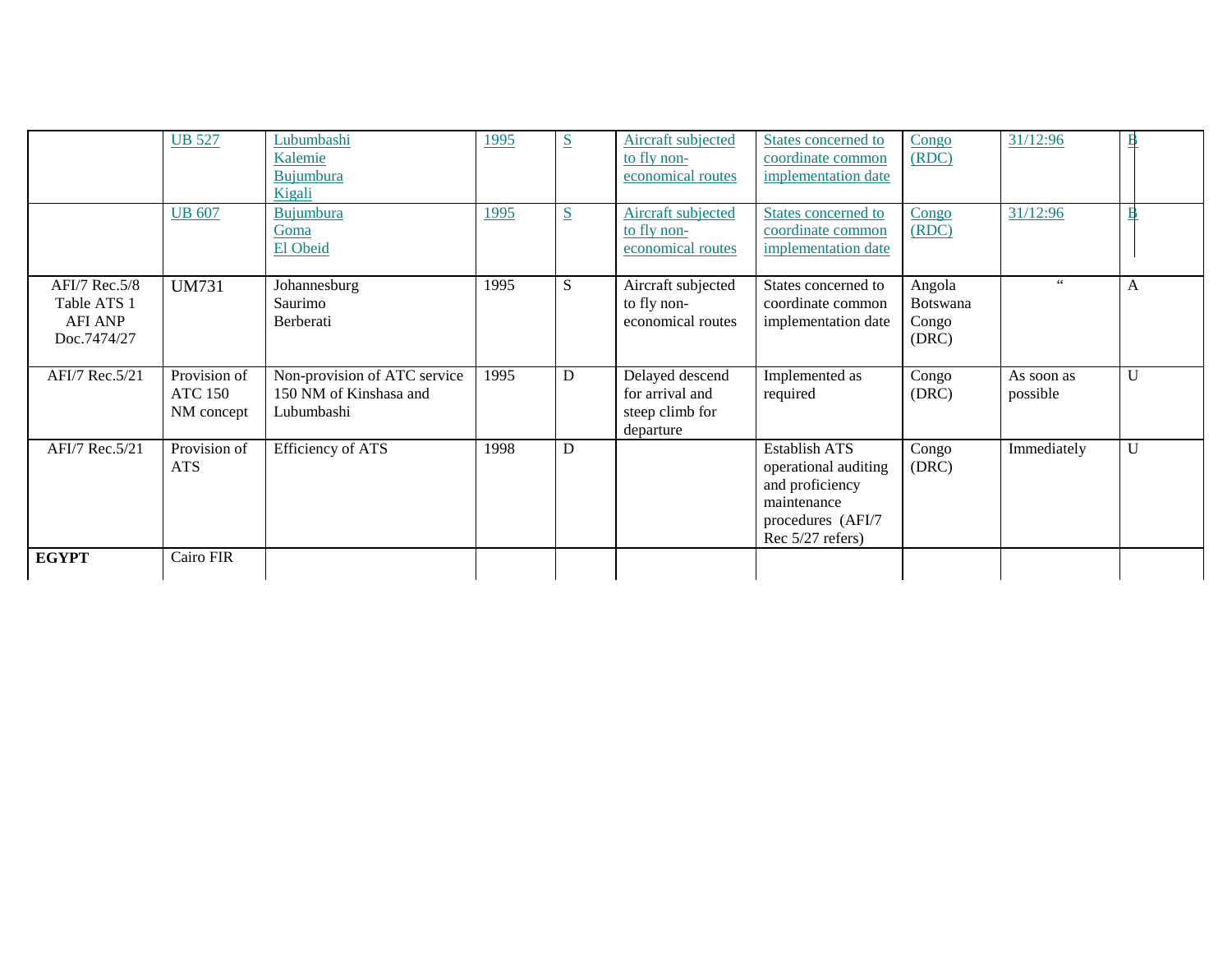| AFI/7 Rec.5/21<br><b>ERITREA</b>                              | Route<br><b>UM999</b>                | Sebha<br>Sarir<br>New Valley<br>Luxor<br>Jeddah                                                                                                                                                   | 1995 | ${\bf S}$               | Aircraft subjected<br>to fly non-<br>economical routes           | States concerned to<br>coordinate common<br>implementation date                                                                         | Algeria<br>Libya          | 17/05/2001           | A |
|---------------------------------------------------------------|--------------------------------------|---------------------------------------------------------------------------------------------------------------------------------------------------------------------------------------------------|------|-------------------------|------------------------------------------------------------------|-----------------------------------------------------------------------------------------------------------------------------------------|---------------------------|----------------------|---|
| AFI/7 Rec.5/8<br>Table ATS 1<br><b>AFI ANP</b><br>Doc.7474/27 | Route<br><b>UB525</b>                | Addis Ababa<br><b>ALEBA</b><br>Luxor                                                                                                                                                              | 1996 | ${\bf S}$               | Aircraft subjected<br>to fly non-<br>economical routes           | States concerned to<br>coordinate common<br>implementation date                                                                         | Eritrea                   | $\epsilon\,\epsilon$ | A |
| <b>GABON</b><br>AFI/7 Rec.5/6                                 | <b>Brazzaville</b><br>Letters of     | Letters of Agreement not yet                                                                                                                                                                      | 1998 | ${\bf D}$               | non-compatible                                                   | State concerned to                                                                                                                      | Gabon                     | 2000                 | A |
| <b>GHANA</b>                                                  | Agreements<br>Accra FIR              | signed                                                                                                                                                                                            |      |                         | ATC procedures                                                   | follow-up                                                                                                                               |                           |                      |   |
| AFI/7 Rec.5/1                                                 | Provision of                         | Inadequate airspace                                                                                                                                                                               | 1998 | $\overline{\mathbf{P}}$ | <b>Frequent ATS</b>                                              | Need for urgent                                                                                                                         | Ghana and                 | Immediately          | 판 |
|                                                               | <b>ATS</b><br>Airspace<br>Management | management between ATS<br>units leading to frequent traffic<br>incidents in the FIR<br>boundaries between Roberts,<br>Dakar and Accra FIRs not<br>responding to existing route<br>structure flows |      |                         | incidents in the<br>area attributed to<br>airspace<br>management | meeting of the States<br>concerned to address<br>the problem of<br>airspace<br>management and<br>prevalent ATS<br>incidents in the area | adjacent<br><b>States</b> |                      |   |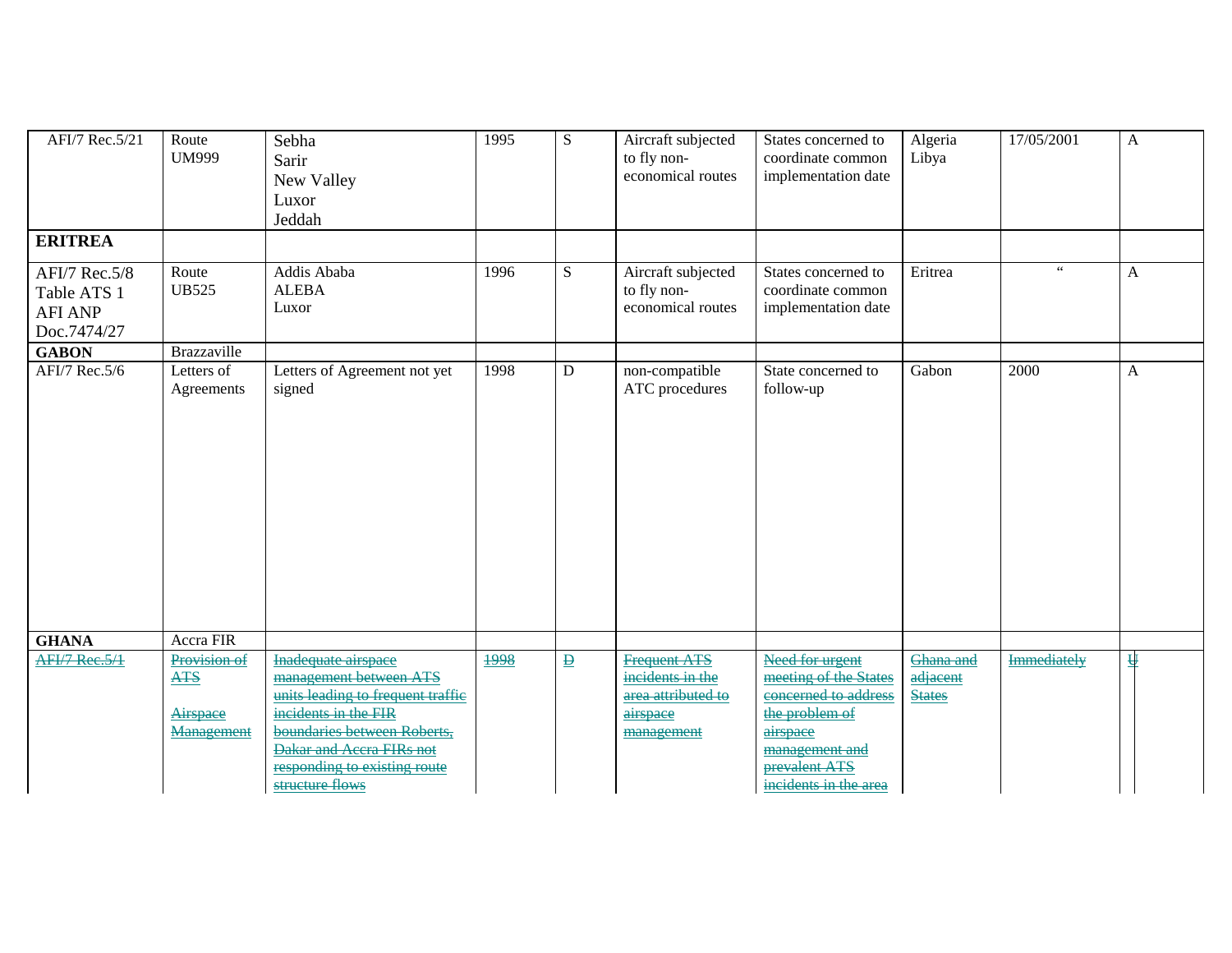| <b>KENYA</b>                                                                | Nairobi FIR                                             |                                                                                   |      |           |                                                        |                                                                              |                                        |                                                    |              |
|-----------------------------------------------------------------------------|---------------------------------------------------------|-----------------------------------------------------------------------------------|------|-----------|--------------------------------------------------------|------------------------------------------------------------------------------|----------------------------------------|----------------------------------------------------|--------------|
| AFI/7 Rec.5/8<br>Table ATS 1<br><b>AFI ANP</b><br>Doc.7474/27               | <b>RNAV</b><br><b>UM220</b>                             | Lodwar<br>A. Simbel                                                               | 1995 | S         | Aircraft subjected<br>to fly non-<br>economical routes | States concerned to<br>coordinate common<br>implementation date              | $66$                                   | 17/05/2001                                         | A            |
| AFI/7 Rec.5/1                                                               | $\overline{P2}$<br>R10<br>D20<br>Airspace<br>management | Prohibited area<br>Restricted area<br>Danger area                                 | 1990 | ${\bf D}$ | Non-availability of<br>direct routing                  | Withdraw these<br>areas                                                      | $\zeta\,\zeta$                         | , ,                                                | $\mathbf{A}$ |
| <b>LIBYA</b>                                                                | Tripoli FIR                                             |                                                                                   |      |           |                                                        |                                                                              |                                        |                                                    |              |
| AFI/7 Rec.5/8<br>Table ATS 1<br><b>AFI ANP</b><br>Doc.7474/27               | Route<br><b>UA411</b>                                   | Jerba<br>Tripoli<br>Beni-Walid<br>Benina<br><b>GERFA</b><br>Mersa Matruh<br>Cairo | 1994 | S         | Aircraft subjected<br>to fly non-<br>economical routes | States concerned to<br>coordinate common<br>implementation date              | $66$                                   | , ,                                                | $\mathbf{A}$ |
| AFI/7 Rec.5/8<br>Table ATS 1<br><b>AFI ANP</b><br>Doc.7474/27               | Route<br><b>UA748</b>                                   | $\overline{(\text{Gozo})}$<br>Tripoli<br>Mizda<br>Cairo<br>Sharm Sheikh           | 1994 | ${\bf S}$ | Aircraft subjected<br>to fly non-<br>economical routes | States concerned to<br>coordinate common<br>implementation date              | Ghana and<br>adjacent<br><b>States</b> | 17/05/2001                                         | A            |
| <b>LIBYA</b>                                                                |                                                         |                                                                                   |      |           |                                                        |                                                                              |                                        |                                                    |              |
| <b>AFI/7 Rec.5/8</b><br><b>Table ATS 1</b><br><b>AFI ANP</b><br>Doc.7474/27 | Route<br><b>UG623</b>                                   | <b>BALEN</b><br>Annuba<br><b>Tebessa</b><br><b>Ghadames</b>                       | 1994 | S         | Aircraft subjected<br>to fly non-<br>economical routes | <b>States concerned to</b><br>coordinate<br>common<br>implementation<br>date | Libya                                  | $\textcolor{red}{\bullet}\textcolor{red}{\bullet}$ | $\mathbf{A}$ |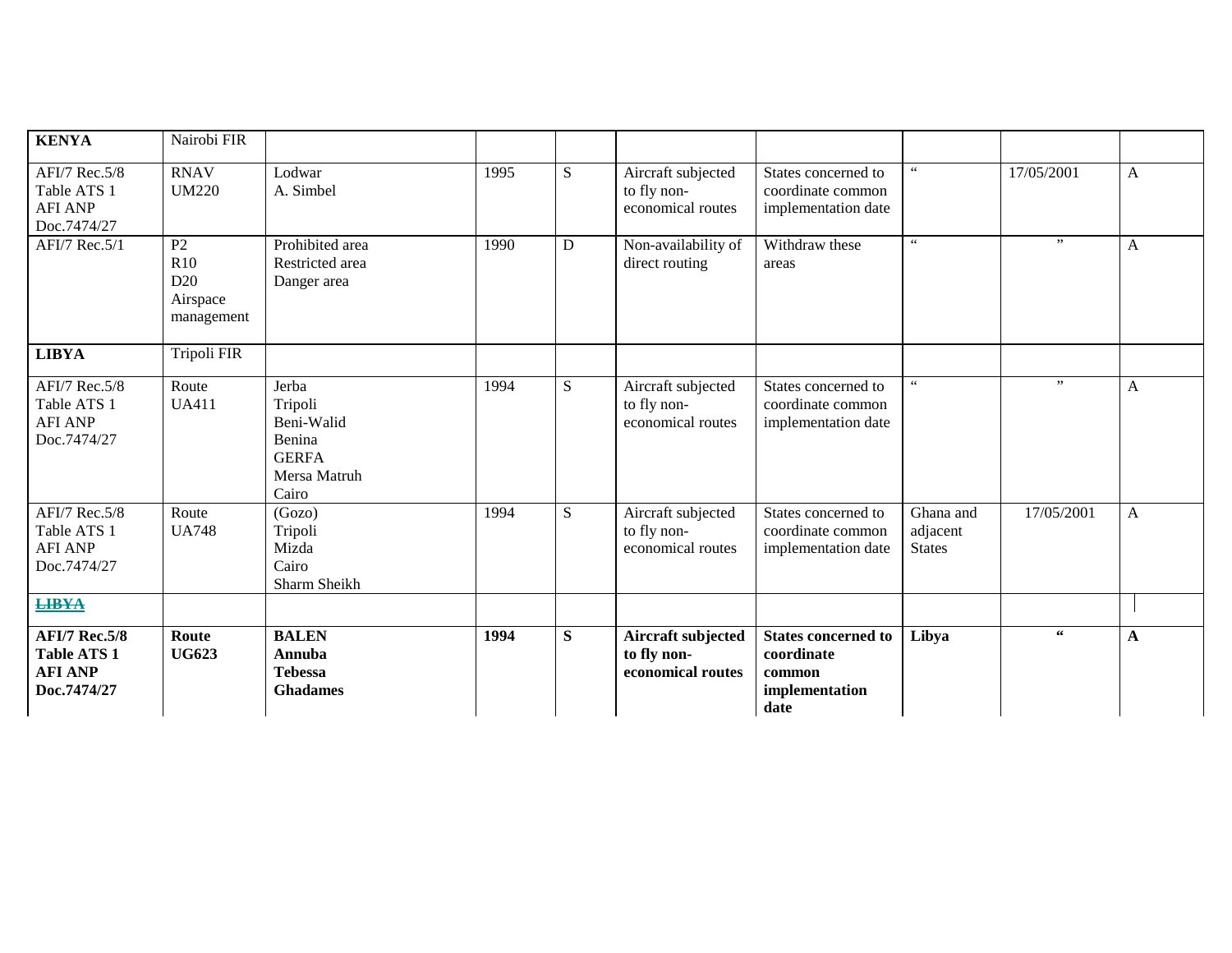| $\epsilon\epsilon$                                                          | Route<br><b>UG855</b>                               | <b>Tripoli</b><br><b>Ghadames</b><br><b>B. Omar Driss</b>              | 1994 | S | Aircraft subjected<br>to fly non-<br>economical routes                    | <b>States concerned to</b><br>coordinate<br>common<br>implementation<br>date | $\,66$                   | ,,                     | A            |
|-----------------------------------------------------------------------------|-----------------------------------------------------|------------------------------------------------------------------------|------|---|---------------------------------------------------------------------------|------------------------------------------------------------------------------|--------------------------|------------------------|--------------|
| <b>AFI/7 Rec.5/8</b><br>Table ATS 1<br><b>AFI ANP</b><br>Doc.7474/27        | Route<br><b>UG864</b>                               | <b>Tunis</b><br><b>Tebessa</b><br>Ghardaia<br><b>Timmimoun</b>         | 1994 | S | Aircraft subjected<br>to fly non-<br>economical routes                    | <b>States concerned to</b><br>coordinate<br>common<br>implementation<br>date | $\textsf{G}\,\textsf{G}$ | 17/05/2001             | A            |
| $\textcolor{red}{\bullet}\textcolor{red}{\bullet}$                          | <b>RNAV</b><br><b>UM731</b>                         | <b>Dirkou</b><br><b>Jerba</b>                                          | 1994 | S | Aircraft subjected<br>to fly non-<br>economical routes                    | <b>States concerned to</b><br>coordinate<br>common<br>implementation<br>date | 66                       | , ,                    | $\mathbf{A}$ |
| $\textcolor{red}{\bullet}\textcolor{red}{\bullet}$                          | <b>RNAV</b><br><b>UM994</b>                         | <b>Monastir</b><br><b>Mitiga</b><br><b>Beniwalid</b><br><b>ORNAT</b>   | 1994 | S | Aircraft subjected<br>to fly non-<br>economical routes                    | <b>States concerned to</b><br>coordinate<br>common<br>implementation<br>date | $\epsilon\epsilon$       | , ,                    | A            |
| <b>AFI/7 Rec.5/8</b><br><b>Table ATS 1</b><br><b>AFI ANP</b><br>Doc.7474/27 | <b>RNAV</b><br><b>UM999</b>                         | <b>Zarzaitine</b><br><b>Sebha</b><br><b>Sarir</b><br><b>New Valley</b> | 1994 | S | Aircraft subjected<br>to fly non-<br>economical routes                    | <b>States concerned to</b><br>coordinate<br>common<br>implementation<br>date | Libya                    | 17/05/2001             | A            |
| 66                                                                          | Route<br><b>UR616</b>                               | Pantelleria<br>Lampedusa<br><b>Tripoli</b>                             | 1994 | S | Aircraft subjected<br>to fly non-<br>economical routes                    | <b>States concerned to</b><br>coordinate<br>common<br>implementation<br>date | $\textbf{66}$            | ,,                     | $\mathbf{A}$ |
| <b>AFI/7 Rec.5/21</b>                                                       | <b>Provision of</b><br><b>ATC 150</b><br>NM concept | Non-provision of ATC 150<br><b>NM</b> of Tripoli                       | 1990 | S | <b>Delayed descent</b><br>for arrival and<br>steep climb for<br>departure | <b>Implement</b> as<br>required                                              | Libya                    | As soon as<br>possible | $\mathbf{U}$ |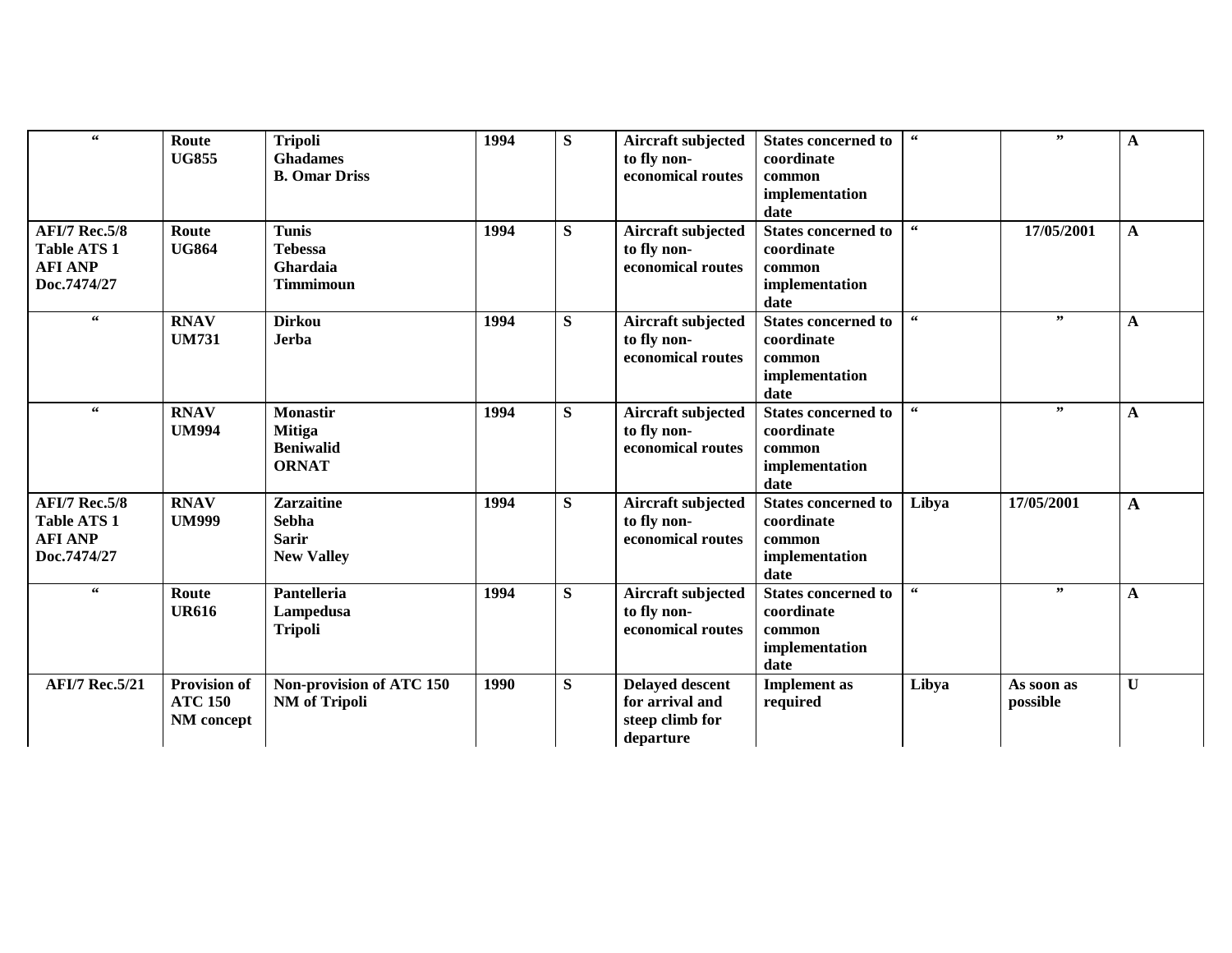| <b>AFI/7 Rec.5/1</b>                                          | P <sub>21</sub><br><b>R23</b><br><b>Airspace</b><br><b>Management</b>  | <b>Prohibited area</b><br><b>Restricted area</b>                                                                                                                                                                                       | $2.0e+07$ | $\mathbf{D}$ | Non-availability of<br>direct routing                                                   | <b>State concerned to</b><br>withdraw these<br>areas                                                                                                                    | $\epsilon\epsilon$                                                                    | <b>Immediately</b>                                                                           | $\mathbf{A}$ |
|---------------------------------------------------------------|------------------------------------------------------------------------|----------------------------------------------------------------------------------------------------------------------------------------------------------------------------------------------------------------------------------------|-----------|--------------|-----------------------------------------------------------------------------------------|-------------------------------------------------------------------------------------------------------------------------------------------------------------------------|---------------------------------------------------------------------------------------|----------------------------------------------------------------------------------------------|--------------|
| $\,66$                                                        | <b>Provision</b><br>of ATS<br><b>Airspace</b><br><b>Manageme</b><br>nt | <b>Inadequate airspace</b><br>management between ATS<br>units leading to frequent<br>traffic incidents in the FIR<br>boundaries between Alger,<br>N'djamena, Tripoli and<br>Niamey not responding to<br>existing route structure flows | 1998      | D            | <b>Frequent ATS</b><br>incidents in the<br>area attributed to<br>airspace<br>management | Need for urgent<br>meeting of the<br><b>States concerned to</b><br>address the<br>problem of<br>airspace<br>management and<br>prevalent ATS<br>incidents in the<br>area | Libya and<br>adjacent<br><b>States</b>                                                | <b>Immediately</b>                                                                           | $\mathbf{U}$ |
| <b>MADAGASCAR</b>                                             | Antananarivo<br>${\rm FIR}$                                            |                                                                                                                                                                                                                                        |           |              |                                                                                         |                                                                                                                                                                         |                                                                                       |                                                                                              |              |
| AFI/7 Rec.5/8<br>Table ATS 1<br><b>AFI ANP</b><br>Doc.7474/27 | Route<br><b>UG465</b>                                                  | Praslin<br>Beira<br>Johannesburg                                                                                                                                                                                                       | 1991      | S            | Aircraft subjected<br>to fly non-<br>economical routes                                  | States concerned to<br>coordinate common<br>implementation date                                                                                                         | Libya and<br>adjacent<br><b>States</b><br>Madagascar<br>and adjacent<br><b>States</b> | 17/05/2001                                                                                   | $\mathbf{A}$ |
| $\zeta\,\zeta$                                                | Route<br><b>UR996</b>                                                  | Johannesburg<br>Moroni<br>Haima                                                                                                                                                                                                        | 1991      | S            | Aircraft subjected<br>to fly non-<br>economical routes                                  | States concerned to<br>coordinate common<br>implementation date                                                                                                         | $\epsilon$ $\epsilon$                                                                 | Amendment<br>proposal to<br>delete the route<br>under<br>circulation<br>(ESAF 2001/-<br>ATS) |              |
| <b>MALAWI</b>                                                 | Lilongwe<br><b>FIR</b>                                                 |                                                                                                                                                                                                                                        |           |              |                                                                                         |                                                                                                                                                                         |                                                                                       |                                                                                              |              |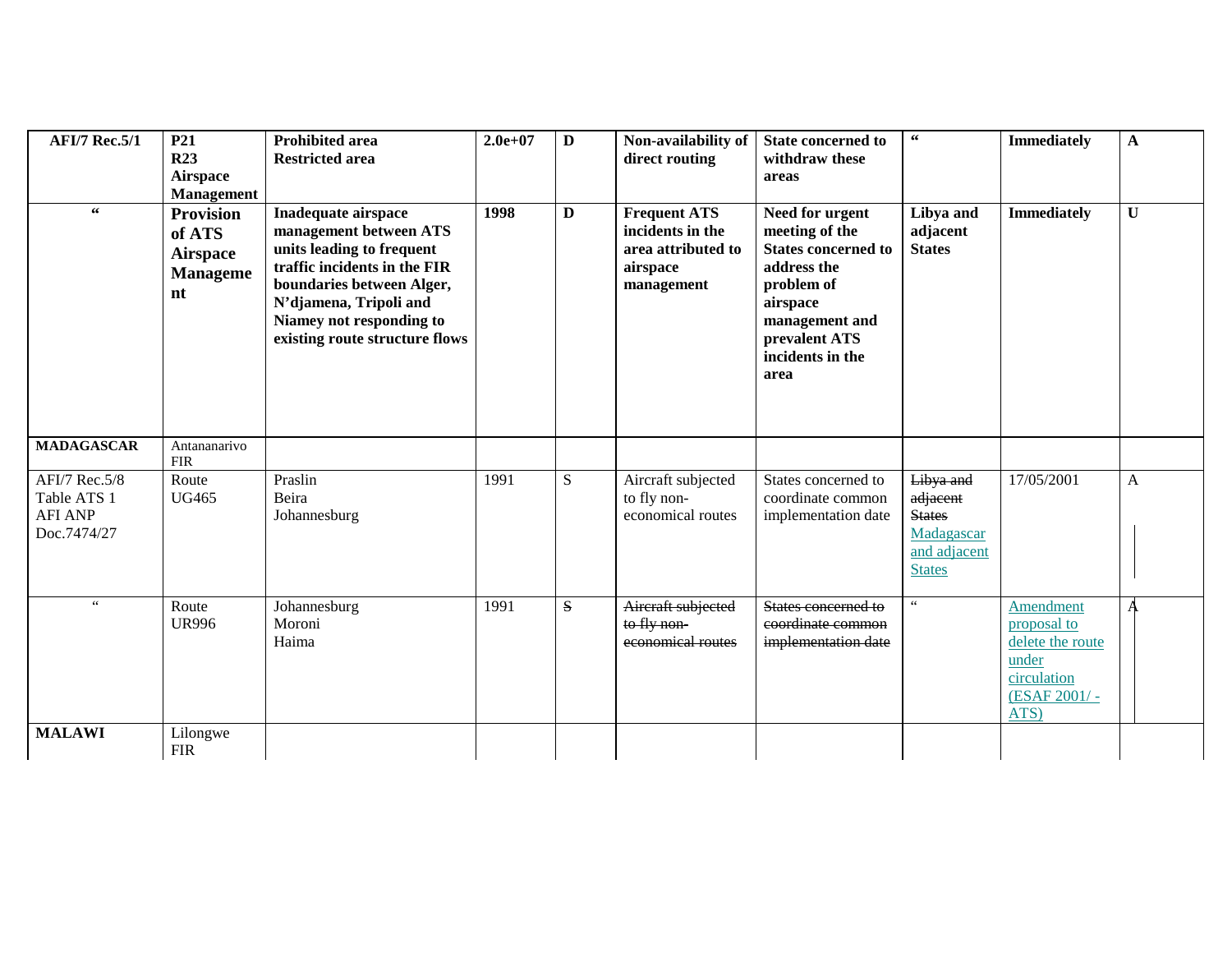| AFI/7 Rec. 5/8<br>Table ATS 1<br><b>AFI ANP</b><br>Doc.7474/27<br>AFI/7 Rec.5/21 | Route<br><b>UR984</b><br><b>ATC</b>                  | Lilongwe<br>Kasama<br>Kindu<br>Bangui<br>Non-provision of ATC service                                                                                                                                                              | 1995<br>1990 | S<br>D                               | Aircraft subjected<br>to fly non-<br>economical routes<br>Delayed descent for           | States concerned to<br>coordinate common<br>implementation date<br>Implement as                                                                            | Malawi<br>$\epsilon\,\epsilon$                      | 17/05/2001<br>2000                                                                                   | A<br>U       |
|----------------------------------------------------------------------------------|------------------------------------------------------|------------------------------------------------------------------------------------------------------------------------------------------------------------------------------------------------------------------------------------|--------------|--------------------------------------|-----------------------------------------------------------------------------------------|------------------------------------------------------------------------------------------------------------------------------------------------------------|-----------------------------------------------------|------------------------------------------------------------------------------------------------------|--------------|
|                                                                                  | Provision of<br><b>ATC 150</b><br>NM concept         | 150 NM of Lilongwe                                                                                                                                                                                                                 |              |                                      | arrival and steep<br>climb for departure                                                | required                                                                                                                                                   |                                                     |                                                                                                      |              |
| AFI/7 Rec. 5/1                                                                   | <b>ATS</b><br>Provision of<br><b>ATS</b>             | <b>Efficiency of ATS</b>                                                                                                                                                                                                           | 1998         | D                                    |                                                                                         | <b>Establish ATS</b><br>operational auditing<br>and proficiency<br>maintenance<br>procedures (AFI/7<br>Rec $5/27$ refers)                                  | Malawi                                              | Immediately                                                                                          | U            |
| AFI/7 Rec.5/1                                                                    | Provision of<br><b>ATS</b><br>Airspace<br>Management | Inadequate airspace<br>management between ATS<br>units leading to frequent traffic<br>incidents in the FIR<br>boundaries between-Beira,<br>Lusaka, Lilongwe and Harare<br>FIRs not responding to<br>existing route structure flows | 1998         | D                                    | <b>Frequent ATS</b><br>incidents in the<br>area attributed to<br>airspace<br>management | Need for urgent<br>meeting of the States<br>concerned to address<br>the problem of<br>airspace<br>management and<br>prevalent ATS<br>incidents in the area | Malawi and<br>adjacent<br><b>States</b><br>Zimbabwe | As soon as<br>possible<br>LOAs signed to<br>the effect with<br>Mozambique,<br>Tanzania and<br>Zambia | $\mathbf{U}$ |
| <b>MALI</b>                                                                      | Dakar FIR                                            |                                                                                                                                                                                                                                    |              |                                      |                                                                                         |                                                                                                                                                            |                                                     |                                                                                                      |              |
| AFI/7 Rec.5/8<br>Table ATS 1<br><b>AFI ANP</b><br>Doc.7474/27                    | <b>RNAV</b><br><b>UM114</b>                          | Lagos<br>Ghardaia<br>Alger                                                                                                                                                                                                         | 1998         | $\underline{\underline{\mathbf{S}}}$ | Aircraft subjected<br>to fly non-<br>economical routes                                  | States concerned to<br>coordinate common<br>implementation date                                                                                            | Nigeria<br>Algeria                                  | 17/05/2001                                                                                           | ᅔ            |
| <u>"</u>                                                                         | <b>RNAV</b><br><b>UM608</b>                          | El-Bayadh<br><b>Niamey</b>                                                                                                                                                                                                         | 1998         | $\underline{\underline{\mathbf{S}}}$ | Aircraft subjected<br>to fly non-<br>economical routes                                  | States concerned to<br>coordinate common<br>implementation date                                                                                            | Mali                                                | $\stackrel{\epsilon}{=}$                                                                             | 井            |
| <b>MAURITANIA</b>                                                                | Dakar FIR                                            |                                                                                                                                                                                                                                    |              |                                      |                                                                                         |                                                                                                                                                            |                                                     |                                                                                                      |              |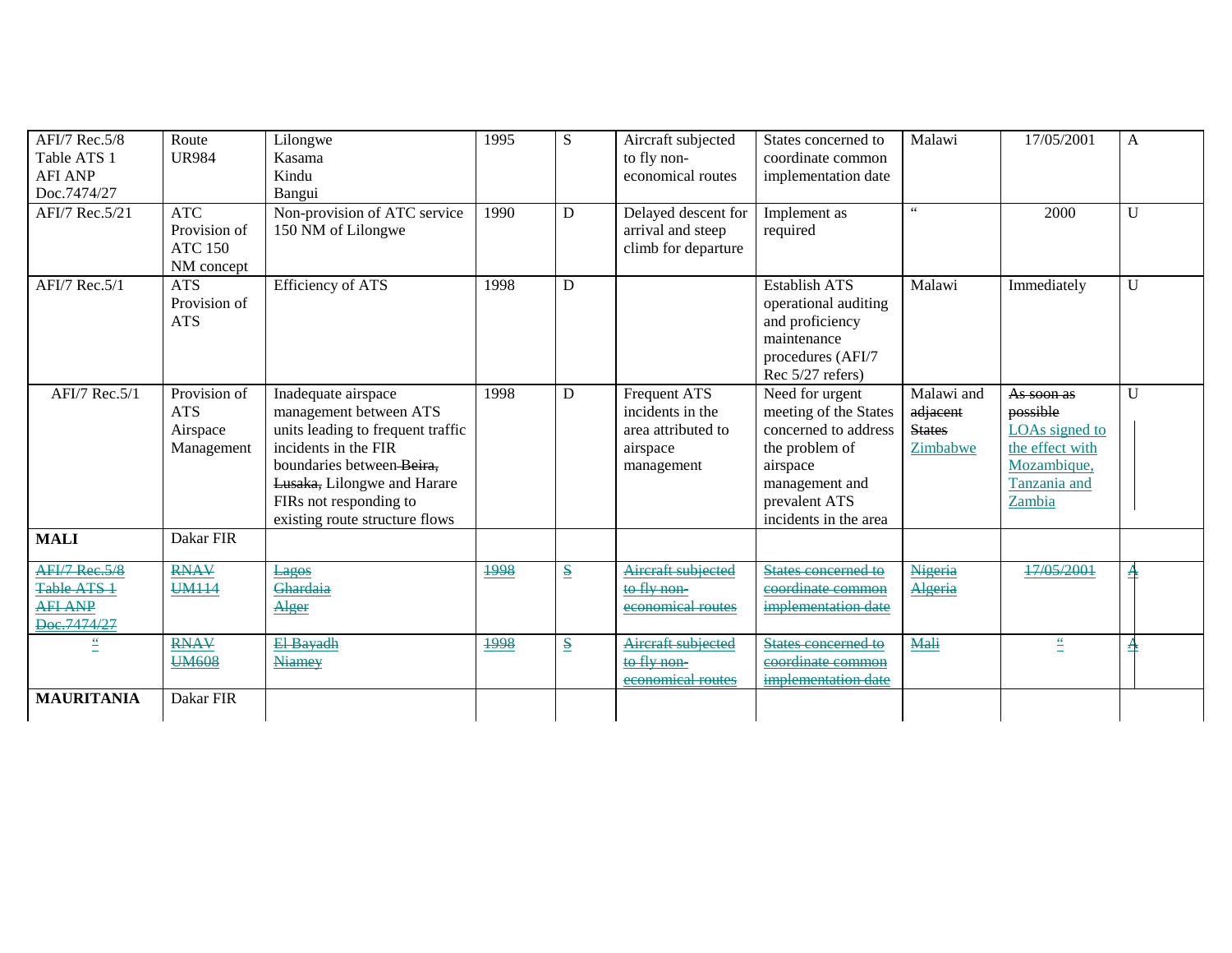| <b>AFI/7 Rec.5/8</b>  | <b>RNAV</b>      | <b>Dakar</b>                    | 1991 | $\underline{\mathbf{S}}$ | Aircraft subjected  | States concerned to | <b>Mauritania</b>                              | $\stackrel{cc}{=}$ | n |
|-----------------------|------------------|---------------------------------|------|--------------------------|---------------------|---------------------|------------------------------------------------|--------------------|---|
| Table ATS 1           | <b>UM725</b>     | <b>Timmimoun</b>                |      |                          | to fly non-         | coordinate common   |                                                |                    |   |
| <b>AFI ANP</b>        |                  | Ghardaia                        |      |                          | economical routes   | implementation date |                                                |                    |   |
| Doc.7474/27           |                  | <b>Tebessa</b>                  |      |                          |                     |                     |                                                |                    |   |
|                       |                  | Tunis                           |      |                          |                     |                     |                                                |                    |   |
| <b>AFI/7 Rec.5/21</b> | Provision of     | Non provision of ATC service    | 1990 | $\overline{\mathbf{D}}$  | Delayed descent for | <b>Implement</b> as | $\stackrel{\scriptscriptstyle \mathsf{cc}}{=}$ | 25 March 1999      | ₩ |
|                       | <b>ATC 150</b>   | <b>150 NM of Nouackchott</b>    |      |                          | arrival and steep   | required            |                                                | Lower airspace     |   |
|                       | NM concept       | Nouadhibou                      |      |                          | elimb for departure |                     |                                                | $\theta$ nly       |   |
|                       |                  |                                 |      |                          |                     |                     |                                                |                    |   |
|                       |                  |                                 |      |                          |                     |                     |                                                |                    |   |
| <b>MOROCCO</b>        | Casablanca       |                                 |      |                          |                     |                     |                                                |                    |   |
|                       | <b>FIR</b>       |                                 |      |                          |                     |                     |                                                |                    |   |
| AFI/7 Rec.5/8         | Route            | Casablanca                      | 1995 | S                        | Aircraft subjected  | States concerned to | Mauritania                                     | 25 March 1999      | A |
| Table ATS 1           | <b>UR981</b>     | Marrakech                       |      |                          | to fly non-         | coordinate common   |                                                | Lower airspace     |   |
| <b>AFI ANP</b>        |                  | <b>BULIS</b>                    |      |                          | economical routes   | implementation date |                                                | only               |   |
| Doc.7474/27           |                  |                                 |      |                          |                     |                     |                                                |                    |   |
|                       | Airspace         | Problems associated with non    | 1998 | D                        | Non-standard flight | State concerned     | Nigeria                                        | Immediately        | U |
|                       | Management       | flight level allocations on ATS |      |                          | level allocations   | meet to address     | Morocco                                        |                    |   |
|                       |                  | routes                          |      |                          | contributed to ATS  | issues under column | Mauritania                                     |                    |   |
|                       |                  |                                 |      |                          | incidents           | 3                   | Senegal                                        |                    |   |
|                       |                  |                                 |      |                          |                     |                     | Portugal                                       |                    |   |
|                       |                  |                                 |      |                          |                     |                     |                                                |                    |   |
| 66                    | (SSR)            | Need for SSR surveillance in    | 1988 | S                        | Traffic density/    | Implement SSR at    | Morocco                                        | $\,$ 6 $\,$        | U |
|                       | Provision of     | extended TMA as expressed in    |      |                          | complexity          | Casablanca          |                                                |                    |   |
|                       | effective        | the AFI CNS/ATM Plan            |      |                          | contributing to     |                     |                                                |                    |   |
|                       | surveillance     |                                 |      |                          | frequent ATS        |                     |                                                |                    |   |
|                       |                  |                                 |      |                          | incidents           |                     |                                                |                    |   |
| <b>MOZAMBIQUE</b>     | <b>Beira FIR</b> |                                 |      |                          |                     |                     |                                                |                    |   |
| AFI/7 Rec.5/8         | Route            | Praslin                         | 1990 | S                        | Aircraft subjected  | States concerned to | Mozambi-                                       |                    | A |
| Table ATS 1           | <b>UG465</b>     | Beira                           |      |                          | to fly non-         | coordinate common   | que                                            | 17/05/             |   |
| <b>AFI ANP</b>        |                  | Johannesburg                    |      |                          | economical routes   | implementation date |                                                | 2001               |   |
| Doc.7474/27           |                  |                                 |      |                          |                     |                     |                                                |                    |   |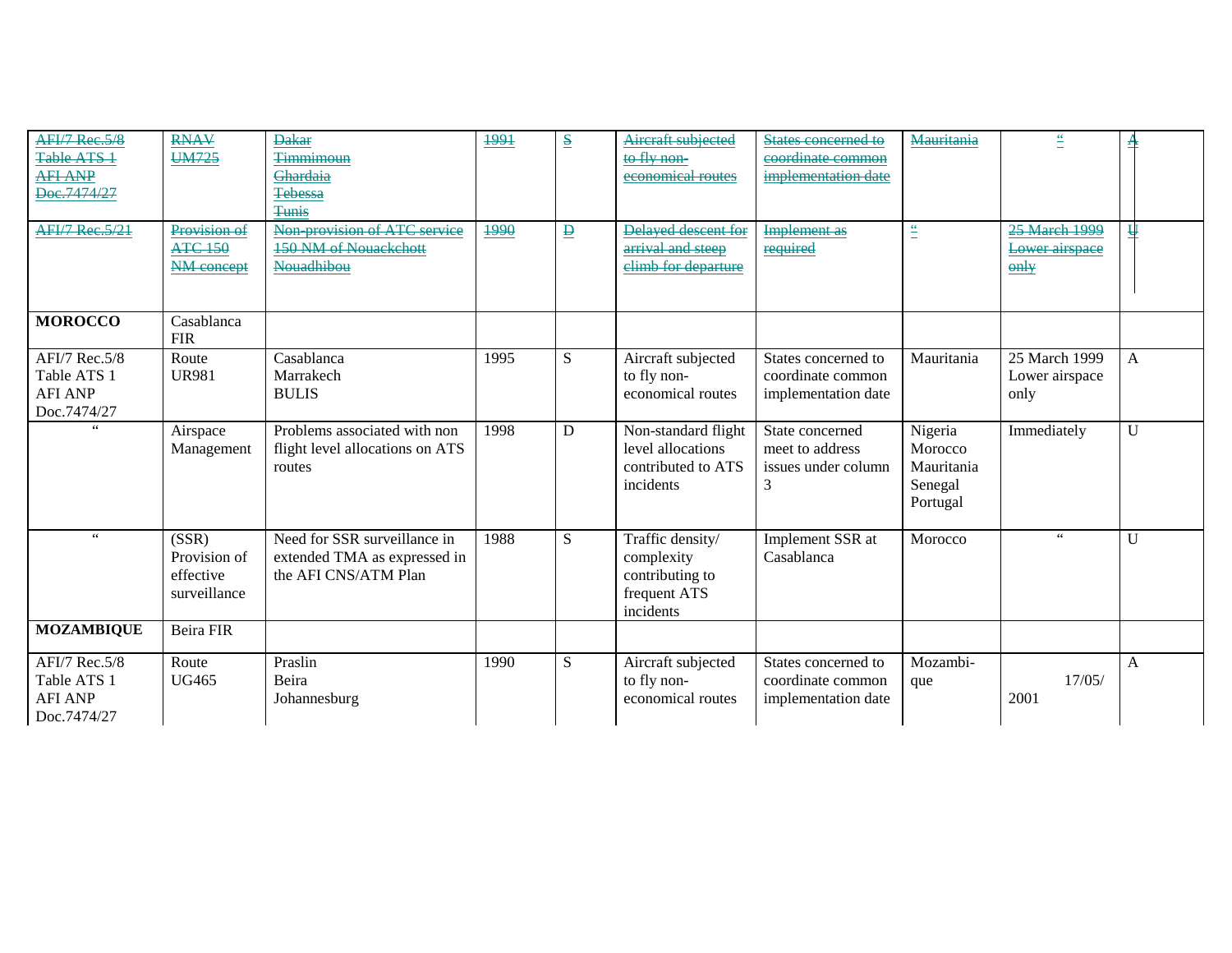| $\,$ 6 $\,$                                                          | Route<br><b>UR996</b>                                | Johannnesburg<br>Beira<br>Moroni                                                                                                                                                                                                | 1990 | ${\bf S}$   | Aircraft subjected<br>to fly non-<br>economical routes                                  | States concerned to<br>coordinate common<br>implementation date                                                                                            | Mozambique                                       | Amendment<br>proposal to<br>delete the route<br>under<br>circulation<br>(ESAF 2001/-<br>ATS) |             |
|----------------------------------------------------------------------|------------------------------------------------------|---------------------------------------------------------------------------------------------------------------------------------------------------------------------------------------------------------------------------------|------|-------------|-----------------------------------------------------------------------------------------|------------------------------------------------------------------------------------------------------------------------------------------------------------|--------------------------------------------------|----------------------------------------------------------------------------------------------|-------------|
| AFI/7 Rec.5/21                                                       | Provision of<br><b>ATS</b><br>Airspace<br>Management | Inadequate airspace<br>management between ATS<br>units leading to frequent traffic<br>incidents in the FIR<br>boundaries between<br>N'djamena, Tripoli, Niamey<br>and Lagos not responding to<br>existing route structure flows | 1998 | D           | Frequent ATS<br>incidents in the<br>area attributed to<br>airspace<br>management        | Need for urgent<br>meeting of the States<br>concerned to address<br>the problem of<br>airspace<br>management and<br>prevalent ATS<br>incidents in the area | Mozambi-<br>que and<br>adjacent<br><b>States</b> | Immediately                                                                                  | U           |
| <b>NAMIBIA</b>                                                       | Windhoek<br><b>FIR</b>                               |                                                                                                                                                                                                                                 |      |             |                                                                                         |                                                                                                                                                            |                                                  |                                                                                              |             |
| AFI/7 Rec.5/21                                                       | Provision of<br><b>ATC 150</b><br>NM concept         | Non-provision of ATC service<br>150 NM Windhoek                                                                                                                                                                                 | 1994 | S           | Delayed descent for<br>arrival and steep<br>climb for departure                         | Implemented as<br>required                                                                                                                                 | $\epsilon\,\epsilon$                             | 2000                                                                                         | U           |
| <b>NIGER</b>                                                         | Niamey FIR                                           |                                                                                                                                                                                                                                 |      |             |                                                                                         |                                                                                                                                                            |                                                  |                                                                                              |             |
| <b>AFI/7 Rec.5/8</b><br>Table ATS 1<br><b>AFI ANP</b><br>Doc.7474/27 | Provision of<br><b>ATS</b><br>Airspace<br>Management | Inadequate airspace<br>management between ATS<br>units leading to frequent traffic<br>incidents in the FIR<br>boundaries between<br>N'djamena, Tripoli, Niamey<br>and Kano not responding to<br>existing route structure flows  | 1998 | $\mathbf D$ | <b>Frequent ATS</b><br>incidents in the<br>area attributed to<br>airspace<br>management | Need for urgent<br>meeting of the States<br>concerned to address<br>the problem of<br>airspace<br>management and<br>prevalent ATS<br>incidents in the area | Niger and<br>adjacent<br><b>States</b>           | Immediately                                                                                  | $\mathbf U$ |
| <b>NIGERIA</b>                                                       | Kano FIR                                             |                                                                                                                                                                                                                                 |      |             |                                                                                         |                                                                                                                                                            |                                                  |                                                                                              |             |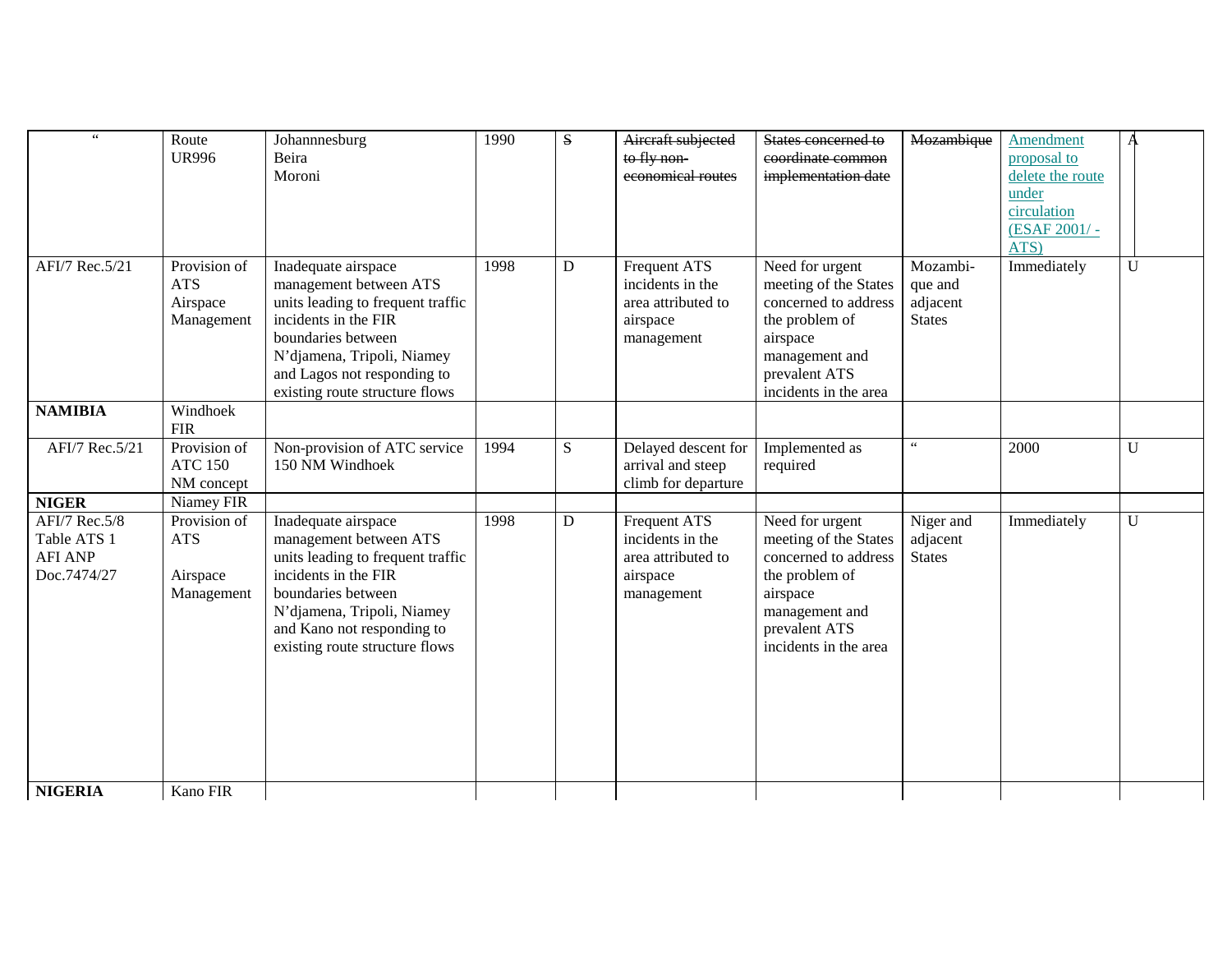| AFI/7 Rec.5/8<br>Table ATS 1<br><b>AFI ANP</b><br>Doc.7474/27 | Route<br><b>UA861</b>                        | Lagos<br>Garoua                                    | 1995 | S                        | Aircraft subjected<br>to fly non-<br>economical routes           | States concerned to<br>coordinate common<br>implementation date | Nigeria                | Not determined A<br>due to defiance<br>in the area of<br>VHF coverage<br>and ATS D/S<br>circuits between<br>Lagos/Kano |              |
|---------------------------------------------------------------|----------------------------------------------|----------------------------------------------------|------|--------------------------|------------------------------------------------------------------|-----------------------------------------------------------------|------------------------|------------------------------------------------------------------------------------------------------------------------|--------------|
| $\epsilon\,\epsilon$                                          | <b>UM114</b>                                 | Lagos - Ghardaia                                   | 1995 | ${\bf S}$                | $\epsilon\,\epsilon$                                             | , ,                                                             | $\epsilon\,\epsilon$   |                                                                                                                        | A            |
| AFI/7 Rec.5/8<br>Table ATS 1<br><b>AFI ANP</b><br>Doc.7474/27 | <b>RNAV</b><br><b>UM998</b>                  | Ngaondere<br>Maiduguri<br>Djanet                   | 1995 | $\overline{S}$           | $\zeta\,\zeta$                                                   | , ,                                                             | $\zeta\,\zeta$         | Nigeria is ready<br>to implement<br>and request<br>ICAO to<br>coordinate with<br>Chad and Niger                        | $\mathbf{A}$ |
| <b>RWANDA</b>                                                 | Dar es<br>Salaam FIR                         |                                                    |      |                          |                                                                  |                                                                 |                        |                                                                                                                        |              |
| AFI/7 Rec.5/21                                                | Provision of<br><b>ATC 150</b><br>NM concept | Non-provision of ATC service<br>150 NM of Kigali   | 1995 | ${\bf D}$                | Delayed descent for<br>arrival and steep<br>climb for departure  | Implement as<br>required                                        | $\epsilon\,\epsilon$   | 2000                                                                                                                   | $\mathbf{U}$ |
| <b>SAO TOME</b>                                               | Brazzaville<br><b>FIR</b>                    |                                                    |      |                          |                                                                  |                                                                 |                        |                                                                                                                        |              |
| <b>AFI/7 Rec.5/21</b>                                         | Provision of<br><b>ATC 150</b><br>NM concept | Non provision of ATC service<br>150 NM of Sao Tome | 1988 | $\underline{\mathbf{p}}$ | Delayed descent for<br>arrival and steep<br>elimb for departure. | <b>Implement as</b><br>required                                 | Sao Tome &<br>Principe | As soon as<br>possible                                                                                                 | 푠            |
| <b>SEYCHELLES</b>                                             | Seychelles<br><b>FIR</b>                     |                                                    |      |                          |                                                                  |                                                                 |                        |                                                                                                                        |              |
| AFI/7 Rec.5/21                                                | Route<br><b>UR996</b>                        | Moroni<br>Haima                                    | 1994 | S                        | Delayed descent for<br>arrival and steep<br>elimb for departure. | Implement as<br>required                                        | Seychelles             | 17/05/2001<br>Amendment<br>proposal to<br>delete the route<br>under<br>circulation<br>(ESAF 2001/-<br>ATS)             | $\mathbf{A}$ |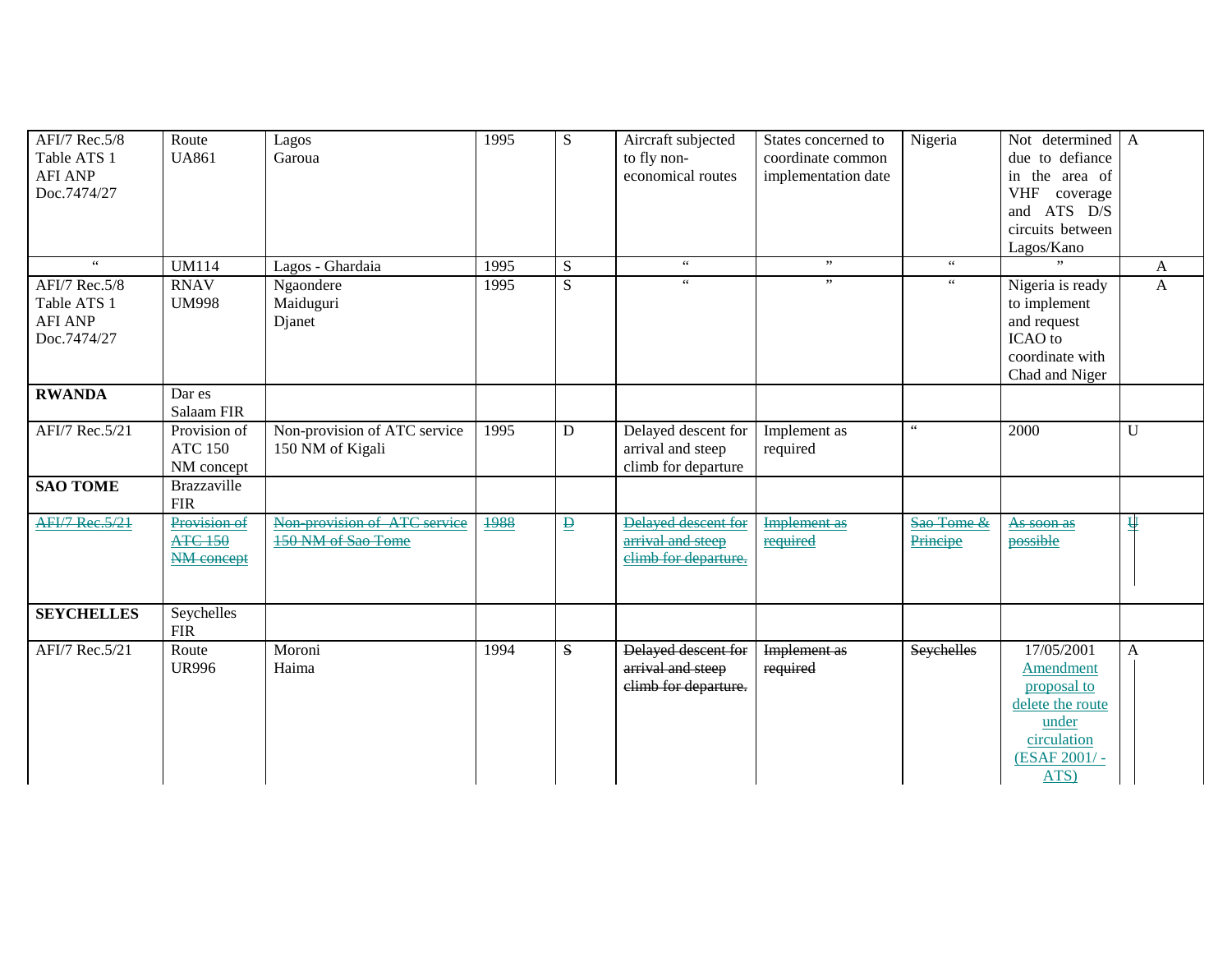| <b>SOMALIA</b>                                                | Mogadishu<br><b>FIR</b>                                |                                                     |      |             |                                                                 |                                                                 |                      |                        |              |
|---------------------------------------------------------------|--------------------------------------------------------|-----------------------------------------------------|------|-------------|-----------------------------------------------------------------|-----------------------------------------------------------------|----------------------|------------------------|--------------|
| AFI/7 Rec.5/21                                                | Route<br><b>UG207</b>                                  | Mogadishu<br>Karachi                                | 1990 | S           | Aircraft subjected<br>to fly non-<br>economical routes          | States concerned to<br>coordinate common<br>implementation date | Somalia              | $\,$ 6 $\,$            | A            |
| $\,$ 6 $\,$                                                   | <b>RNAV</b><br><b>UM651</b>                            | Aden<br>Hargeissa<br>Praslin                        | 1990 | S           | $\overline{\mathcal{L}}$                                        |                                                                 | $\zeta$ $\zeta$      | ,,                     | $\mathbf{A}$ |
| $\zeta\,\zeta$                                                | <b>RNAV</b><br>UM665                                   | Plaisance<br>Mandera                                | 1990 | S           | $\epsilon\,\epsilon$                                            | 66                                                              | $\epsilon\,\epsilon$ | ,,                     | $\mathbf{A}$ |
| $\zeta$ $\zeta$                                               | Route<br><b>UR996</b>                                  | Moroni<br>Haima                                     | 1994 | S           | $\epsilon$ $\epsilon$                                           | $\zeta$ $\zeta$                                                 | $\epsilon\,\epsilon$ | , ,                    | A            |
|                                                               | Provision of<br><b>ATC 150</b><br>NM concept           | Non-provision of ATC service<br>150 NM of Mogadishu | 1994 | $\mathbf D$ | Delayed descent for<br>arrival and steep<br>climb for departure | Implement as<br>required                                        | $\zeta\,\zeta$       | As soon as<br>possible | $\mathbf U$  |
| <b>SOUTH</b><br><b>AFRICA</b>                                 | Johannesburg<br>Durban and<br>Cape Town<br><b>FIRs</b> |                                                     |      |             |                                                                 |                                                                 |                      |                        |              |
| AFI/7 Rec.5/8<br>Table ATS 1<br><b>AFI ANP</b><br>Doc.7474/27 | <b>RNAV</b><br><b>UM731</b>                            | Johannesburg<br>Saurimo                             | 1994 | S           | Aircraft subjected<br>to fly non-<br>economical routes          | States concerned to<br>coordinate common<br>implementation date | South Africa         | 29/11/2001             | $\mathbf{A}$ |
| $\zeta$ $\zeta$                                               | Route<br><b>UM998</b>                                  | Johannesburg<br>Saurimo                             | 1994 | S           | Aircraft subjected<br>to fly non-<br>economical routes          | States concerned to<br>coordinate common<br>implementation date | $\epsilon\,\epsilon$ | , ,                    | A            |
| <b>SUDAN</b>                                                  | Khartoum<br><b>FIR</b>                                 |                                                     |      |             |                                                                 |                                                                 |                      | $\zeta$ $\zeta$        |              |
| AFI/7 Rec.5/8<br>Table ATS 1<br><b>AFI ANP</b><br>Doc.7474/27 | Route<br><b>UA618</b>                                  | <b>Bukavu</b><br>Malakal                            | 1994 | S           | Aircraft subjected<br>to fly non-<br>economical routes          | States concerned to<br>coordinate common<br>implementation date | Sudan                | 17/05/2001             | A            |
| $\zeta$ $\zeta$                                               | Route<br><b>UA620</b>                                  | Malakal<br>N'djamena                                | 1994 | S           | Aircraft subjected<br>to fly non-<br>economical routes          | States concerned to<br>coordinate common<br>implementation date | $\epsilon\,\epsilon$ | , ,                    | $\mathbf{A}$ |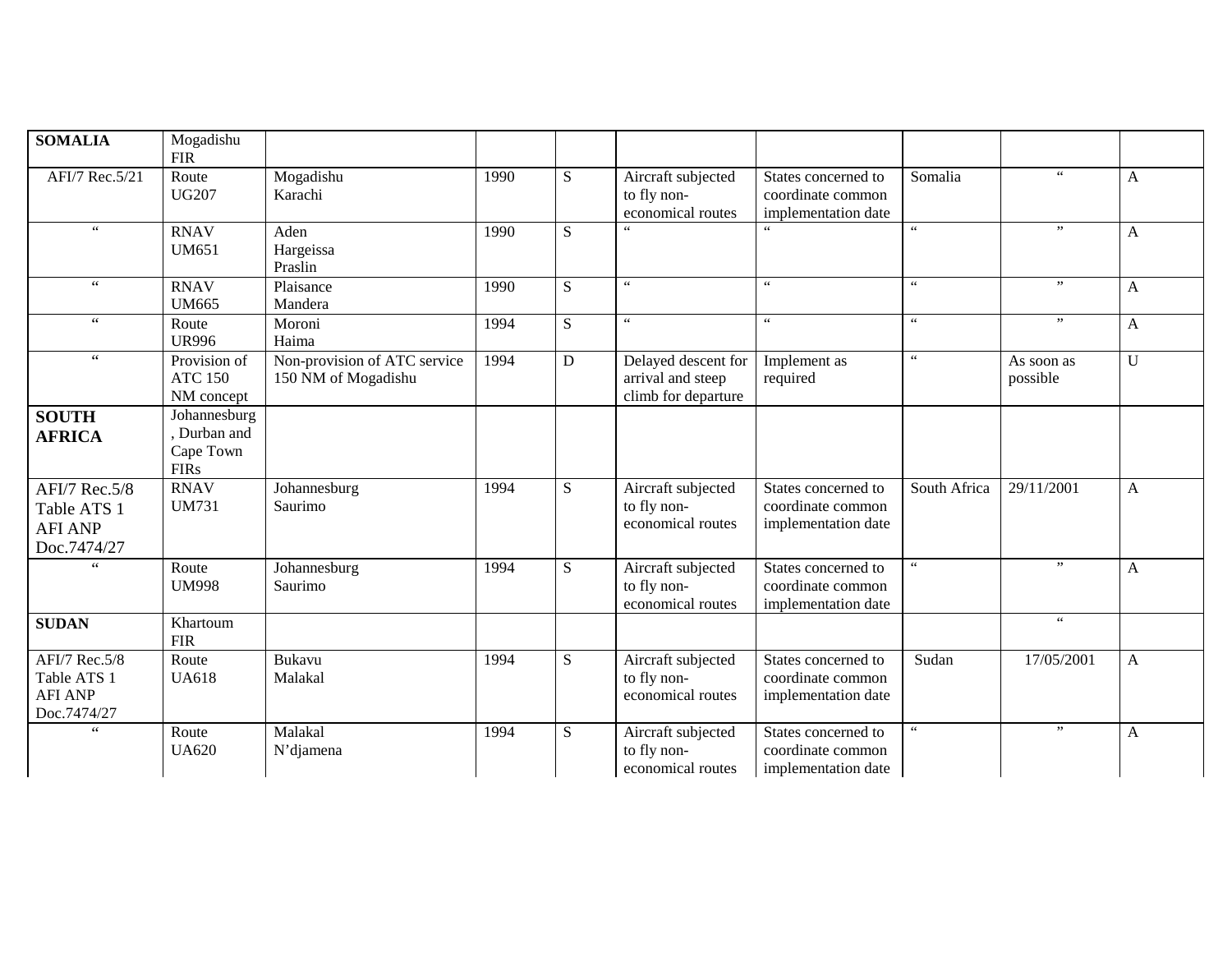| AFI/7 Rec.5/8        | Route        | AddisAbaba   | 1994 | S  | Aircraft subjected | States concerned to | Sudan           | 17/05/2001      | A            |
|----------------------|--------------|--------------|------|----|--------------------|---------------------|-----------------|-----------------|--------------|
| Table ATS 1          | <b>UB525</b> | Luxor        |      |    | to fly non-        | coordinate common   |                 |                 |              |
| <b>AFI ANP</b>       |              |              |      |    | economical routes  | implementation date |                 |                 |              |
| Doc.7474/27          |              |              |      |    |                    |                     |                 |                 |              |
| AFI/7 Rec.5/8        | Route        | Malakal      | 1994 | S  | Aircraft subjected | States concerned to | Sudan           | 17/05/2001      | $\mathbf{A}$ |
| Table ATS 1          | <b>UB527</b> | Kenana       |      |    | to fly non-        | coordinate common   |                 |                 |              |
| <b>AFI ANP</b>       |              |              |      |    | economical routes  | implementation date |                 |                 |              |
| Doc.7474/27          |              |              |      |    |                    |                     |                 |                 |              |
| 66                   | Route        | Bujumbura    | 1994 | S  | Aircraft subjected | States concerned to | $\zeta\,\zeta$  | ,,              | A            |
|                      | <b>UB607</b> | Goma         |      |    | to fly non-        | coordinate common   |                 |                 |              |
|                      |              | El Obeid     |      |    | economical routes  | implementation date |                 |                 |              |
|                      |              | New Valley   |      |    |                    |                     |                 |                 |              |
|                      |              | El Dabha     |      |    |                    |                     |                 |                 |              |
| 66                   | Route        | Malakal      | 1994 | S  | Aircraft subjected | States concerned to | $\leq$ $\leq$   | , ,             | A            |
|                      | <b>UB612</b> | Nakuru       |      |    | to fly non-        | coordinate common   |                 |                 |              |
|                      |              | <b>LOSIN</b> |      |    | economical routes  | implementation date |                 |                 |              |
| $\,$ 6 $\,$          | <b>RNAV</b>  | Goma         | 1994 | S. | Aircraft subjected | States concerned to | $66$            | , ,             | A            |
|                      | <b>UL612</b> | El Dhaba     |      |    | to fly non-        | coordinate common   |                 |                 |              |
|                      |              |              |      |    | economical routes  | implementation date |                 |                 |              |
| $66\,$               | <b>RNAV</b>  | Lodwar       | 1994 | S  | Aircraft subjected | States concerned to | $\zeta$ $\zeta$ | ,,              | A            |
|                      | <b>UM220</b> | A. Simbel    |      |    | to fly non-        | coordinate common   |                 |                 |              |
|                      |              |              |      |    | economical routes  | implementation date |                 |                 |              |
| $\epsilon\,\epsilon$ | <b>RNAV</b>  | Khartoum     | 1994 | S  | Aircraft subjected | States concerned to |                 | $\zeta$ $\zeta$ | $\mathbf{A}$ |
|                      | <b>UM665</b> |              |      |    | to fly non-        | coordinate common   |                 |                 |              |
|                      |              |              |      |    | economical routes  | implementation date |                 |                 |              |
| $\zeta$ $\zeta$      | Route        | A. Simbel    | 1994 | S  | Aircraft subjected | States concerned to | $\leq$ $\leq$   | , ,             | A            |
|                      | <b>UR400</b> | Kassala      |      |    | to fly non-        | coordinate common   |                 |                 |              |
|                      |              |              |      |    | economical routes  | implementation date |                 |                 |              |
| AFI/7 Rec.5/8        | Route        | Merowe       | 1994 | S  | Aircraft subjected | States concerned to | Sudan           | 17/05/2001      | A            |
| Table ATS 1          | <b>UR995</b> | Addis Ababa  |      |    | to fly non-        | coordinate common   |                 |                 |              |
| <b>AFI ANP</b>       |              |              |      |    | economical routes  | implementation date |                 |                 |              |
| Doc.7474/27          |              |              |      |    |                    |                     |                 |                 |              |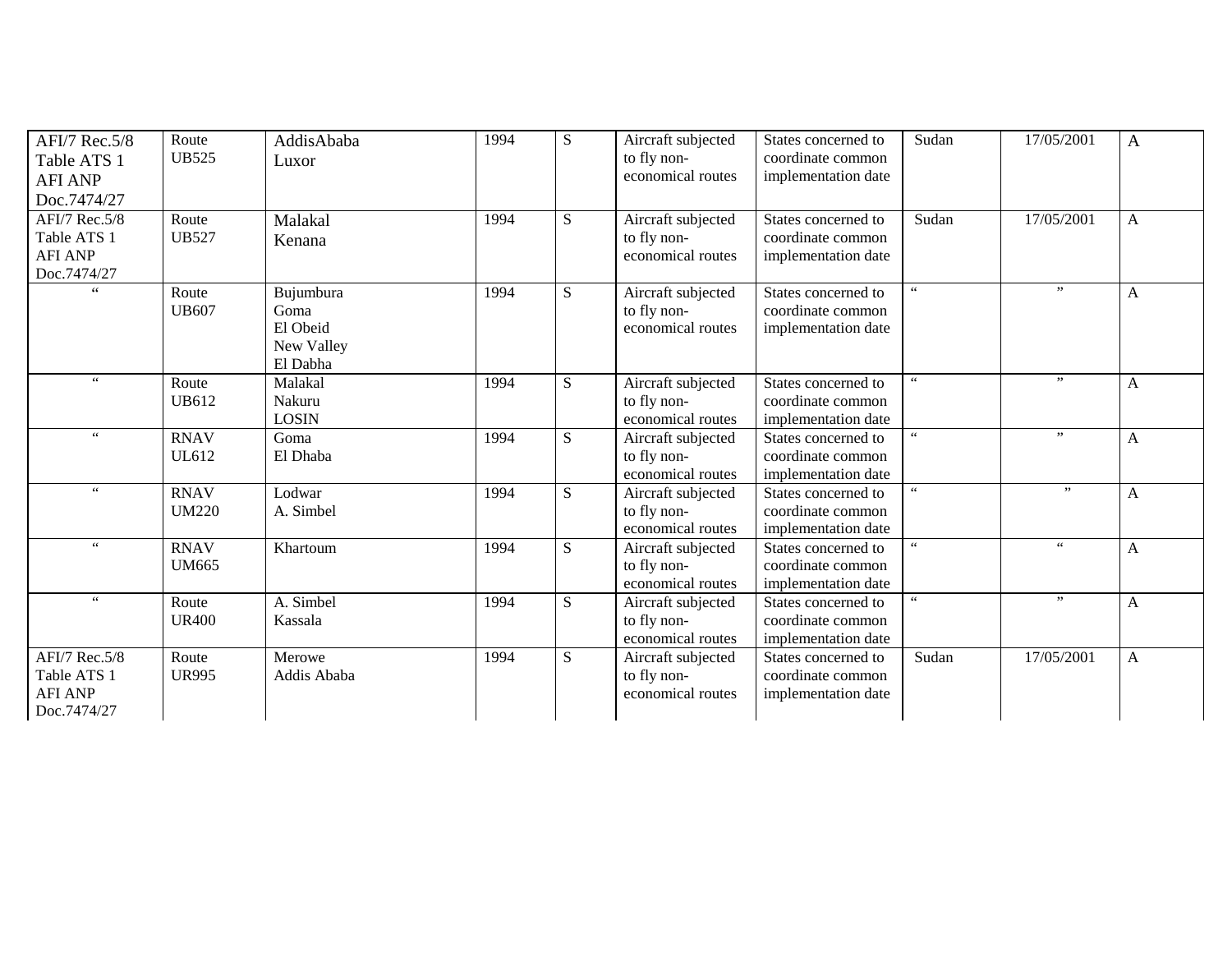| $66$             | Provision of<br><b>ATS</b>                           | Provision of Area Control<br>Service not provided to most<br>ATS routes in the upper<br>airspace                                                                                                                     | 1998 | ${\bf D}$      |                                                                                  | State to expedite<br>implementation<br>process                                                                                                                                                 | ۰                                       | $\zeta\,\zeta$         | $\mathbf{A}$ |
|------------------|------------------------------------------------------|----------------------------------------------------------------------------------------------------------------------------------------------------------------------------------------------------------------------|------|----------------|----------------------------------------------------------------------------------|------------------------------------------------------------------------------------------------------------------------------------------------------------------------------------------------|-----------------------------------------|------------------------|--------------|
| <b>SWAZILAND</b> | Johannesburg<br><b>FIR</b>                           |                                                                                                                                                                                                                      |      |                |                                                                                  |                                                                                                                                                                                                |                                         |                        |              |
| AFI/7 Rec.5/1    | <b>P4</b><br>Airspace<br>Management                  | Prohibited area                                                                                                                                                                                                      | 1990 | D              | Non-availability of<br>direct routings                                           | Withdraw this area                                                                                                                                                                             | 66                                      | As soon as<br>possible | A            |
| AFI/7 Rec.5/1    | Provision of<br><b>ATS</b><br>Airspace<br>Management | Inadequate airspace<br>management between ATS<br>units leading to frequent traffic<br>incidents in the FIR<br>boundaries between Beira<br>Lilongwe and Harare not<br>responding to existing route<br>structure flows | 1998 | ${\bf D}$      | Frequent ATS<br>incidents in the<br>area attributed to<br>airspace<br>management | Need for urgent<br>meeting of the States<br>concerned to address<br>the problem of<br>airspace<br>management and<br>prevalent ATS<br>incidents in the area                                     | Zambia and<br>adjacent<br><b>States</b> | Immediately            | U            |
| AFI/7 Rec.5/21   | Provision of<br>ATC Service                          | <b>Efficiency of ATS</b><br>Saturation of TMS functions at<br>peak hours                                                                                                                                             | 1998 | ${\bf D}$<br>D |                                                                                  | <b>Establish ATS</b><br>operational auditing<br>and proficiency<br>maintenance<br>procedures (AFI/7<br>Rec 5/27 refers)<br>Need to improve<br>reorganise<br>TMA to cope with<br>traffic demand | Zambia                                  | Immediately            | $\mathbf U$  |
| <b>ZIMBABWE</b>  | Harare FIR                                           |                                                                                                                                                                                                                      |      |                |                                                                                  |                                                                                                                                                                                                |                                         |                        |              |
| AFI/7 Rec.5/1    | D23<br>P <sub>14</sub><br>Airspace<br>Management     | Danger area<br>Prohibited area                                                                                                                                                                                       | 1990 | D              | Non-availability of<br>direct routing                                            | Withdraw the areas                                                                                                                                                                             | 66                                      | As soon as<br>possible | A            |

**------**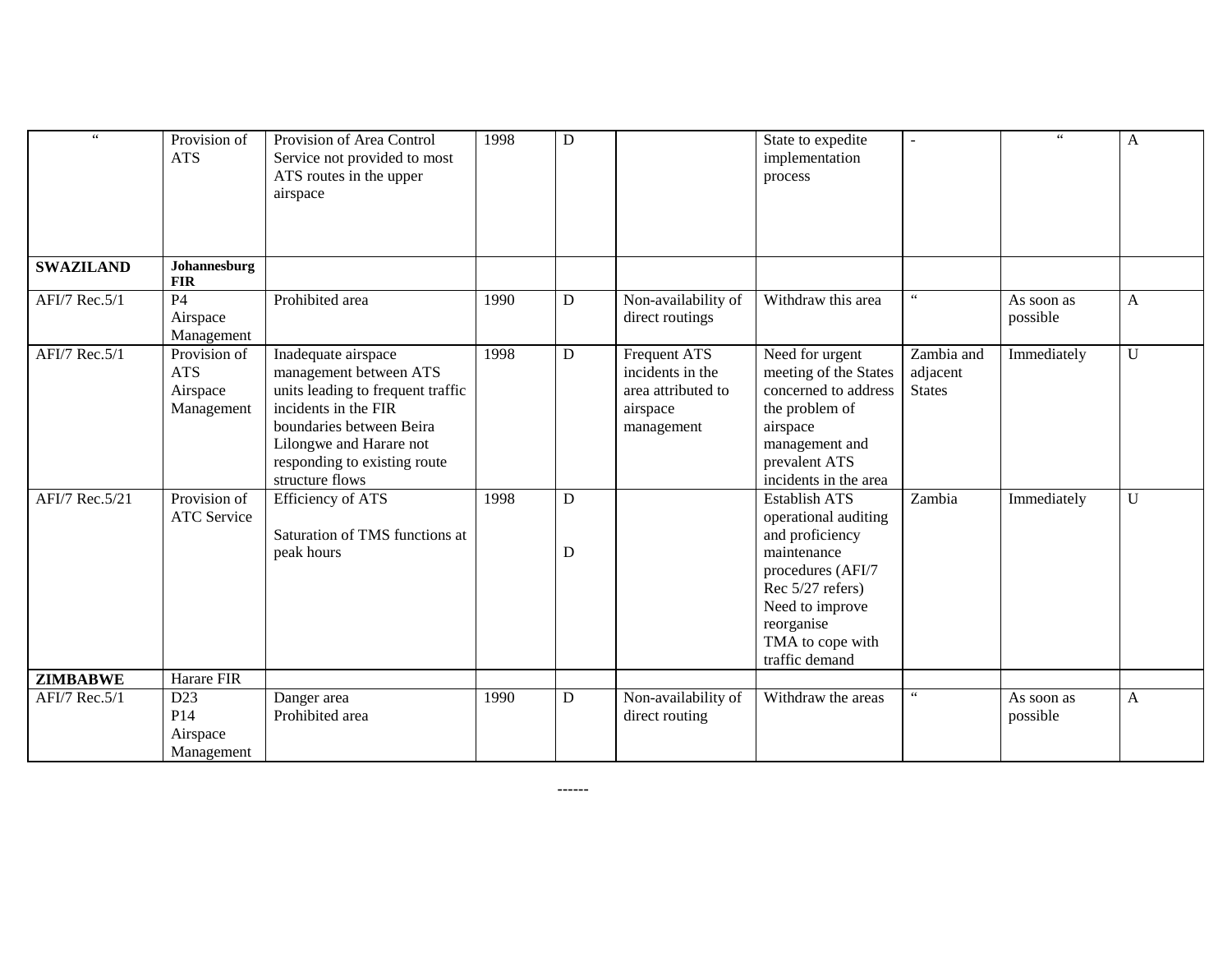**APPENDIX A** 

# **SHORTCOMINGS/DEFICIENCIES IN THE FIELD OF SEARCH AND RESCUE SERVICES FIELD (SAR) (Ref. Air Navigation Plan - Africa-Indian Ocean Region (Doc 7474) PART VII - SEARCH AND RESCUE SERVICES (SAR)**

| <b>Identification</b>                                         | Shortcomings/deficiencies   |                                                        |                        |           | <b>Corrective action</b>                                    |                                                            |                                         |                                   |                        |
|---------------------------------------------------------------|-----------------------------|--------------------------------------------------------|------------------------|-----------|-------------------------------------------------------------|------------------------------------------------------------|-----------------------------------------|-----------------------------------|------------------------|
| Requirements                                                  | States/<br>facilities       | Description                                            | Date first<br>reported | Status    | Comments                                                    | Description                                                | Executing<br>body                       | Target date for<br>implementation | Priority<br>for action |
|                                                               | 2                           | 3                                                      | 4                      | 5         | 6                                                           |                                                            | 8                                       | 9                                 | 10                     |
| <b>ALGERIA</b>                                                | Luanda FIR                  |                                                        |                        |           |                                                             |                                                            |                                         |                                   |                        |
| Annex 12, 2.1                                                 | <b>SAR</b><br>legislation-  | Provide legal<br>framework<br>for the SAR<br>Authority | 1995                   | D         | Lack of legal<br>authority could<br>delay SAR<br>efficiency | Establish SAR legislation                                  |                                         | Immediately                       | $\mathbf{A}$           |
| <b>ANGOLA</b>                                                 |                             |                                                        |                        |           |                                                             |                                                            |                                         |                                   |                        |
| Annex 12, 3.1.5<br>$AFI/7$ Conc.6/3                           | <b>SAR</b><br>Agreements    |                                                        | 1995                   | D         | Delay to conduct<br><b>SAR OPS</b>                          | <b>Coordination with States</b><br>concerned               | Angola and<br>Adjacent<br><b>States</b> | 30/9/2000                         | A                      |
| Annex 12, 2.4<br>Annex 12, 3.2.4<br>AFI/7 Rec. 6/1 and<br>6/2 | <b>SARSAT</b><br><b>ELT</b> | 406 MHz and<br>121.5 MHz                               | 1997                   | D         | Delay to conduct<br><b>SAR OPS</b>                          | i) Provide SPOC to ICAO<br>ii)Implement $406/121.5$<br>MHz | Angola                                  | 30/9/2000                         | $\mathbf{A}$           |
| Annex 12, 2.1                                                 | <b>SAR</b><br>legislation   | Provide legal<br>framework<br>for the SAR<br>Authority | 1995                   | ${\bf D}$ | Lack of legal<br>authority could<br>delay SAR<br>efficiency | Establish SAR legislation                                  |                                         | Immediately                       | $\mathbf{A}$           |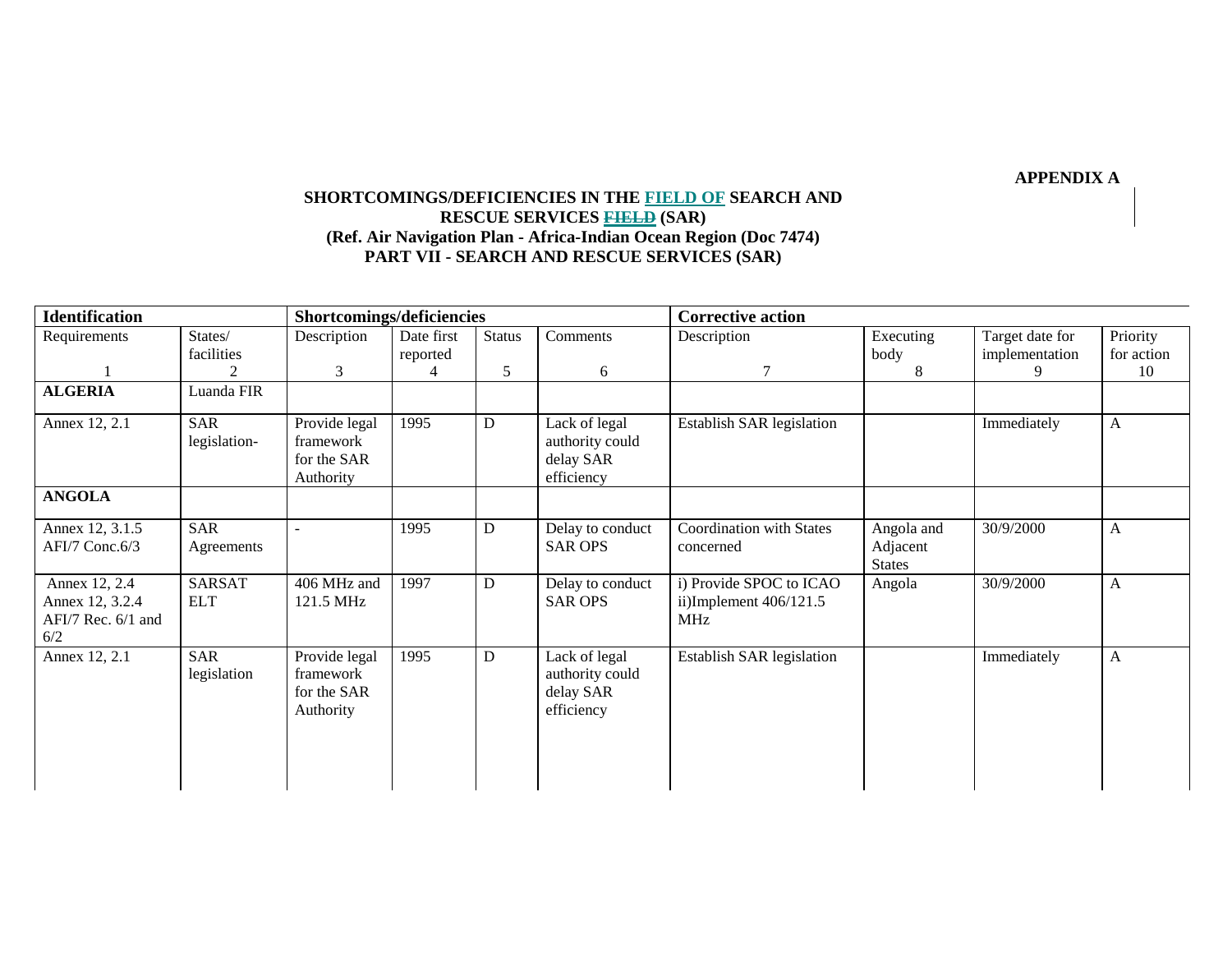| <b>BENIN</b>                                                  |                             |                                                        |      |   |                                                             |                                                                  |                                                      |             |              |
|---------------------------------------------------------------|-----------------------------|--------------------------------------------------------|------|---|-------------------------------------------------------------|------------------------------------------------------------------|------------------------------------------------------|-------------|--------------|
| Annex 12, 3.1.5<br>AFI/7 Conc.6/3                             | <b>SAR</b><br>Agreements    |                                                        | 1996 | D | Delay to conduct<br><b>SAR OPS</b>                          | Coordinate with States<br>concerned                              | Benin and<br>adjacent States                         | 30/9/2000   | A            |
| Annex 12, 2.4<br>Annex 12, 3.2.4<br>AFI/7 Rec. 6/1 and<br>6/2 | <b>SARSAT</b><br><b>ELT</b> | 406 MHz and<br>121.5 MHz                               | 1993 | D | Delay to conduct<br><b>SAR OPS</b>                          | i)Provide SPOC to ICAO<br>ii)Implement $406/121.5$<br><b>MHz</b> | Benin                                                | 30/9/2000   | U            |
| Annex 12, 2.1                                                 | <b>SAR</b><br>legislation   | Provide legal<br>framework<br>for the SAR<br>Authority | 1995 | D | Lack of legal<br>authority could<br>delay SAR<br>efficiency | Establish SAR legislation                                        |                                                      | Immediately | A            |
| <b>BOTSWANA</b>                                               | Gaborone<br><b>SRR</b>      |                                                        |      |   |                                                             |                                                                  |                                                      |             |              |
| Annex 12, 3.1.5<br>AFI/7 Conc.6/3                             | <b>SAR</b><br>Agreements    | $\overline{a}$                                         | 1995 | D | Delay to conduct<br><b>SAR OPS</b>                          | Coordination with States<br>concerned                            | Botswana and<br>Adjacent<br><b>States</b>            | 30/9/2000   | $\mathbf{A}$ |
| Annex 12, 2.4<br>Annex 12, 3.2.4<br>AFI/7 Rec. 6/1 and<br>6/2 | <b>SARSAT</b><br><b>ELT</b> | 406 MHz and<br>121.5 MHz                               | 1993 | D | Delay to conduct<br><b>SAR OPS</b>                          | i)Provide SPOC to ICAO<br>ii)Implement $406/121.5$<br><b>MHz</b> | Botswana                                             | 30/9/2000   | A            |
| Annex 12, 2.1                                                 | <b>SAR</b><br>legislation   | Provide legal<br>framework<br>for the SAR<br>Authority | 1995 | D | Lack of legal<br>authority could<br>delay SAR<br>efficiency | Establish SAR legislation                                        |                                                      | Immediately | A            |
| <b>BURKINA FASO</b>                                           |                             |                                                        |      |   |                                                             |                                                                  |                                                      |             |              |
| Annex 12, 3.1.5<br>AFI/7 Conc.6/3                             | <b>SAR</b><br>Agreements    | $\mathbf{r}$                                           | 1995 | D | Delay to conduct<br><b>SAR OPS</b>                          | Coordinate with States<br>concerned                              | <b>Burkina Faso</b><br>and Adjacent<br><b>States</b> | 30/9/2000   | A            |
| Annex 12, 2.4<br>Annex 12, 3.2.4<br>AFI/7 Rec. 6/1 and<br>6/2 | <b>SARSAT</b><br><b>ELT</b> | 406 MHz and<br>121.5 MHz                               | 1993 | D | Delay to conduct<br><b>SAR OPS</b>                          | i)Provide SPOC to ICAO<br>ii)Implement $406/121.5$<br><b>MHz</b> | <b>Burkina Faso</b>                                  | 30/9/2000   | A            |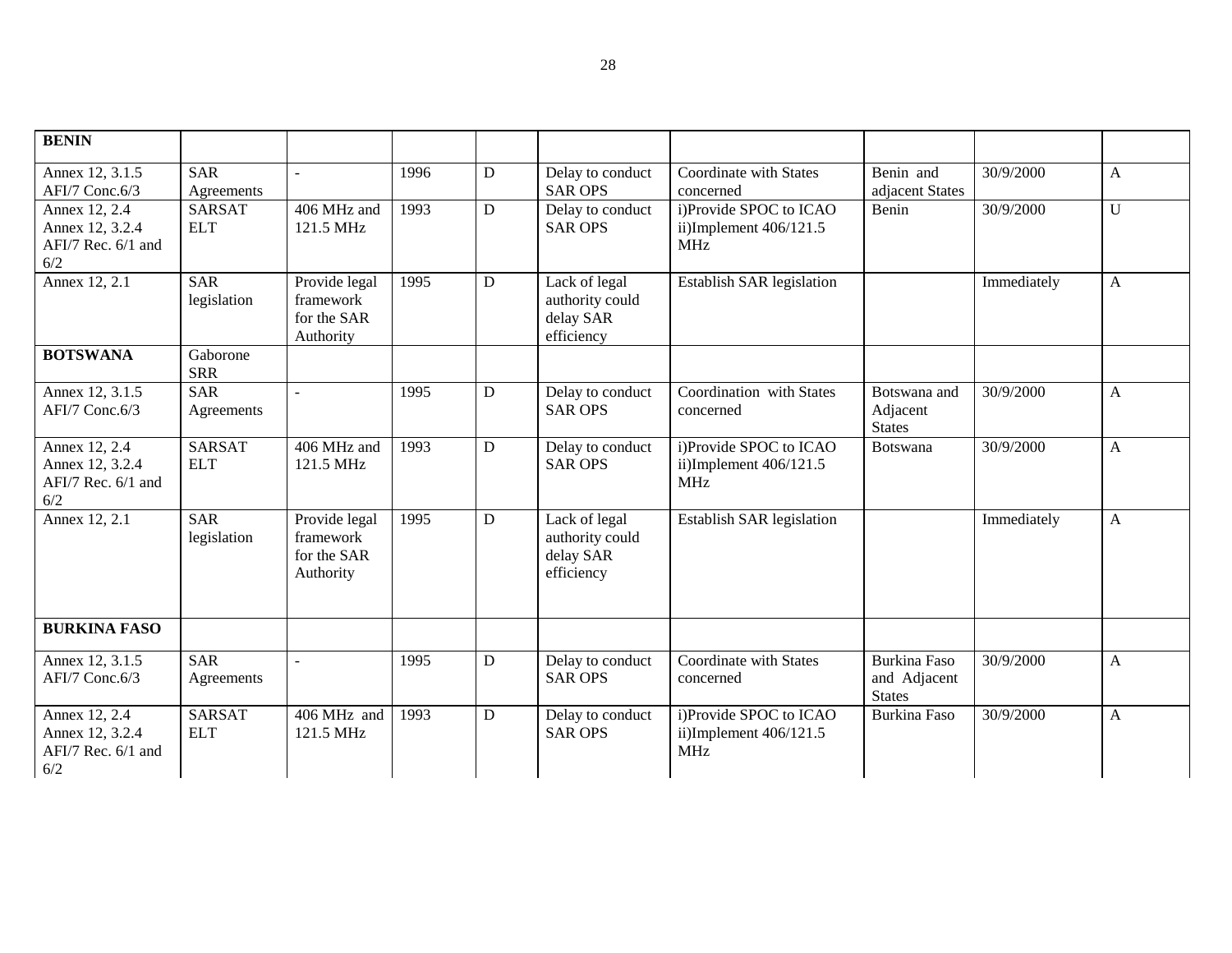| Annex 12, 2.1                                                   | <b>SAR</b><br>legislation   | Provide legal<br>framework<br>for the SAR<br>Authority | 1995 | $\mathbf D$ | Lack of legal<br>authority could<br>delay SAR<br>efficiency | Establish SAR legislation                      |                                          | Immediately                                                                                                    | $\mathbf{A}$ |
|-----------------------------------------------------------------|-----------------------------|--------------------------------------------------------|------|-------------|-------------------------------------------------------------|------------------------------------------------|------------------------------------------|----------------------------------------------------------------------------------------------------------------|--------------|
| <b>BURUNDI</b>                                                  |                             |                                                        |      |             |                                                             |                                                |                                          |                                                                                                                |              |
| Annex 12, 3.1.5<br>AFI/7 Conc.6/3                               | <b>SAR</b><br>Agreements    | $\overline{a}$                                         | 1995 | D           | Delay to conduct<br><b>SAR OPS</b>                          | Coordinate with States<br>concerned            | Burundi and<br>Adjacent<br><b>States</b> | Cannot be<br>determined until<br>the current<br>political situation<br>in the Great<br>Lakes area<br>improves. | A            |
| Annex 12, 2.4<br>Annex 12, 3.2.4<br>AFI/7 Rec. 6/1 and<br>$6/2$ | <b>SARSAT</b><br><b>ELT</b> | 406 MHz and<br>121.5 MHz                               | 1993 | D           | Delay to conduct<br><b>SAR OPS</b>                          | i)Provide SPOC to ICAO<br>ii)Implement 406 MHz | Burundi                                  | 30/9/2000                                                                                                      | A            |
| Annex 12, 2.1                                                   | <b>SAR</b><br>legislation   | Provide legal<br>framework<br>for the SAR<br>Authority | 1995 | D           | Lack of legal<br>authority could<br>delay SAR<br>efficiency | Establish SAR legislation                      |                                          | Immediately                                                                                                    | A            |
| <b>CAMEROON</b>                                                 |                             |                                                        |      |             |                                                             |                                                |                                          |                                                                                                                |              |
| Annex 12, 3.1.5<br>AFI/7 Conc.6/3                               | <b>SAR</b><br>Agreements    | $\overline{a}$                                         | 1995 | D           | Delay to conduct<br><b>SAR OPS</b>                          | Coordinate with States<br>concerned            | Cameroon                                 | 30/9/2000                                                                                                      | A            |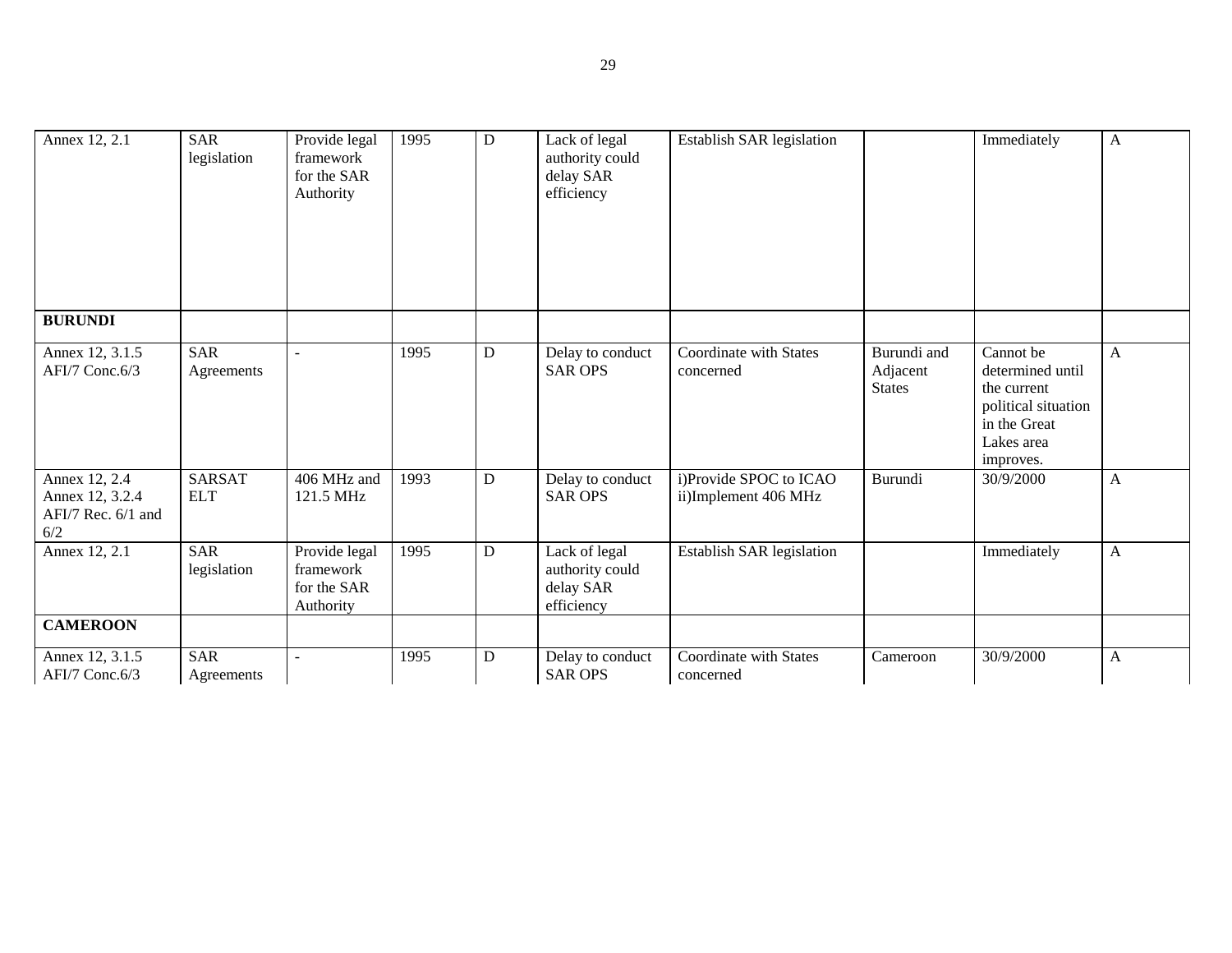| Annex 12, 2.4<br>Annex 12, 3.2.4<br>AFI/7 Rec. 6/1 and<br>6/2 | <b>SARSAT</b><br><b>ELT</b> | 406 MHz and<br>121.5 MHz                               | 1993 | ${\bf D}$ | Delay to conduct<br><b>SAR OPS</b>                          | Implement 406/121.5 MHz                                          | Cameroon                       | 30/9/2000   | $\mathbf{A}$ |
|---------------------------------------------------------------|-----------------------------|--------------------------------------------------------|------|-----------|-------------------------------------------------------------|------------------------------------------------------------------|--------------------------------|-------------|--------------|
| <b>CENTRAL</b><br><b>AFRICAN</b><br><b>REPUBLIC</b>           |                             |                                                        |      |           |                                                             |                                                                  |                                |             |              |
| Annex 12, 2.4<br>Annex 12, 3.2.4<br>AFI/7 Rec. 6/1 and<br>6/2 | <b>SARSAT</b><br><b>ELT</b> | 406 MHz and<br>121.5 MHz                               | 1993 | ${\bf D}$ | Lack of legal<br>authority could<br>delay SAR<br>efficiency | i)Provide SPOC to ICAO<br>ii)Implement $406/121.5$<br><b>MHz</b> | Central<br>African<br>Republic | 30/9/2000   | $\mathbf{A}$ |
| Annex 12, 2.1                                                 | <b>SAR</b><br>legislation   | Provide legal<br>framework<br>for the SAR<br>Authority | 1995 | D         | Lack of legal<br>authority could<br>delay SAR<br>efficiency | Establish SAR legislation                                        |                                | Immediately | A            |
| <b>CHAD</b>                                                   |                             |                                                        |      |           |                                                             |                                                                  |                                |             |              |
| Annex 12, 3.1.5<br>AFI/7 Conc.6/3                             | <b>SAR</b><br>Agreements    | $\sim$                                                 | 1991 | ${\bf D}$ | Delay to conduct<br><b>SAR OPS</b>                          | Coordinate with States<br>concerned                              | Chad and<br>adjacent States    | 30/9/2000   | $\mathbf{A}$ |
| Annex 12, 2.4<br>Annex 12, 3.2.4<br>AFI/7 Rec. 6/1 and<br>6/2 | <b>SARSAT</b><br><b>ELT</b> | 406 MHz and<br>121.5 MHz                               | 1993 | D         | Delay to conduct<br><b>SAR OPS</b>                          | i)Provide SPOC to ICAO<br>ii)Implement 406/121.5<br><b>MHz</b>   | Chad                           | 30/9/2000   | $\mathbf{A}$ |
| Annex 12, 2.1                                                 | <b>SAR</b><br>legislation   | Provide legal<br>framework<br>for the SAR<br>Authority | 1995 |           | Lack of legal<br>authority could<br>delay SAR<br>efficiency | <b>Establish SAR legislation</b>                                 |                                | Immediately | $\mathbf{A}$ |
| <b>COMOROS</b>                                                |                             |                                                        |      |           |                                                             |                                                                  |                                |             |              |
| Annex 12, 3.1.5<br>AFI/7 Conc.6/3                             | <b>SAR</b><br>Agreements    |                                                        | 1991 | D         | Delay to conduct<br><b>SAR OPS</b>                          | Coordinate with States<br>concerned                              | Comoros and<br>adjacent States | 30/9/2000   | A            |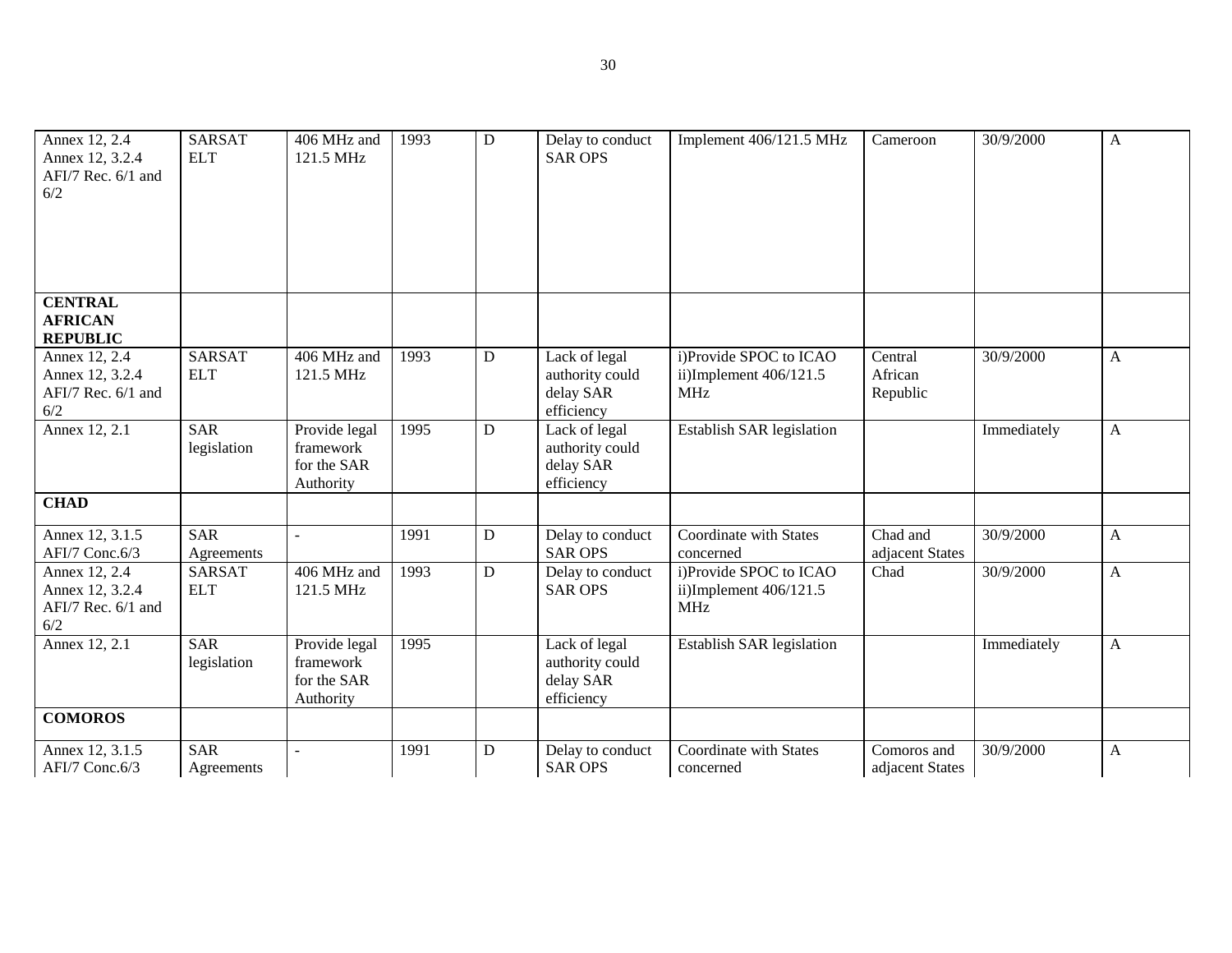| Annex 12, 2.4<br>Annex 12, 3.2.4<br>AFI/7 Rec. 6/1 and<br>6/2 | <b>SARSAT</b><br><b>ELT</b> | 406 MHz and<br>121.5 MHz                               | 1993 | D            | Delay to conduct<br><b>SAR OPS</b>                          | Provide SPOC to ICAO                                             | Comoros                                      | 30/9/2000                                                         | A            |
|---------------------------------------------------------------|-----------------------------|--------------------------------------------------------|------|--------------|-------------------------------------------------------------|------------------------------------------------------------------|----------------------------------------------|-------------------------------------------------------------------|--------------|
| Annex 12, 2.1                                                 | <b>SAR</b><br>legislation   | Provide legal<br>framework<br>for the SAR<br>Authority | 1995 | D            | Lack of legal<br>authority could<br>delay SAR<br>efficiency | Establish SAR legislation                                        |                                              | Immediately                                                       | $\mathbf{A}$ |
| <b>CONGO</b>                                                  |                             |                                                        |      |              |                                                             |                                                                  |                                              |                                                                   |              |
| Annex 12, 3.1.5<br>AFI/7 Conc.6/3                             | <b>SAR</b><br>Agreements    |                                                        | 1995 | D            | Delay to conduct<br><b>SAR OPS</b>                          | Coordinate with States<br>concerned                              | Congo and<br>adjacent States                 | 30/9/2000                                                         | A            |
| Annex 12, 2.4<br>Annex 12, 3.2.4<br>AFI/7 Rec. 6/1 and<br>6/2 | <b>SARSAT</b><br><b>ELT</b> | 406 MHz and<br>121.5 MHz                               | 1993 | D            | Delay to conduct<br><b>SAR OPS</b>                          | i)Provide SPOC to ICAO<br>ii)Implement $406/121.5$<br><b>MHz</b> | Congo                                        | 30/9/2000                                                         | $\mathbf{A}$ |
| Annex 12, 2.1                                                 | <b>SAR</b><br>legislation   | Provide legal<br>framework<br>for the SAR<br>Authority | 1995 | $\mathbf{D}$ | Lack of legal<br>authority could<br>delay SAR<br>efficiency | Establish SAR legislation                                        |                                              | Immediately                                                       | $\mathbf{A}$ |
| <b>CONGO (DRC)</b>                                            |                             |                                                        |      |              |                                                             |                                                                  |                                              |                                                                   |              |
| Annex 12, 3.1.5<br>AFI/7 Conc.6/3                             | <b>SAR</b><br>Agreements    |                                                        | 1995 | $\mathbf{D}$ | Delay to conduct<br><b>SAR Operations</b>                   | Coordination with States<br>concerned                            | Congo (DRC)<br>and adjacent<br><b>States</b> | 30/9/2000<br><b>Agreement</b><br>signed with<br>Zambia            | A            |
| Annex 12, 2.4<br>Annex 12, 3.2.4<br>AFI/7 Rec. 6/1 and<br>6/2 | <b>SARSAT</b><br><b>ELT</b> | 406 MHz and<br>121.5 MHz                               | 1993 | D            | Delay to conduct<br><b>SAR Operations</b>                   | Coordination with States<br>concerned                            | Congo (DRC)                                  | 30/9/2000<br>Mandatory<br>carriage signed at<br>ministerial level | $\mathbf{A}$ |
| Annex 12, 2.1                                                 | <b>SAR</b><br>legislation   | Provide legal<br>framework<br>for the SAR<br>Authority | 1995 | D            | Lack of legal<br>authority could<br>delay SAR<br>efficiency | Establish SAR legislation                                        |                                              | Immediately<br>Draft ready and<br>signed at<br>ministerial level  | $\mathbf{A}$ |
| <b>CÔTE D'IVOIRE</b>                                          |                             |                                                        |      |              |                                                             |                                                                  |                                              |                                                                   |              |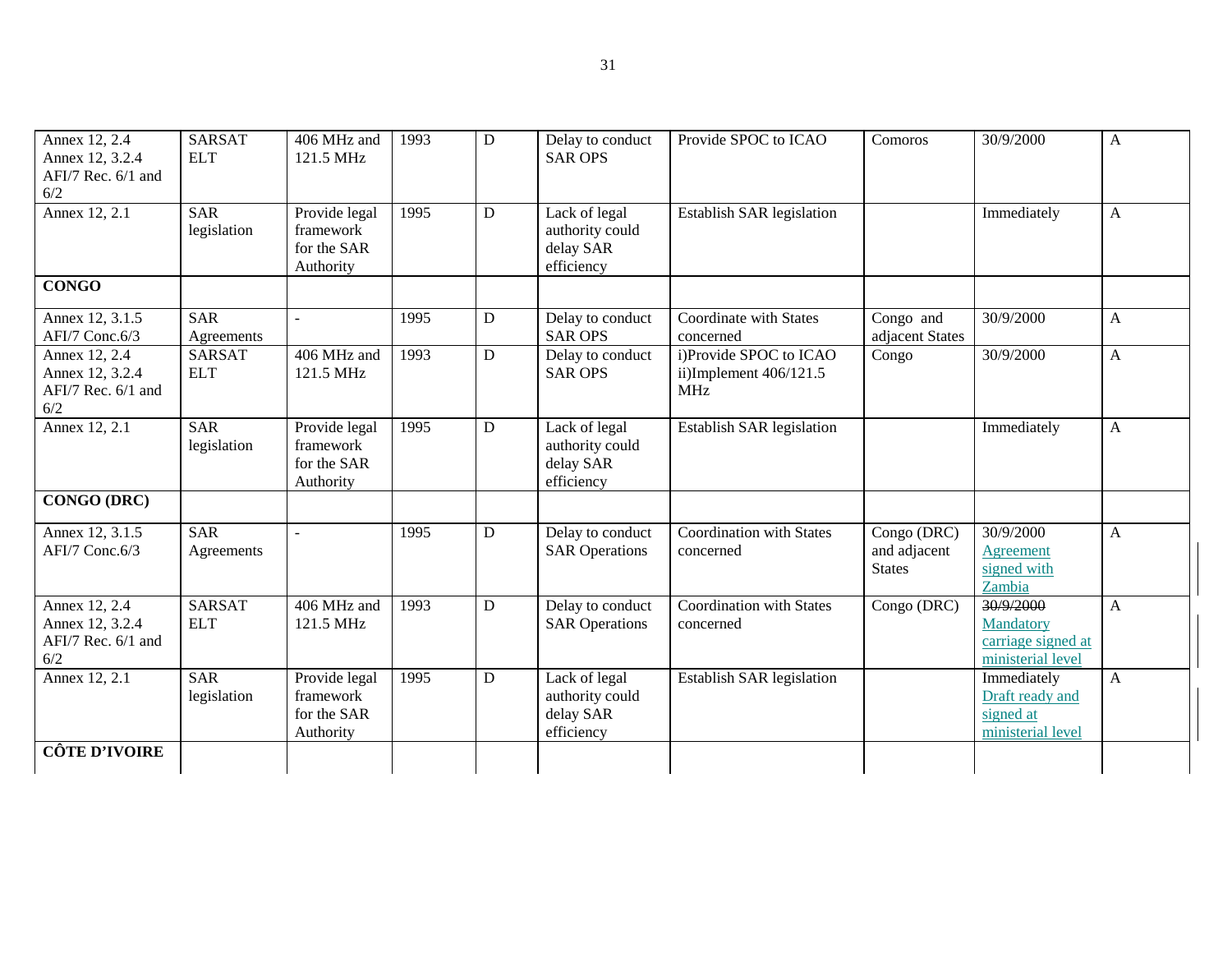| Annex 12, 3.1.5<br>AFI/7 Conc.6/3                               | <b>SAR</b><br>Agreements    | $\sim$                                                 | 1996 | D           | Delay to conduct<br><b>SAR OPS</b>                          | Coordinate with States<br>concerned                              | Côte d'Ivoire<br>and adjacent<br><b>States</b> | 30/9/2000             | $\mathbf{A}$ |
|-----------------------------------------------------------------|-----------------------------|--------------------------------------------------------|------|-------------|-------------------------------------------------------------|------------------------------------------------------------------|------------------------------------------------|-----------------------|--------------|
| Annex 12, 2.4<br>Annex 12, 3.2.4<br>AFI/7 Rec. 6/1 and<br>6/2   | <b>SARSAT</b><br><b>ELT</b> | 406 MHz and<br>121.5 MHz                               | 1993 | D           | Delay to conduct<br><b>SAR OPS</b>                          | Provide SPOC to ICAO                                             | Côte d'Ivoire                                  | 30/9/2000             | $\mathbf{A}$ |
| Annex 12, 2.1                                                   | <b>SAR</b><br>legislation   | Provide legal<br>framework<br>for the SAR<br>Authority | 1995 | $\mathbf D$ | Lack of legal<br>authority could<br>delay SAR<br>efficiency | <b>Establish SAR legislation</b>                                 |                                                | Immediately           | $\mathbf{A}$ |
| <b>DJIBOUTI</b>                                                 |                             |                                                        |      |             |                                                             |                                                                  |                                                |                       |              |
| Annex 12, 3.1.5<br>AFI/7 Conc.6/3                               | <b>SAR</b><br>Agreements    | $\omega$                                               | 1991 | D           | Delay to conduct<br><b>SAR OPS</b>                          | Coordinate with States<br>concerned                              | Djibouti and<br>adjacent States                | 30/9/2000             | $\mathbf{A}$ |
| Annex 12, 2.4<br>Annex 12, 3.2.4<br>AFI/7 Rec. 6/1 and<br>$6/2$ | <b>SARSAT</b><br><b>ELT</b> | 406 MHZ and<br>121.5 MHZ                               | 1993 | D           | $\zeta$ $\zeta$                                             | i)Provide SPOC to ICAO<br>ii)Implement $406/121.5$<br><b>MHz</b> | Djibouti                                       | $\frac{1}{30}/9/2000$ | $\mathbf{A}$ |
| Annex 12, 2.1                                                   | <b>SAR</b><br>legislation   | Provide legal<br>framework<br>for the SAR<br>Authority | 1995 | $\mathbf D$ | Lack of legal<br>authority could<br>delay SAR<br>efficiency | Establish SAR legislation                                        |                                                | Immediately           | $\mathbf{A}$ |
| <b>EGYPT</b>                                                    |                             |                                                        |      |             |                                                             |                                                                  |                                                |                       |              |
| Annex 12, 3.1.5<br>AFI/7 Conc.6/3                               | <b>SAR</b><br>agreements    | $\mathbf{r}$                                           | 1995 | D           | Delay to conduct<br><b>SAR Operations</b>                   | Coordination with States<br>concerned                            | Egypt and<br>adjacent States                   | 30/9/2000             | $\mathbf{A}$ |
| Annex 12, 2.4<br>Annex 12, 3.2.4<br>AFI/7 Rec. 6/1 and<br>6/2   | <b>SARSAT</b><br><b>ELT</b> | 406 MHZ and<br>121.5 MHZ                               | 1993 | $\mathbf D$ | Delay to conduct<br><b>SAR Operations</b>                   | Coordination with States<br>concerned                            | Egypt                                          | $\epsilon$ $\epsilon$ | $\mathbf{A}$ |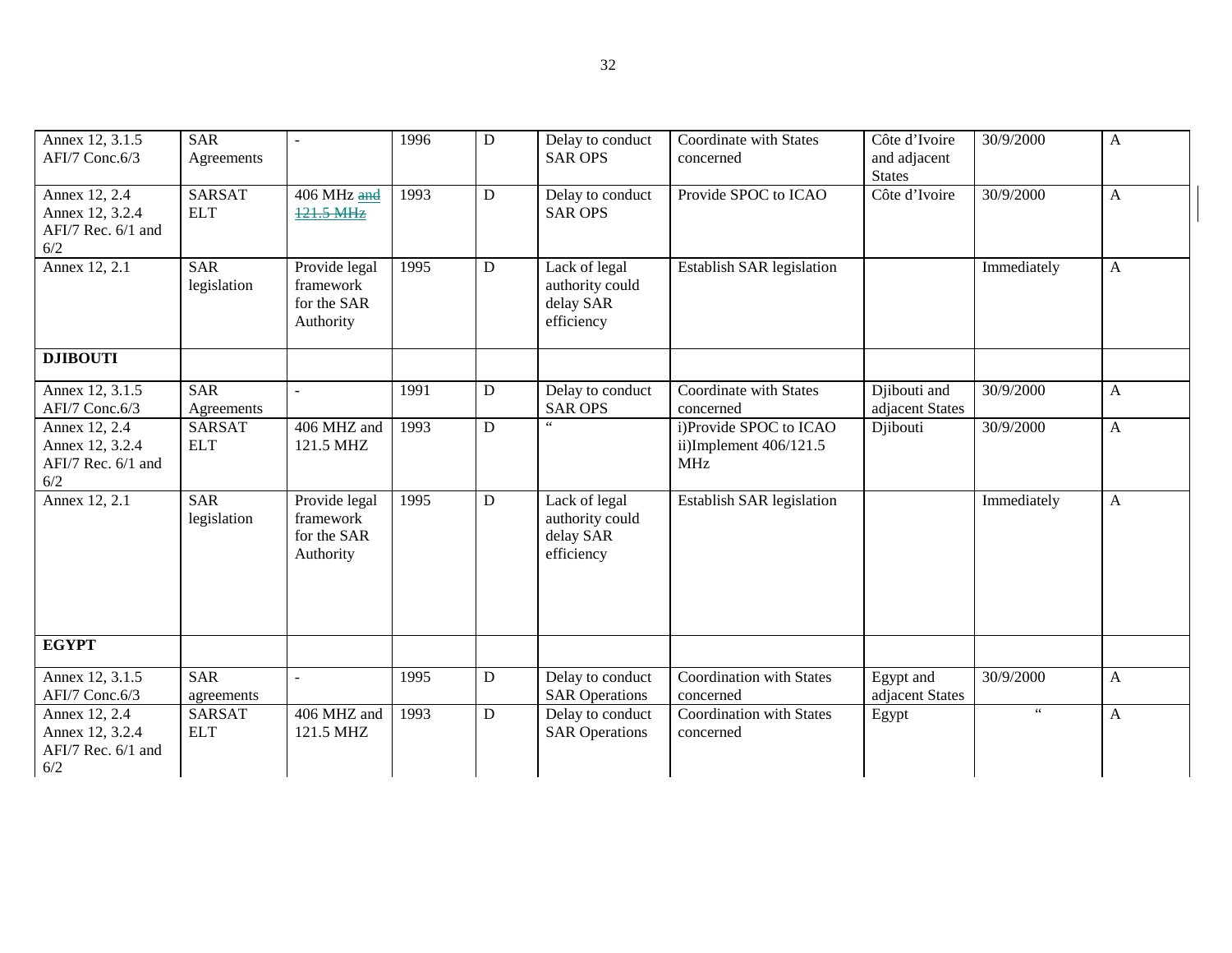| Annex 12, 2.1                                                 | <b>SAR</b><br>legislation   | Provide legal<br>framework<br>for the SAR<br>Authority | 1995 | D | Lack of legal<br>authority could<br>delay SAR<br>efficiency | Establish SAR legislation                                        |                                             | Immediately          | $\mathbf{A}$ |
|---------------------------------------------------------------|-----------------------------|--------------------------------------------------------|------|---|-------------------------------------------------------------|------------------------------------------------------------------|---------------------------------------------|----------------------|--------------|
| <b>EQUITORIAL</b><br><b>GUINEA</b>                            |                             |                                                        |      |   |                                                             |                                                                  |                                             |                      |              |
| Annex 12, 3.1.5<br>AFI/7 Conc.6/3                             | <b>SAR</b><br>Agreements    |                                                        | 1991 | D | Delay to conduct<br><b>SAR OPS</b>                          | Coordinate with States<br>concerned                              | Equatorial<br>Guinea and<br>adjacent States | 30/9/2000            | A            |
| Annex 12, 2.4<br>Annex 12, 3.2.4<br>AFI/7 Rec. 6/1 and<br>6/2 | <b>SARSAT</b><br><b>ELT</b> | 406 MHz and<br>121.5 MHz                               | 1993 | D | Delay to conduct<br><b>SAR OPS</b>                          | i)Provide SPOC to ICAO<br>ii)Implement 406/121.5<br><b>MHz</b>   | Equatorial<br>Guinea                        | $\epsilon\epsilon$   | A            |
| Annex 12, 2.1                                                 | <b>SAR</b><br>legislation   | Provide legal<br>framework<br>for the SAR<br>Authority | 1995 | D | Lack of legal<br>authority could<br>delay SAR<br>efficiency | Establish SAR legislation                                        |                                             | Immediately          | A            |
| <b>ERITREA</b>                                                |                             |                                                        |      |   |                                                             |                                                                  |                                             |                      |              |
| Annex 12, 3.1.5<br>AFI/7 Conc.6/3                             | <b>SAR</b><br>Agreements    |                                                        | 1995 | D | Delay to conduct<br><b>SAR OPS</b>                          | <b>Coordination with States</b><br>concerned                     | Eritrea and<br>Adjacent<br><b>States</b>    | Undetermined         | A            |
| Annex 12, 2.4<br>Annex 12, 3.2.4<br>AFI/7 Rec. 6/1 and<br>6/2 | <b>SARSAT</b><br><b>ELT</b> | $\overline{406}$ MHz and<br>121.5 MHz                  | 1997 | D | Delay to conduct<br><b>SAR OPS</b>                          | i)Provide SPOC to ICAO<br>ii)Implement $406/121.5$<br><b>MHz</b> | Eritrea                                     | In progress          | A            |
| Annex 12, 2.1                                                 | <b>SAR</b><br>legislation   | Provide legal<br>framework<br>for the SAR<br>Authority | 1995 | D | Lack of legal<br>authority could<br>delay SAR<br>efficiency | Establish SAR legislation                                        |                                             | $\epsilon\,\epsilon$ | A            |
| <b>ETHIOPIA</b>                                               |                             |                                                        |      |   |                                                             |                                                                  |                                             |                      |              |
| Annex 12, 3.1.5<br>AFI/7 Conc.6/3                             | <b>SAR</b><br>Agreements    |                                                        | 1995 | D | Delay to conduct<br><b>SAR OPS</b>                          | Coordinate with States<br>concerned                              | Ethiopia and<br>adjacent States             | 30/9/2000            | A            |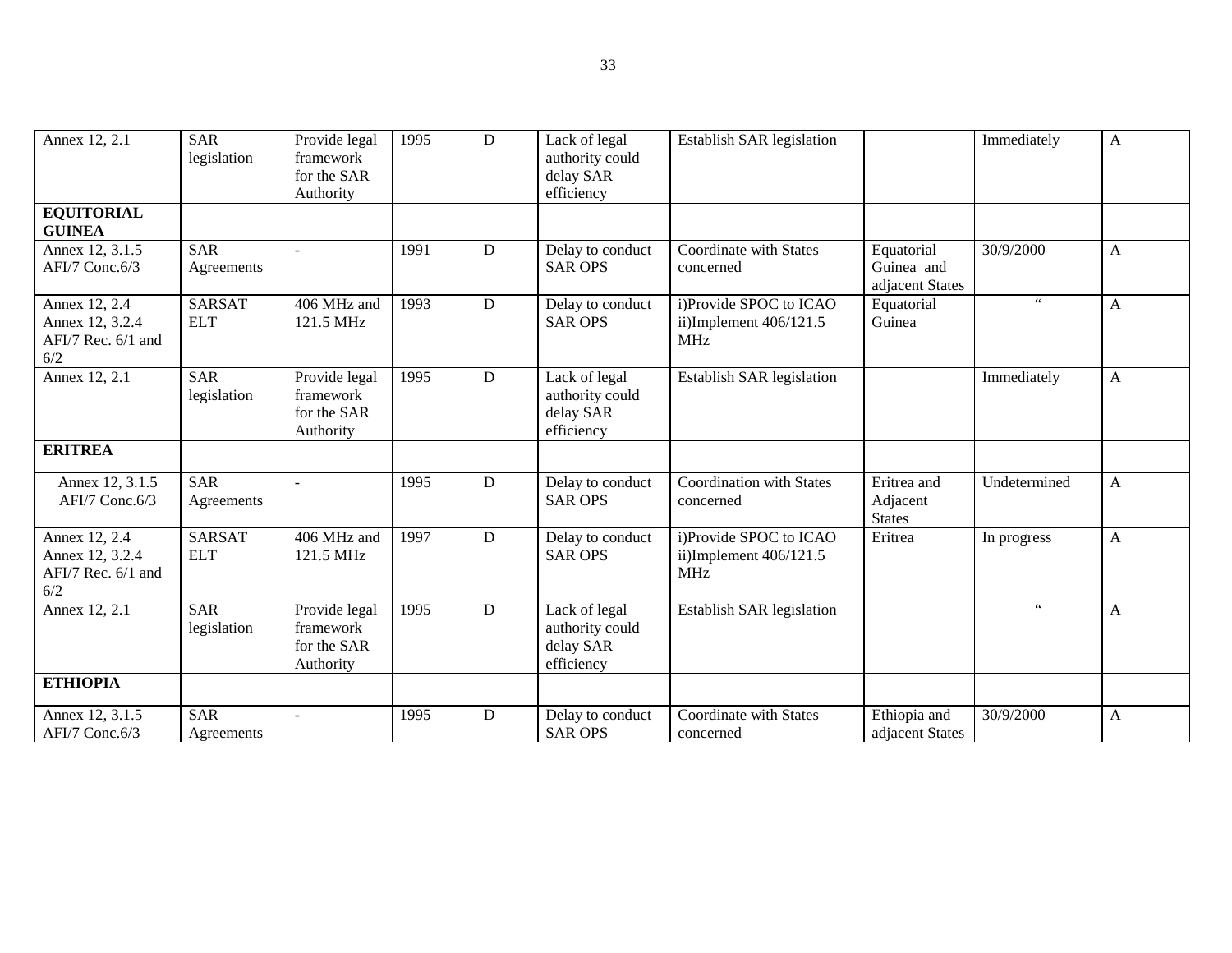| Annex 12, 2.1                                                 | <b>SAR</b><br>legislation   | Provide legal<br>framework<br>for the SAR<br>Authority | 1995 | $\mathbf{D}$ | Lack of legal<br>authority could<br>delay SAR<br>efficiency | <b>Establish SAR legislation</b>                                 |                               | As soon as<br>possible<br>Proclamation<br>No.111/77 is in | $\mathbf{A}$ |
|---------------------------------------------------------------|-----------------------------|--------------------------------------------------------|------|--------------|-------------------------------------------------------------|------------------------------------------------------------------|-------------------------------|-----------------------------------------------------------|--------------|
| <b>GABON</b>                                                  |                             |                                                        |      |              |                                                             |                                                                  |                               | use                                                       |              |
| Annex 12, 3.1.5<br>AFI/7 Conc.6/3                             | <b>SAR</b><br>Agreements    |                                                        | 1990 | $\mathbf D$  | Delay to conduct<br><b>SAR OPS</b>                          | Coordinate with States<br>concerned                              | Gabon and<br>adjacent States  | 30/9/2000                                                 | $\mathbf{A}$ |
| Annex 12, 2.4<br>Annex 12, 3.2.4<br>AFI/7 Rec. 6/1 and<br>6/2 | <b>SARSAT</b><br><b>ELT</b> | 406 MHz and<br>121.5 MHz                               | 1993 | $\mathbf D$  | Delay to conduct<br><b>SAR OPS</b>                          | Provide SPOC to ICAO                                             | Gabon                         | $66\,$                                                    | $\mathbf{A}$ |
| Annex 12, 2.1                                                 | <b>SAR</b><br>legislation   | Provide legal<br>framework<br>for the SAR<br>Authority | 1995 | D            | Lack of legal<br>authority could<br>delay SAR<br>efficiency | Establish SAR legislation                                        |                               | Immediately                                               | A            |
| <b>GAMBIA</b>                                                 |                             |                                                        |      |              |                                                             |                                                                  |                               |                                                           |              |
| Annex 12, 3.1.5<br>AFI/7 Conc.6/3                             | <b>SAR</b><br>Agreements    | $\overline{a}$                                         | 1991 | D            | Delay to conduct<br><b>SAR OPS</b>                          | Coordinate with States<br>concerned                              | Gambia and<br>adjacent States | 30/9/2000                                                 | $\mathbf{A}$ |
| Annex 12, 2.4<br>Annex 12, 3.2.4<br>AFI/7 Rec. 6/1 and<br>6/2 | <b>SARSAT</b><br><b>ELT</b> | 406 MHz and<br>121.5 MHz                               | 1993 | D            | Delay to conduct<br><b>SAR OPS</b>                          | i)Provide SPOC to ICAO<br>ii)Implement $406/121.5$<br><b>MHz</b> | Gambia                        | 30/9/2000                                                 | $\mathbf{A}$ |
| Annex 12, 2.1                                                 | <b>SAR</b><br>legislation   | Provide legal<br>framework<br>for the SAR<br>Authority | 1995 | $\mathbf D$  | Lack of legal<br>authority could<br>delay SAR<br>efficiency | Establish SAR legislation                                        |                               | Immediately                                               | $\mathbf{A}$ |
| <b>GHANA</b>                                                  |                             |                                                        |      |              |                                                             |                                                                  |                               |                                                           |              |
| Annex 12, 3.1.5<br>AFI/7 Conc.6/3                             | <b>SAR</b><br>Agreements    | $\overline{a}$                                         | 1994 | $\mathbf D$  | Delay to conduct<br><b>SAR OPS</b>                          | Coordinate with States<br>concerned                              | Ghana and<br>adjacent States  | $\frac{1}{30}/9/2000$                                     | A            |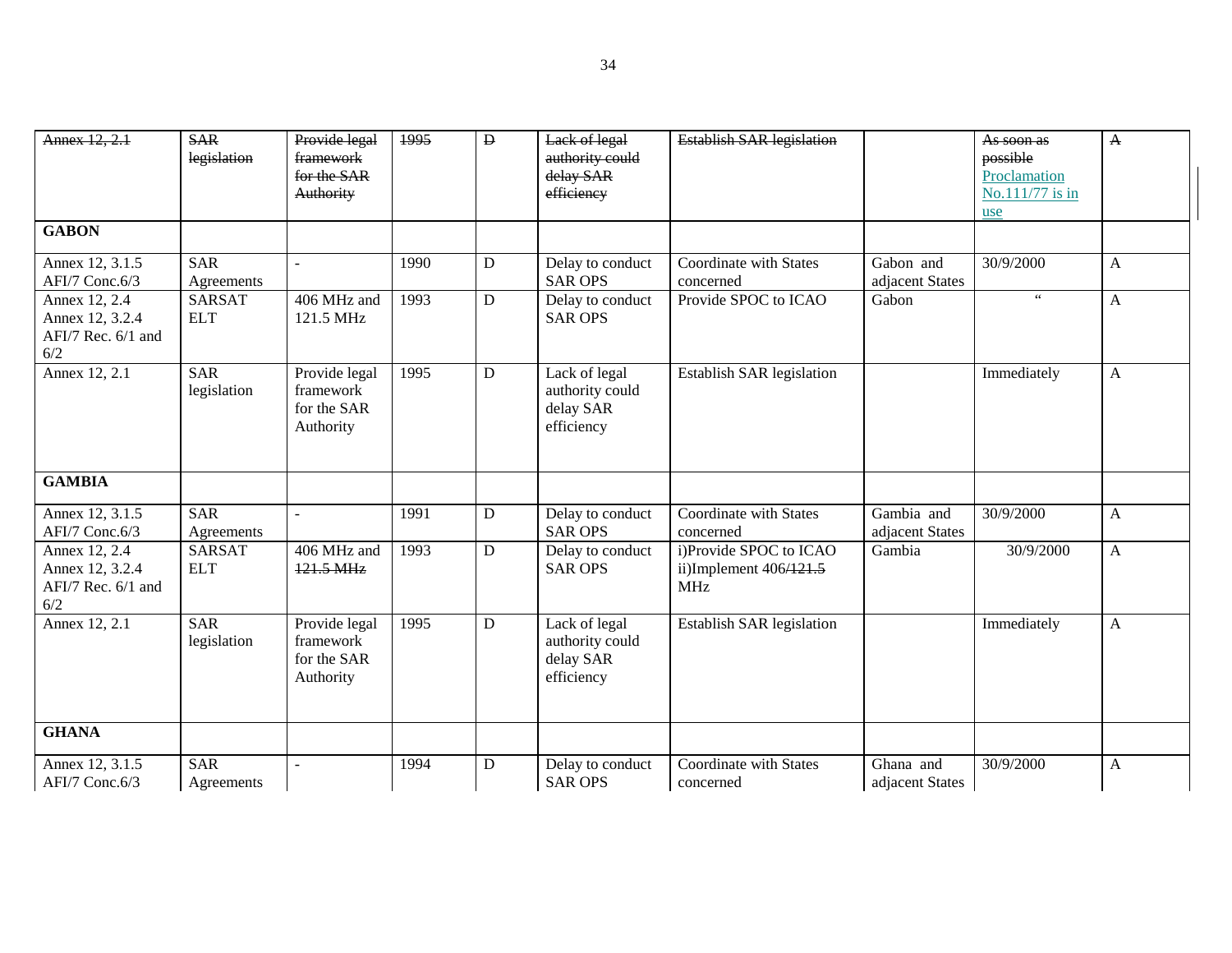| Annex 12, 2.4<br>Annex 12, 3.2.4<br>AFI/7 Rec. 6/1 and<br>6/2 | <b>SARSAT</b><br><b>ELT</b> | 406 MHz and<br>121.5 MHz                               | 1993 | D         | Delay to conduct<br><b>SAR OPS</b>                          | i)Provide SPOC to ICAO<br>ii)Implement 406 MHz                 | Ghana                                          | $66\,$               | A            |
|---------------------------------------------------------------|-----------------------------|--------------------------------------------------------|------|-----------|-------------------------------------------------------------|----------------------------------------------------------------|------------------------------------------------|----------------------|--------------|
| Annex 12, 2.1                                                 | <b>SAR</b><br>legislation   | Provide legal<br>framework<br>for the SAR<br>Authority | 1995 | D         | Lack of legal<br>authority could<br>delay SAR<br>efficiency | Establish SAR legislation                                      |                                                | Immediately          | A            |
| <b>GUINEA</b>                                                 |                             |                                                        |      |           |                                                             |                                                                |                                                |                      |              |
| Annex 12, 2.4<br>Annex 12, 3.2.4<br>AFI/7 Rec. 6/1 and<br>6/2 | <b>SARSAT</b><br><b>ELT</b> | 406 MHz and<br>121.5 MHz                               | 1993 | ${\bf D}$ | Delay to conduct<br><b>SAR OPS</b>                          | Implement 406/121.5 MHz                                        | Guinea                                         | 30/9/2000            | A            |
| Annex 12, 2.1                                                 | <b>SAR</b><br>legislation   | Provide legal<br>framework<br>for the SAR<br>Authority | 1995 | D         | Lack of legal<br>authority could<br>delay SAR<br>efficiency | Establish SAR legislation                                      |                                                | Immediately          | A            |
| <b>GUINEA BISSAU</b>                                          |                             |                                                        |      |           |                                                             |                                                                |                                                |                      |              |
| Annex 12, 3.1.5<br>AFI/7 Conc.6/3                             | <b>SAR</b><br>Agreements    | $\sim$                                                 | 1996 | ${\bf D}$ | Delay to conduct<br><b>SAR OPS</b>                          | Coordinate with States<br>concerned                            | Guinea Bissau<br>and adjacent<br><b>States</b> | 30/9/2000            | A            |
| Annex 12, 2.4<br>Annex 12, 3.2.4<br>AFI/7 Rec. 6/1 and<br>6/2 | <b>SARSAT</b><br><b>ELT</b> | 406 MHZ and<br>121.5 MHZ                               | 1993 | D         | Delay to conduct<br><b>SAR OPS</b>                          | i)Provide SPOC to ICAO<br>ii)Implement 406/121.5<br><b>MHz</b> | Guinea Bissau                                  | $\epsilon\,\epsilon$ | A            |
| Annex 12, 2.1                                                 | <b>SAR</b><br>legislation   | Provide legal<br>framework<br>for the SAR<br>Authority | 1995 | D         | Lack of legal<br>authority could<br>delay SAR<br>efficiency | <b>Establish SAR legislation</b>                               |                                                | Immediately          | $\mathbf{A}$ |
| <b>KENYA</b>                                                  |                             |                                                        |      |           |                                                             |                                                                |                                                |                      |              |
| Annex 12, 3.1.5<br>AFI/7 Conc.6/3                             | <b>SAR</b><br>Agreements    | $\sim$                                                 | 1996 | D         | Delay to conduct<br><b>SAR OPS</b>                          | Coordinate with States<br>concerned                            | Kenya and<br>adjacent States                   | 30/9/2000            | A            |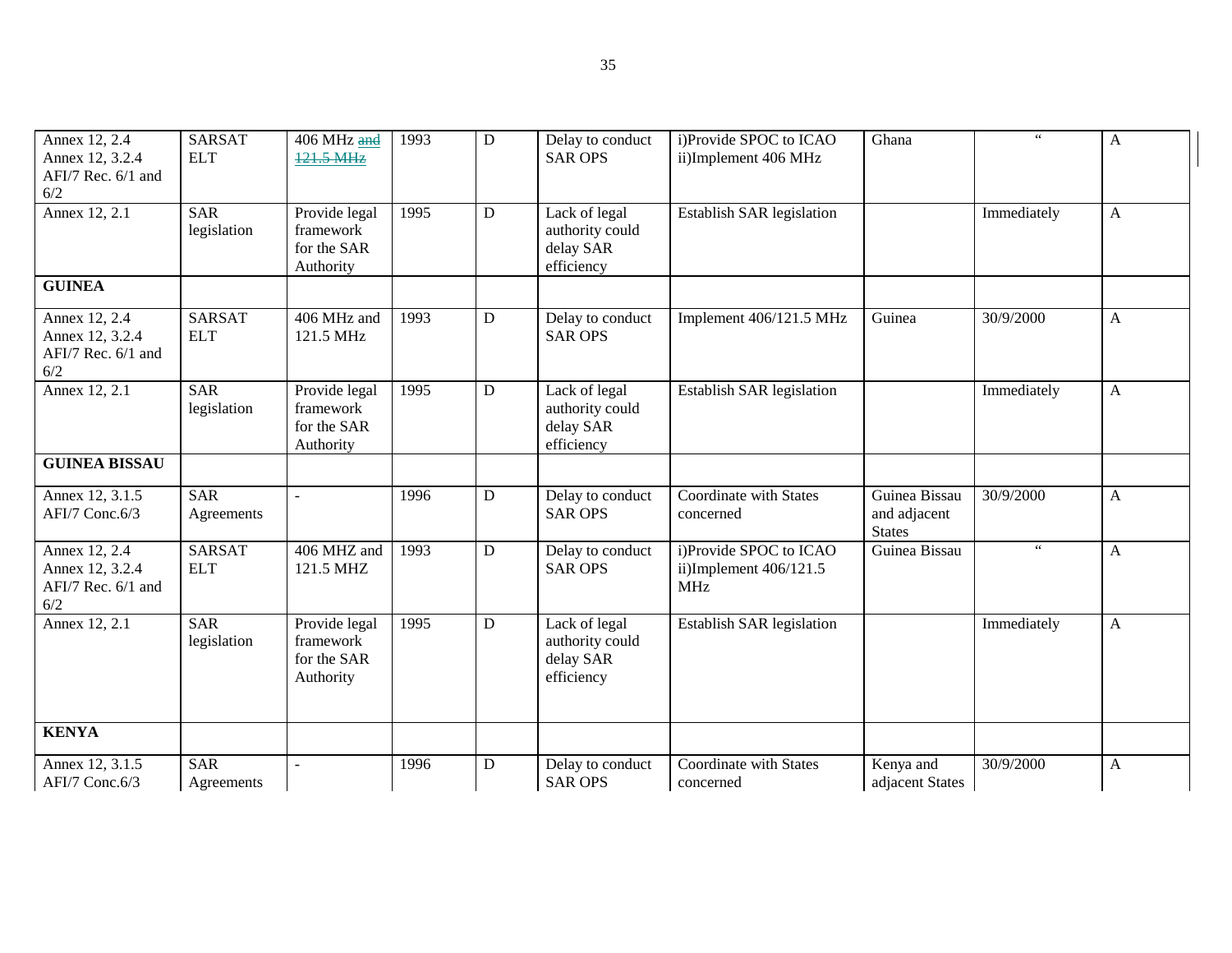| Annex 12, 2.4<br>Annex 12, 3.2.4<br>AFI/7 Rec. 6/1 and<br>6/2 | <b>SARSAT</b><br><b>ELT</b> | 406 MHz and<br>121.5 MHz                               | 1993 | D         | Delay to conduct<br><b>SAR OPS</b>                          | i)Provide SPOC to ICAO<br>ii)Implement $406/121.5$<br><b>MHz</b>            | Kenya                          | $66$                                                  | $\mathbf{A}$ |
|---------------------------------------------------------------|-----------------------------|--------------------------------------------------------|------|-----------|-------------------------------------------------------------|-----------------------------------------------------------------------------|--------------------------------|-------------------------------------------------------|--------------|
| Annex 12, 2.1                                                 | <b>SAR</b><br>legislation   | Provide legal<br>framework<br>for the SAR<br>Authority | 1995 | D         | Lack of legal<br>authority could<br>delay SAR<br>efficiency | Establish SAR legislation                                                   |                                | Immediately                                           | $\mathbf{A}$ |
| <b>LESOTHO</b>                                                |                             |                                                        |      |           |                                                             |                                                                             |                                |                                                       |              |
| Annex 12, 3.1.5<br>AFI/7 Conc.6/3                             | <b>SAR</b><br>Agreements    | $\sim$                                                 | 1996 | D         | Delay to conduct<br><b>SAR OPS</b>                          | Coordinate with States<br>concerned                                         | Lesotho and<br>adjacent States | 30/9/2000<br>Draft completed<br>awaiting<br>signature | $\mathbf{A}$ |
| Annex 12, 2.4<br>Annex 12, 3.2.4<br>AFI/7 Rec. 6/1 and<br>6/2 | <b>SARSAT</b><br><b>ELT</b> | 406 MHz and<br>121.5 MHz                               | 1993 | ${\bf D}$ | Delay to conduct<br><b>SAR OPS</b>                          | i)Provide SPOC to ICAO<br>ii)Implement $406/\underline{1215}$<br><b>MHz</b> | Lesotho                        | 30/9/2000                                             | $\mathbf{A}$ |
| Annex 12, 2.1                                                 | <b>SAR</b><br>legislation   | Provide legal<br>framework<br>for the SAR<br>Authority | 1995 | ${\bf D}$ | Lack of legal<br>authority could<br>delay SAR<br>efficiency | <b>Establish SAR legislation</b>                                            |                                | Immediately<br>Act submitted to<br>Parliament         | $\mathbf{A}$ |
| <b>LIBERIA</b>                                                |                             |                                                        |      |           |                                                             |                                                                             |                                |                                                       |              |
| Annex 12, 3.1.5<br>AFI/7 Conc.6/3                             | <b>SAR</b><br>Agreements    | $\overline{\phantom{a}}$                               | 1996 | ${\bf D}$ | Delay to conduct<br><b>SAR OPS</b>                          | Coordinate with States<br>concerned                                         | Liberia and<br>adjacent States | 30/9/2000                                             | A            |
| Annex 12, 2.4<br>Annex 12, 3.2.4<br>AFI/7 Rec. 6/1 and<br>6/2 | <b>SARSAT</b><br><b>ELT</b> | 406 MHz and<br>121.5 MHz                               | 1993 | D         | Delay to conduct<br><b>SAR OPS</b>                          | i)Provide SPOC to ICAO<br>ii)Implement $406/121.5$<br><b>MHz</b>            | Liberia                        | $\boldsymbol{\zeta} \, \boldsymbol{\zeta}$            | A            |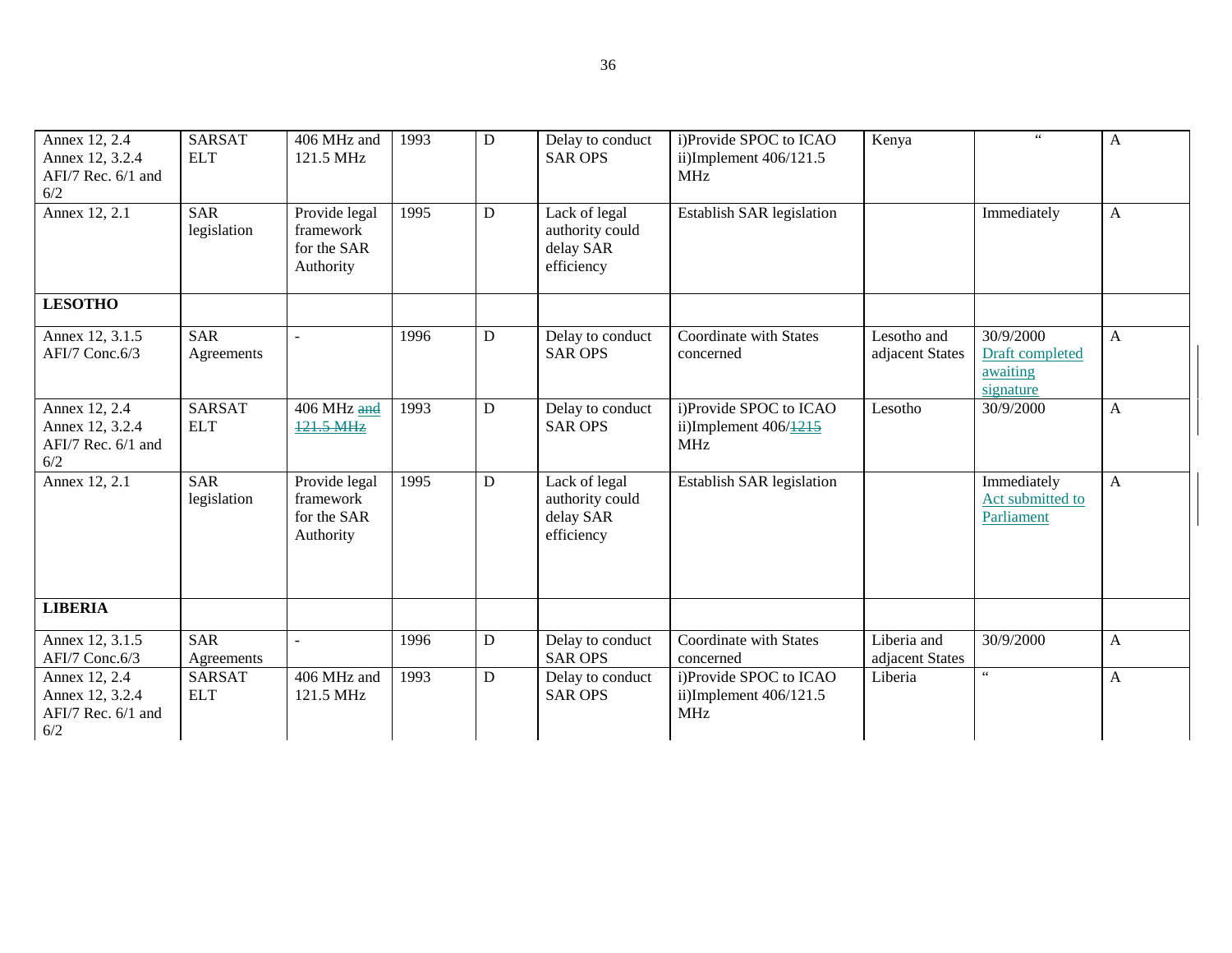| Annex 12, 2.1                                                 | <b>SAR</b><br>legislation   | Provide legal<br>framework<br>for the SAR<br>Authority | 1995 | D            | Lack of legal<br>authority could<br>delay SAR<br>efficiency | Establish SAR legislation                                        |                                             | Immediately | A            |
|---------------------------------------------------------------|-----------------------------|--------------------------------------------------------|------|--------------|-------------------------------------------------------------|------------------------------------------------------------------|---------------------------------------------|-------------|--------------|
| <b>LIBYA</b>                                                  |                             |                                                        |      |              |                                                             |                                                                  |                                             |             |              |
| Annex 12, 3.1.5<br>AFI/7 Conc.6/3                             | <b>SAR</b><br>Agreements    | $\sim$                                                 | 1996 | D            | Delay to conduct<br><b>SAR OPS</b>                          | Coordinate with States<br>concerned                              | Libya and<br>adjacent States                | 30/9/2000   | $\mathbf{A}$ |
| Annex 12, 2.4<br>Annex 12, 3.2.4<br>AFI/7 Rec. 6/1 and<br>6/2 | <b>SARSAT</b><br><b>ELT</b> | 406 MHz and<br>121.5 MHz                               | 1993 | D            | Delay to conduct<br><b>SAR OPS</b>                          | i)Provide SPOC to ICAO<br>ii)Implement $406/121.5$<br><b>MHz</b> | Libya                                       | 30/9/2000   | $\mathbf{A}$ |
| Annex 12, 2.1                                                 | <b>SAR</b><br>legislation   | Provide legal<br>framework<br>for the SAR<br>Authority | 1995 | $\mathbf{D}$ | Lack of legal<br>authority could<br>delay SAR<br>efficiency | Establish SAR legislation                                        |                                             | Immediately | A            |
| <b>MADAGASCAR</b>                                             |                             |                                                        |      |              |                                                             |                                                                  |                                             |             |              |
| Annex 12, 3.1.5<br>AFI/7 Conc.6/3                             | <b>SAR</b><br>Agreements    |                                                        | 1996 | D            | Delay to conduct<br><b>SAR OPS</b>                          | Coordinate with States<br>concerned                              | Madagascar<br>and adjacent<br><b>States</b> | 30/9/2000   | $\mathbf{A}$ |
| Annex 12, 2.4<br>Annex 12, 3.2.4<br>AFI/7 Rec. 6/1 and<br>6/2 | <b>SARSAT</b><br><b>ELT</b> | 406 MHZ and<br>121.5 MHZ                               | 1993 | D            | Delay to conduct<br><b>SAR OPS</b>                          | i)Provide SPOC to ICAO<br>ii)Implement $406/121.5$<br><b>MHz</b> | Madagascar                                  | $\,$ 6 $\,$ | $\mathbf{A}$ |
| Annex 12, 2.1                                                 | SAR<br>legislation          | Provide legal<br>framework<br>for the SAR<br>Authority | 1995 | D            | Lack of legal<br>authority could<br>delay SAR<br>efficiency | Establish SAR legislation                                        |                                             | Immediately | A            |
| <b>MALAWI</b>                                                 |                             |                                                        |      |              |                                                             |                                                                  |                                             |             |              |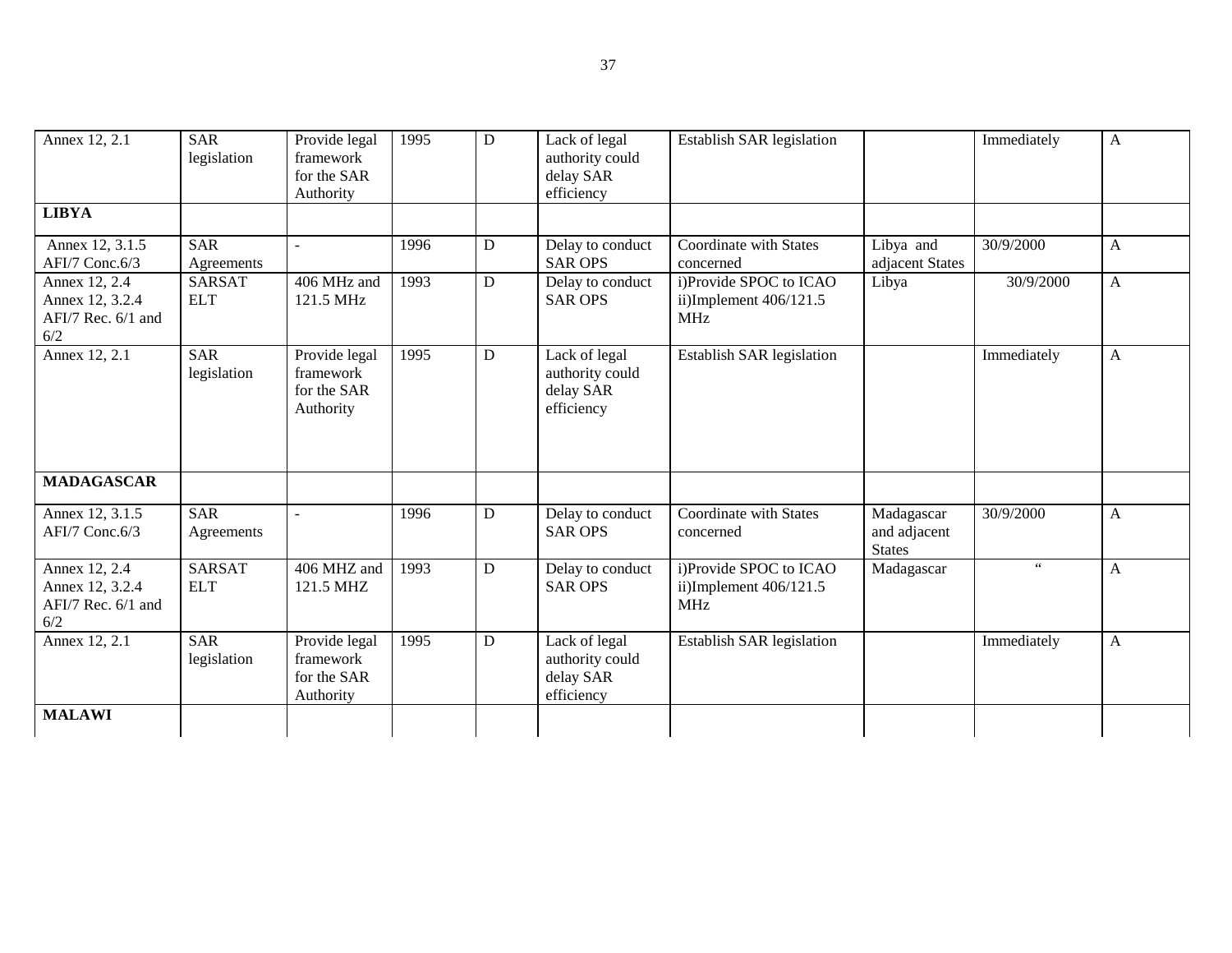| Annex 12, 3.1.5    | <b>SAR</b>    |               | 1995 | $\mathbf D$ | Delay to conduct      | Coordinate with States           | Malawi and      | 30/9/2000         | A |
|--------------------|---------------|---------------|------|-------------|-----------------------|----------------------------------|-----------------|-------------------|---|
| AFI/7 Conc.6/3     | Agreements    |               |      |             | <b>SAR OPS</b>        | concerned                        | adjacent States | <b>Agreements</b> |   |
|                    |               |               |      |             |                       |                                  | Mozambique      | signed with       |   |
|                    |               |               |      |             |                       |                                  |                 | Tanzania and      |   |
|                    |               |               |      |             |                       |                                  |                 | Zambia            |   |
| Annex 12, 2.4      | <b>SARSAT</b> | 406 MHz and   | 1993 | D           | Delay to conduct      | i)Provide SPOC to ICAO           | Malawi          | 30/9/2000         | A |
|                    |               |               |      |             |                       |                                  |                 |                   |   |
| Annex 12, 3.2.4    | <b>ELT</b>    | 121.5 MHz     |      |             | <b>SAR OPS</b>        | ii)Implement $406/121.5$         |                 |                   |   |
| AFI/7 Rec. 6/1 and |               |               |      |             |                       | <b>MHz</b>                       |                 |                   |   |
| 6/2                |               |               |      |             |                       |                                  |                 |                   |   |
| Annex 12, 2.1      | <b>SAR</b>    | Provide legal | 1995 | D           | Lack of legal         | Establish SAR legislation        |                 | Immediately       | A |
|                    | legislation   | framework     |      |             | authority could       |                                  |                 |                   |   |
|                    |               | for the SAR   |      |             | delay SAR             |                                  |                 |                   |   |
|                    |               | Authority     |      |             | efficiency            |                                  |                 |                   |   |
|                    |               |               |      |             |                       |                                  |                 |                   |   |
|                    |               |               |      |             |                       |                                  |                 |                   |   |
|                    |               |               |      |             |                       |                                  |                 |                   |   |
|                    |               |               |      |             |                       |                                  |                 |                   |   |
| <b>MALI</b>        |               |               |      |             |                       |                                  |                 |                   |   |
|                    |               |               |      |             |                       |                                  |                 |                   |   |
| Annex 12, 2.4      | <b>SARSAT</b> | 406 MHz and   | 1993 | D           | Lack of legal         | Implement 406/1215 MHz           | Mali            | 30/12/2000        | A |
| Annex 12, 3.2.4    | <b>ELT</b>    | 121.5 MHz     |      |             | authority could       |                                  |                 |                   |   |
| AFI/7 Rec. 6/1 and |               |               |      |             | delay SAR             |                                  |                 |                   |   |
| 6/2                |               |               |      |             | efficiency            |                                  |                 |                   |   |
| Annex 12, 2.1      | <b>SAR</b>    | Provide legal | 1995 | D           | Lack of legal         | <b>Establish SAR legislation</b> |                 | Immediately       | A |
|                    |               | framework     |      |             |                       |                                  |                 |                   |   |
|                    | legislation   |               |      |             | authority could       |                                  |                 |                   |   |
|                    |               | for the SAR   |      |             | delay SAR             |                                  |                 |                   |   |
|                    |               | Authority     |      |             | efficiency            |                                  |                 |                   |   |
| <b>MAURITANIA</b>  |               |               |      |             |                       |                                  |                 |                   |   |
|                    |               |               |      |             |                       |                                  |                 |                   |   |
| Annex 12, 3.1.5    | <b>SAR</b>    |               | 1995 | ${\bf D}$   | Delay to conduct      | <b>Coordination</b> with States  | Mauratania      | 30/12/2000        | A |
| AFI/7 Conc.6/3     | agreements    |               |      |             | <b>SAR Operations</b> | concerned                        | and adjacent    |                   |   |
|                    |               |               |      |             |                       |                                  | <b>States</b>   |                   |   |
| Annex 12, 2.4      | <b>SARSAT</b> | 406 MHz and   | 1997 | D           | Delay to conduct      | i)Provide SPOC to ICAO           | Mauratania      | 30/12/2000        | A |
| Annex 12, 3.2.4    | <b>ELT</b>    | 121.5 MHz     |      |             | <b>SAR Operations</b> | ii)Implement 406/121.5           |                 |                   |   |
| AFI/7 Rec. 6/1 and |               |               |      |             |                       | <b>MHz</b>                       |                 |                   |   |
|                    |               |               |      |             |                       |                                  |                 |                   |   |
| 6/2                |               |               |      |             |                       |                                  |                 |                   |   |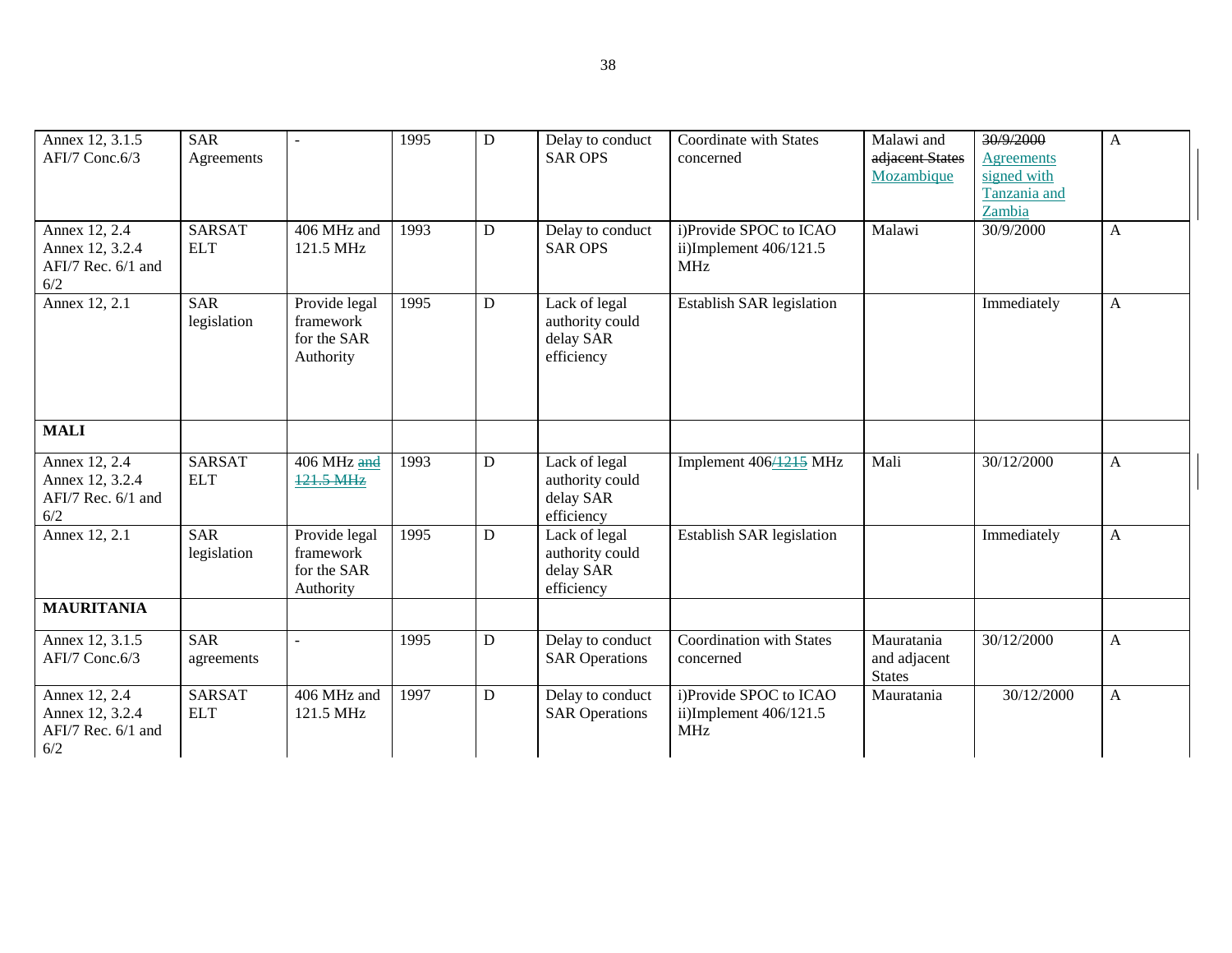| Annex 12, 2.1                                                 | <b>SAR</b><br>legislation   | Provide legal<br>framework<br>for the SAR<br>Authority | 1995 | $\overline{D}$ | Lack of legal<br>authority could<br>delay SAR<br>efficiency | Establish SAR legislation                                                 |                                                                            | Immediately                                                                                                                                     | $\mathbf{A}$ |
|---------------------------------------------------------------|-----------------------------|--------------------------------------------------------|------|----------------|-------------------------------------------------------------|---------------------------------------------------------------------------|----------------------------------------------------------------------------|-------------------------------------------------------------------------------------------------------------------------------------------------|--------------|
| <b>MAURITIUS</b>                                              |                             |                                                        |      |                |                                                             |                                                                           |                                                                            |                                                                                                                                                 |              |
| Annex 12, 3.1.5<br>AFI/7 Conc.6/3                             | <b>SAR</b><br>agreements    |                                                        | 1995 | ${\bf D}$      | Delay to conduct<br><b>SAR Operations</b>                   | Coordination with States<br>concerned                                     | Mauritius and<br>adjacent States<br>of India<br>Madagascar<br>and Maldives | <b>SAR</b> agreements<br>signed with<br>Australia and<br>France (La<br>Reunion).<br>Agreements with<br><b>South Africa</b><br>being considered. | $\mathbf{A}$ |
| Annex 12, 2.4<br>Annex 12, 3.2.4<br>AFI/7 Rec. 6/1 and<br>6/2 | <b>SARSAT</b><br><b>ELT</b> | 406 MHz and<br>$121.5 \text{ MHz}$                     | 1993 | D              | Delay to conduct<br><b>SAR Operations</b>                   | i)Provide SPOC to ICAO<br>ii)Implement $406\overline{4215}$<br><b>MHz</b> | Mauritius                                                                  | 30/12/2000                                                                                                                                      | A            |
| Annex 12, 2.1                                                 | <b>SAR</b><br>legislation   | Provide legal<br>framework<br>for the SAR<br>Authority | 1995 | ${\bf D}$      | Lack of legal<br>authority could<br>delay SAR<br>efficiency | Establish SAR legislation                                                 |                                                                            | Implementation<br>in progress<br>(13/12/2000)                                                                                                   | $\mathbf{A}$ |
| <b>MOROCCO</b>                                                |                             |                                                        |      |                |                                                             |                                                                           |                                                                            |                                                                                                                                                 |              |
| Annex 12, 3.1.5<br>AFI/7 Conc.6/3                             | <b>SAR</b><br>agreements    | $\sim$                                                 | 1995 | ${\bf D}$      | Delay to conduct<br><b>SAR Operations</b>                   | Coordination with States<br>concerned                                     | Morocco and<br>adjacent States                                             | 30/12/2000                                                                                                                                      | $\mathbf{A}$ |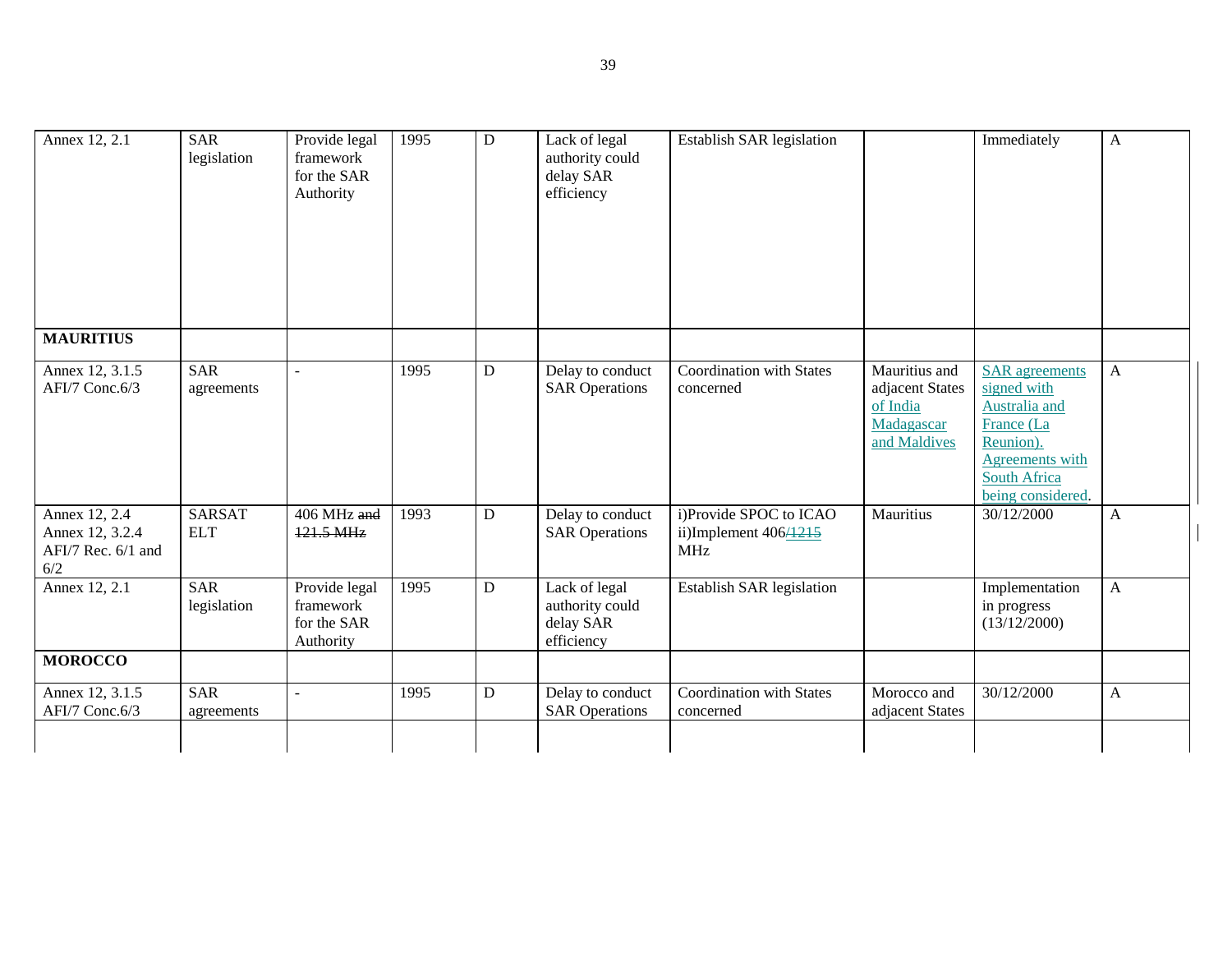| Annex 12, 2.4<br>Annex 12, 3.2.4<br>AFI/7 Rec. 6/1 and<br>6/2 | <b>SARSAT</b><br><b>ELT</b> | 406 MHz and<br>121.5 MHz                               | 1993 | D              | Delay to conduct<br><b>SAR Operations</b>                   | i)Provide SPOC to ICAO<br>ii)Implement $406/121.5$<br><b>MHz</b> | Morocco                                  | 30/12/2000           | $\mathbf{A}$ |
|---------------------------------------------------------------|-----------------------------|--------------------------------------------------------|------|----------------|-------------------------------------------------------------|------------------------------------------------------------------|------------------------------------------|----------------------|--------------|
| Annex 12, 2.1                                                 | <b>SAR</b><br>legislation   | Provide legal<br>framework<br>for the SAR<br>Authority | 1995 | D              | Lack of legal<br>authority could<br>delay SAR<br>efficiency | Establish SAR legislation                                        |                                          | Immediately          | $\mathbf{A}$ |
| <b>MOZAMBIQUE</b>                                             |                             |                                                        |      |                |                                                             |                                                                  |                                          |                      |              |
| Annex 12, 3.1.5<br>AFI/7 Conc.6/3                             | <b>SAR</b><br>agreements    |                                                        | 1995 | ${\bf D}$      | Delay to conduct<br><b>SAR Operations</b>                   | <b>Coordination with States</b><br>concerned                     | Mozambique                               | 30/12/2000           | $\mathbf{A}$ |
| Annex 12, 2.4<br>Annex 12, 3.2.4<br>AFI/7 Rec. 6/1 and<br>6/2 | <b>SARSAT</b><br><b>ELT</b> | 406 MHz and<br>121.5 MHz                               | 1997 | $\overline{D}$ | Delay to conduct<br><b>SAR Operations</b>                   | i)Provide SPOC to ICAO<br>ii)Implement 406/121.5<br><b>MHz</b>   | $\zeta\,\zeta$                           | , ,                  | $\mathbf{A}$ |
| Annex 12, 2.1                                                 | <b>SAR</b><br>legislation   | Provide legal<br>framework<br>for the SAR<br>Authority | 1995 | ${\bf D}$      | Lack of legal<br>authority could<br>delay SAR<br>efficiency | Establish SAR legislation                                        |                                          | Immediately          | $\mathbf{A}$ |
| <b>NAMIBIA</b>                                                |                             |                                                        |      |                |                                                             |                                                                  |                                          |                      |              |
| Annex 12, 3.1.5<br>AFI/7 Conc.6/3                             | <b>SAR</b><br>Agreements    |                                                        | 1991 | ${\bf D}$      | Delay to conduct<br><b>SAR OPS</b>                          | Coordination with States<br>concerned                            | Namibia and<br>Adjacent<br><b>States</b> | 30/12/2000           | $\mathbf{A}$ |
| Annex 12, 2.4<br>Annex 12, 3.2.4<br>AFI/7 Rec. 6/1 and<br>6/2 | <b>SARSAT</b><br><b>ELT</b> | 406 MHz and<br>121.5 MHz                               | 1993 | D              | Delay to conduct<br><b>SAR Operations</b>                   | i)Provide SPOC to ICAO<br>ii)Implement $406/121.5$<br><b>MHz</b> | Namibia                                  | $\epsilon\,\epsilon$ | $\mathbf{A}$ |
| <b>NIGER</b>                                                  |                             |                                                        |      |                |                                                             |                                                                  |                                          |                      |              |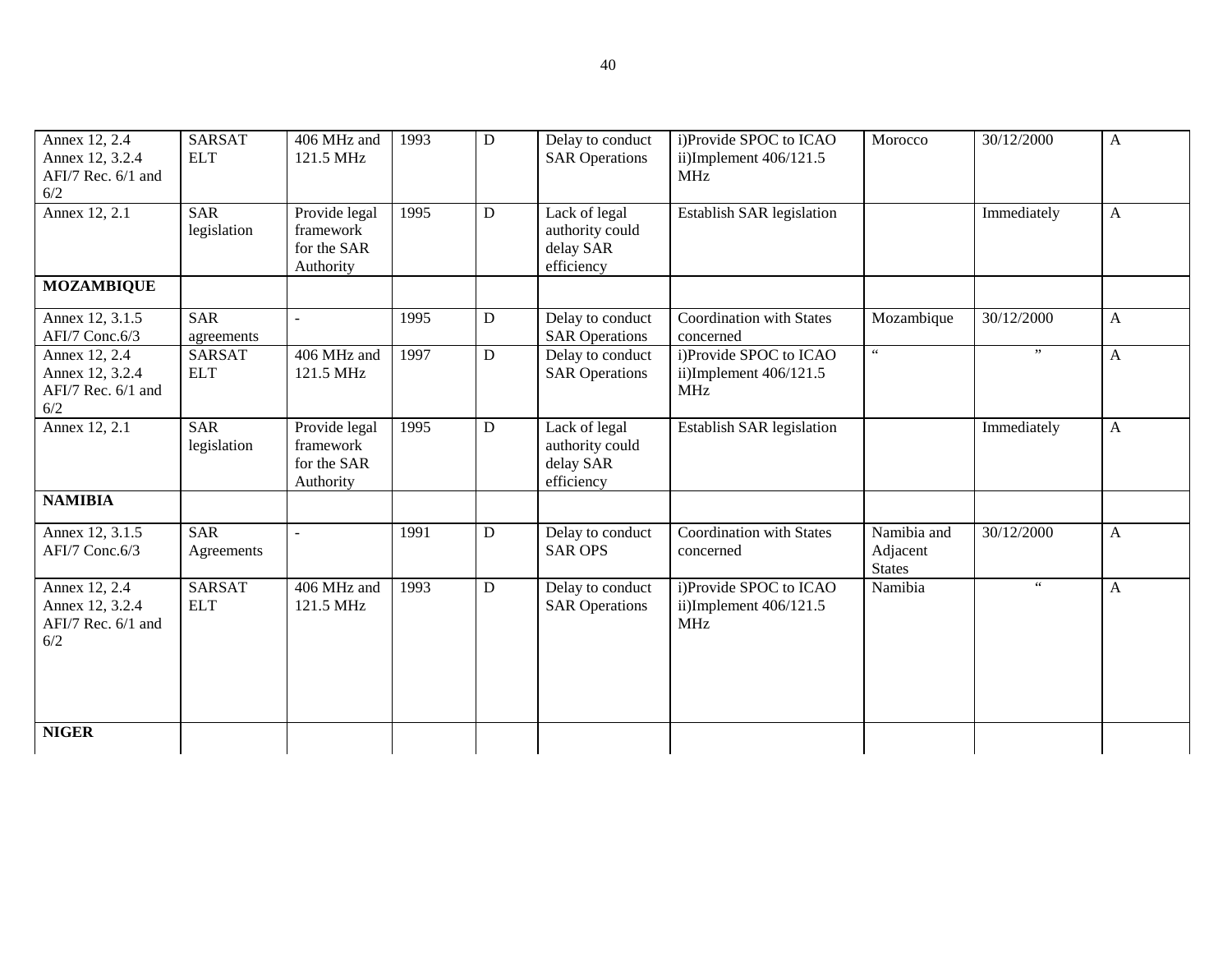| Annex 12, 2.4<br>Annex 12, 3.2.4<br>AFI/7 Rec. 6/1 and<br>6/2 | <b>SARSAT</b><br><b>ELT</b> | 406 MHz and<br>121.5 MHz                               | 1993 | D         | Delay to conduct<br><b>SAR Operations</b>                   | i)Provide SPOC to ICAO<br>ii)Implement 406/121.5<br><b>MHz</b> | Niger                          | $\epsilon\,\epsilon$  | $\mathbf{A}$          |
|---------------------------------------------------------------|-----------------------------|--------------------------------------------------------|------|-----------|-------------------------------------------------------------|----------------------------------------------------------------|--------------------------------|-----------------------|-----------------------|
| Annex 12, 2.1                                                 | <b>SAR</b><br>legislation   | Provide legal<br>framework<br>for the SAR<br>Authority | 1995 | ${\bf D}$ | Lack of legal<br>authority could<br>delay SAR<br>efficiency | Establish SAR legislation                                      |                                | Immediately           | $\mathbf{A}$          |
| <b>NIGERIA</b>                                                |                             |                                                        |      |           |                                                             |                                                                |                                |                       |                       |
| Annex 12, 3.1.5<br>AFI/7 Conc.6/3                             | <b>SAR</b><br>Agreements    |                                                        | 1996 | ${\bf D}$ | Delay to conduct<br><b>SAR OPS</b>                          | Coordinate with States<br>concerned                            | Nigeria and<br>adjacent States | 30/12/2000            | $\mathbf{A}$          |
| Annex 12, 2.4<br>Annex 12, 3.2.4<br>AFI/7 Rec. 6/1 and<br>6/2 | <b>SARSAT</b><br><b>ELT</b> | $\overline{406}$ MHz and<br>121.5 MHz                  | 1993 | ${\bf D}$ | Delay to conduct<br><b>SAR Operations</b>                   | Implement 406/121.5 MHz                                        | Nigeria                        | 30/12/2000            | $\mathbf{A}$          |
| Annex 12, 2.1                                                 | <b>SAR</b><br>legislation   | Provide legal<br>framework<br>for the SAR<br>Authority | 1995 | D         | Lack of legal<br>authority could<br>delay SAR<br>efficiency | <b>Establish SAR legislation</b>                               |                                | $\zeta$ $\zeta$       | $\mathbf{A}$          |
| <b>RWANDA</b>                                                 |                             |                                                        |      |           |                                                             |                                                                |                                |                       |                       |
| Annex 12, 3.1.5<br>AFI/7 Conc.6/3                             | <b>SAR</b><br>Agreements    | $\mathbf{r}$                                           | 1996 | ${\bf D}$ | Delay to conduct<br><b>SAR OPS</b>                          | Coordinate with States<br>concerned                            | Rwanda and<br>adjacent States  | $\epsilon\epsilon$    | $\mathbf{A}$          |
| Annex 12, 2.4<br>Annex 12, 3.2.4<br>AFI/7 Rec. 6/1 and<br>6/2 | <b>SARSAT</b><br><b>ELT</b> | 406 MHz and<br>121.5 MHz                               | 1993 | ${\bf D}$ | Delay to conduct<br><b>SAR Operations</b>                   | i)Provide SPOC to ICAO<br>ii)Implement 406/121.5<br><b>MHz</b> | Rwanda                         | $\epsilon$ $\epsilon$ | $\boldsymbol{\rm{A}}$ |
| Annex 12, 2.1                                                 | <b>SAR</b><br>legislation   | Provide legal<br>framework<br>for the SAR<br>Authority | 1995 | ${\bf D}$ | Lack of legal<br>authority could<br>delay SAR<br>efficiency | Establish SAR legislation                                      |                                | Immediately           | $\mathbf{A}$          |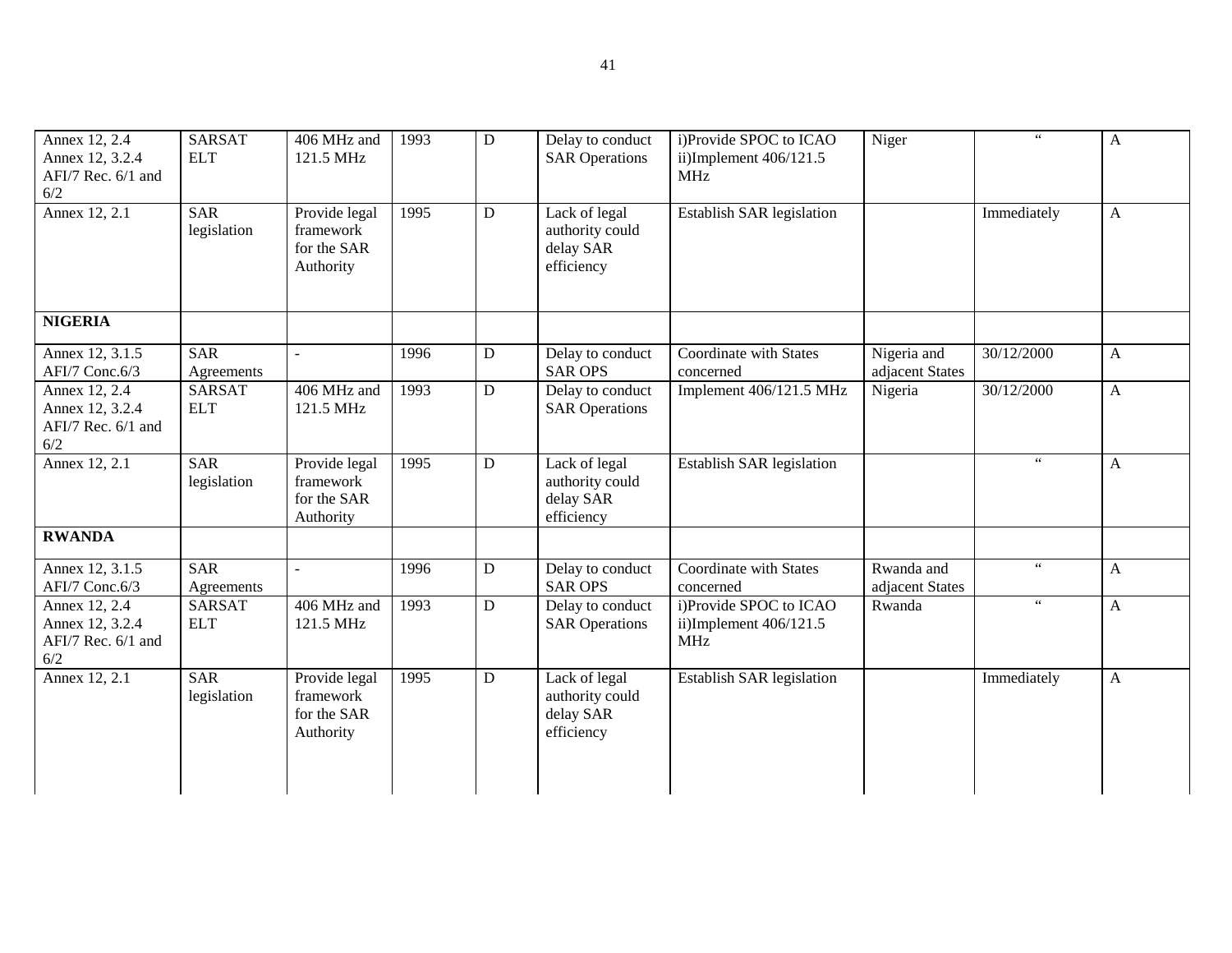| <b>SAO TOME</b>        |               |               |      |   |                       |                                  |               |             |   |
|------------------------|---------------|---------------|------|---|-----------------------|----------------------------------|---------------|-------------|---|
| Annex 12, 3.1.5        | <b>SAR</b>    |               | 1995 | D | Delay to conduct      | <b>Coordination with States</b>  | Sao Tome and  | 30/12/2000  | A |
| $AFI/7$ Conc. 6/3      | Agreements    |               |      |   | <b>SAR OPS</b>        | concerned                        | Adjacent      |             |   |
|                        |               |               |      |   |                       |                                  | <b>States</b> |             |   |
| Annex 12, 2.4          | <b>SARSAT</b> | 406 MHz and   | 1997 | D | Delay to conduct      | i)Provide SPOC to ICAO           | Sao Tome      | 66          | A |
| Annex 12, 3.2.4        | <b>ELT</b>    | 121.5 MHz     |      |   | <b>SAR Operations</b> | ii)Implement $406/121.5$         |               |             |   |
| $AFI/7$ Rec. $6/1$ and |               |               |      |   |                       | <b>MHz</b>                       |               |             |   |
| 6/2                    |               |               |      |   |                       |                                  |               |             |   |
| Annex 12, 2.1          | <b>SAR</b>    | Provide legal | 1995 | D | Lack of legal         | <b>Establish SAR legislation</b> |               | Immediately | A |
|                        | legislation   | framework     |      |   | authority could       |                                  |               |             |   |
|                        |               | for the SAR   |      |   | delay SAR             |                                  |               |             |   |
|                        |               | Authority     |      |   | efficiency            |                                  |               |             |   |
| <b>SENEGAL</b>         |               |               |      |   |                       |                                  |               |             |   |
| Annex 12, 2.4          | <b>SARSAT</b> | 406 MHz and   | 1993 | D | Delay to conduct      | Implement 406/121.5 MHz          | Senegal       | 30/12/2000  | A |
| Annex 12, 3.2.4        | <b>ELT</b>    | 121.5 MHz     |      |   | <b>SAR Operations</b> |                                  |               |             |   |
| $AFI/7$ Rec. $6/1$ and |               |               |      |   |                       |                                  |               |             |   |
| 6/2                    |               |               |      |   |                       |                                  |               |             |   |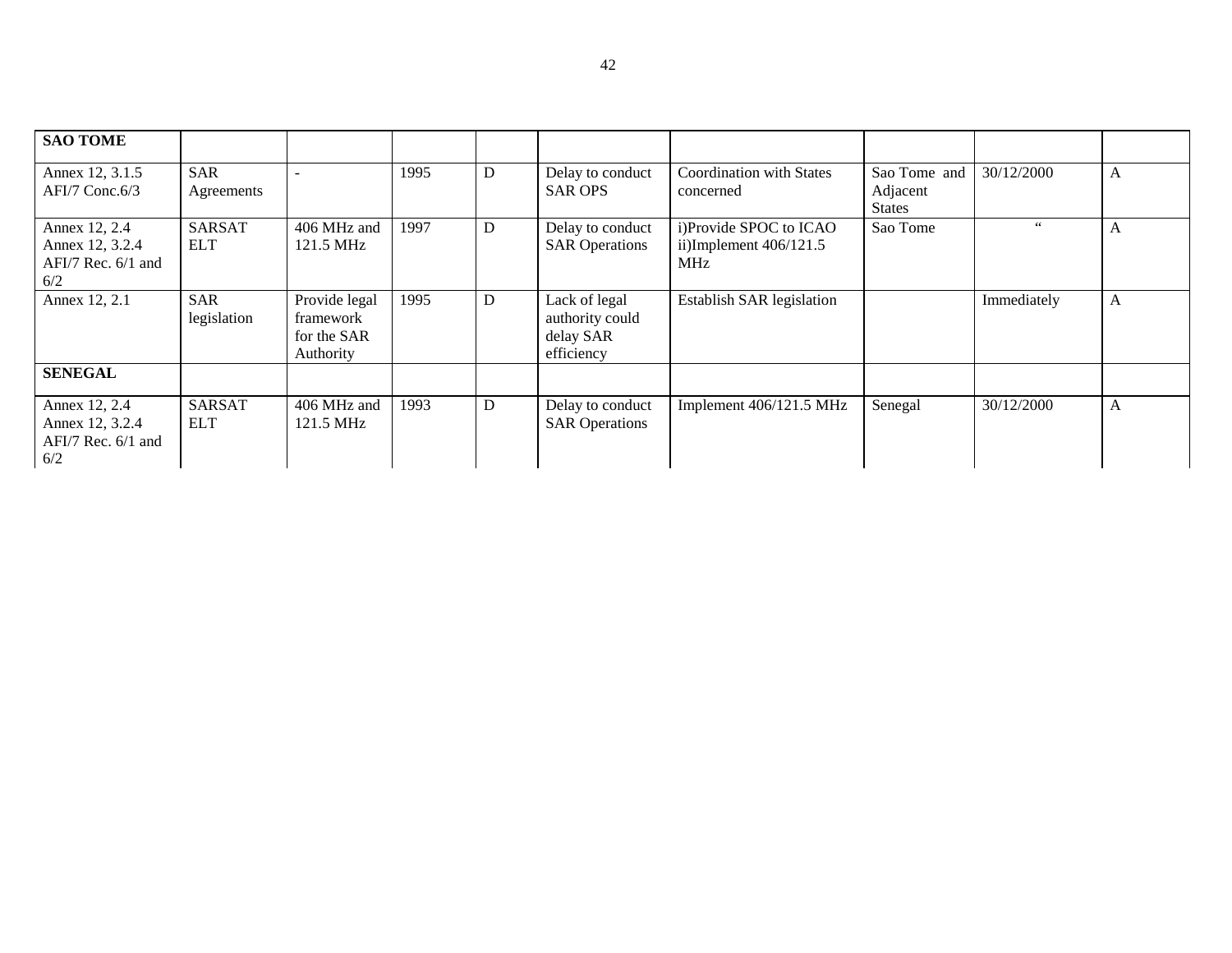| <b>SEYCHELLES</b>                                             |                             |                                                        |      |             |                                                             |                                                                  |                                   |                        |              |
|---------------------------------------------------------------|-----------------------------|--------------------------------------------------------|------|-------------|-------------------------------------------------------------|------------------------------------------------------------------|-----------------------------------|------------------------|--------------|
| Annex 12, 3.1.5<br>AFI/7 Conc.6/3                             | <b>SAR</b><br>Agreements    |                                                        | 1996 | D           | Delay to conduct<br><b>SAR OPS</b>                          | Coordinate with States<br>concerned                              | Seychelles and<br>adjacent States | 36889                  | $\mathbf{A}$ |
| Annex 12, 2.4<br>Annex 12, 3.2.4<br>AFI/7 Rec. 6/1 and<br>6/2 | <b>SARSAT</b><br><b>ELT</b> | 406 MHz and<br>121.5 MHz                               | 1993 | D           | Delay to conduct<br><b>SAR Operations</b>                   | i)Provide SPOC to ICAO<br>ii)Implement 406/121.5<br><b>MHz</b>   | Seychelles                        | $\frac{1}{30}/12/2000$ | $\mathbf{A}$ |
| Annex $\overline{12, 2.1}$                                    | <b>SAR</b><br>legislation   | Provide legal<br>framework<br>for the SAR<br>Authority | 1995 | D           | Lack of legal<br>authority could<br>delay SAR<br>efficiency | Establish SAR legislation                                        |                                   | Immediately            | $\mathbf{A}$ |
| <b>SIERRA LEONE</b>                                           |                             |                                                        |      |             |                                                             |                                                                  |                                   |                        |              |
| Annex 12, 2.4<br>Annex 12, 3.2.4<br>AFI/7 Rec. 6/1 and<br>6/2 | <b>SARSAT</b><br><b>ELT</b> | 406 MHz and<br>121.5 MHz                               | 1993 | $\mathbf D$ | Lack of legal<br>authority could<br>delay SAR<br>efficiency | Implement 406/121.5 MHz                                          | Sierra Leone                      | 30/12/2000             | $\mathbf{A}$ |
| Annex $12, 2.1$                                               | <b>SAR</b><br>legislation   | Provide legal<br>framework<br>for the SAR<br>Authority | 1995 | D           | Lack of legal<br>authority could<br>delay SAR<br>efficiency | Establish SAR legislation                                        |                                   | Immediately            | $\mathbf{A}$ |
| <b>SOMALIA</b>                                                |                             |                                                        |      |             |                                                             |                                                                  |                                   |                        |              |
| Annex 12, 3.1.5<br>AFI/7 Conc.6/3                             | <b>SAR</b><br>Agreements    | $\equiv$                                               | 1996 | D           | Delay to conduct<br><b>SAR OPS</b>                          | Coordinate with States<br>concerned                              | Somalia and<br>adjacent States    | 30/12/2000             | $\mathbf{A}$ |
| Annex 12, 2.4<br>Annex 12, 3.2.4<br>AFI/7 Rec. 6/1 and<br>6/2 | <b>SARSAT</b><br><b>ELT</b> | 406 MHz and<br>121.5 MHZ                               | 1993 | D           | Delay to conduct<br><b>SAR OPS</b>                          | i)Provide SPOC to ICAO<br>ii)Implement $406/121.5$<br><b>MHz</b> | Somalia                           | 30/12/2000             | $\mathbf{A}$ |
|                                                               |                             |                                                        |      |             |                                                             |                                                                  |                                   |                        |              |
| Annex 12, 2.1                                                 | <b>SAR</b><br>legislation   | Provide legal<br>framework<br>for the SAR<br>Authority | 1995 | D           | Lack of legal<br>authority could<br>delay SAR<br>efficiency | Establish SAR legislation                                        |                                   | Immediately            | $\mathbf{A}$ |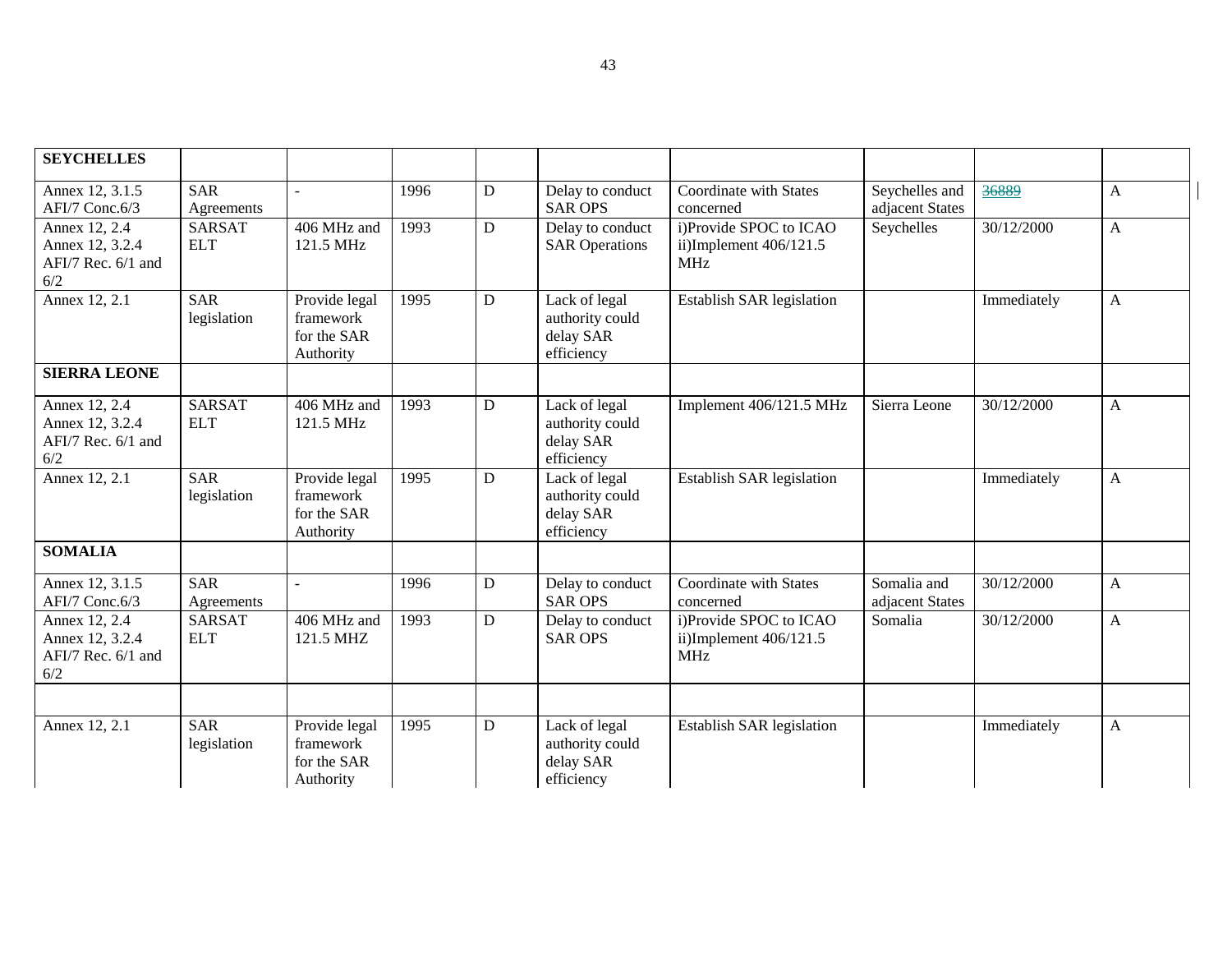| <b>SOUTH AFRICA</b>                                             |                             |                                                        |      |                |                                                             |                                                                |                                               |             |              |
|-----------------------------------------------------------------|-----------------------------|--------------------------------------------------------|------|----------------|-------------------------------------------------------------|----------------------------------------------------------------|-----------------------------------------------|-------------|--------------|
| Annex 12, 3.1.5<br>AFI/7 Conc.6/3                               | <b>SAR</b><br>Agreements    |                                                        | 1996 | D              | Delay to conduct<br><b>SAR OPS</b>                          | Coordinate with States<br>concerned                            | South Africa<br>and adjacent<br><b>States</b> | 30/12/2000  | A            |
| Annex 12, 2.4<br>Annex 12, 3.2.4<br>AFI/7 Rec. 6/1 and<br>6/2   | <b>SARSAT</b><br><b>ELT</b> | 406 MHz and<br>121.5 MHz                               | 1993 | D              | Delay to conduct<br><b>SAR OPS</b>                          | i)Provide SPOC to ICAO<br>ii)Implement 406/121.5<br>MHz        | South Africa                                  | 66          | $\mathbf{A}$ |
| Annex 12, 2.1                                                   | <b>SAR</b><br>legislation   | Provide legal<br>framework<br>for the SAR<br>Authority | 1995 | D              | Lack of legal<br>authority could<br>delay SAR<br>efficiency | <b>Establish SAR legislation</b>                               |                                               | 66          | A            |
| <b>SUDAN</b>                                                    |                             |                                                        |      |                |                                                             |                                                                |                                               |             |              |
| Annex 12, 3.1.5<br>AFI/7 Conc.6/3                               | SAR<br>Agreements           |                                                        | 1995 | $\overline{D}$ | Delay to conduct<br><b>SAR OPS</b>                          | <b>Coordination with States</b><br>concerned                   | Sudan and<br>Adjacent<br><b>States</b>        | 30/12/2000  | A            |
| Annex 12, 2.4<br>Annex 12, 3.2.4<br>AFI/7 Rec. 6/1 and<br>$6/2$ | <b>SARSAT</b><br><b>ELT</b> | 406 MHz and<br>121.5 MHz                               | 1997 | D              | Delay to conduct<br><b>SAR OPS</b>                          | i)Provide SPOC to ICAO<br>ii)Implement 406/121.5<br><b>MHz</b> | Sudan                                         | 30/12/2000  | A            |
| Annex $12, 2.1$                                                 | <b>SAR</b><br>legislation   | Provide legal<br>framework<br>for the SAR<br>Authority | 1995 | D              | Lack of legal<br>authority could<br>delay SAR<br>efficiency | Establish SAR legislation                                      |                                               | Immediately | A            |
| <b>SWAZILAND</b>                                                |                             |                                                        |      |                |                                                             |                                                                |                                               |             |              |
| Annex 12, 3.1.5<br>AFI/7 Conc.6/3                               | <b>SAR</b><br>Agreements    |                                                        | 1996 | $\mathbf D$    | Delay to conduct<br><b>SAR OPS</b>                          | Coordinate with States<br>concerned                            | Swaziland and<br>adjacent States              | 30/12/2000  | A            |
| Annex 12, 2.4<br>Annex 12, 3.2.4<br>AFI/7 Rec. 6/1 and<br>6/2   | <b>SARSAT</b><br><b>ELT</b> | 406 MHz and<br>121.5 MHz                               | 1993 | D              | Delay to conduct<br><b>SAR OPS</b>                          | i)Provide SPOC to ICAO<br>ii)Implement 406/121.5<br><b>MHz</b> | Swaziland                                     | $66\,$      | $\mathbf{A}$ |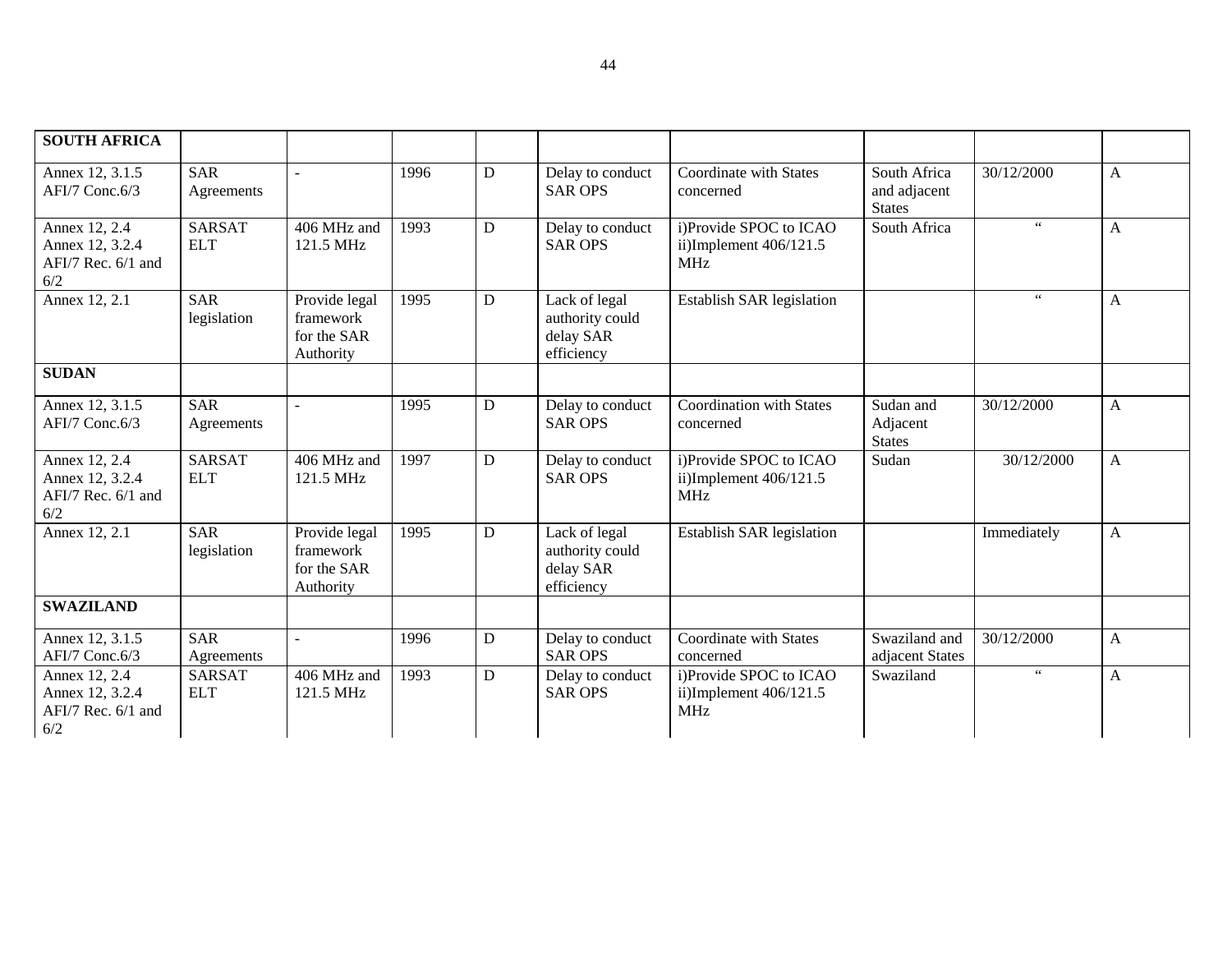| Annex 12, 2.1                                                 | <b>SAR</b><br>legislation   | Provide legal<br>framework<br>for the SAR<br>Authority | 1995 | $\mathbf D$    | Lack of legal<br>authority could<br>delay SAR<br>efficiency | Establish SAR legislation                  |                                 | Immediately                                                                                                                    | $\mathbf{A}$ |
|---------------------------------------------------------------|-----------------------------|--------------------------------------------------------|------|----------------|-------------------------------------------------------------|--------------------------------------------|---------------------------------|--------------------------------------------------------------------------------------------------------------------------------|--------------|
| <b>TANZANIA</b>                                               |                             |                                                        |      |                |                                                             |                                            |                                 |                                                                                                                                |              |
| Annex 12, 3.1.5<br>AFI/7 Conc.6/3                             | <b>SAR</b><br>Agreements    | $\sim$                                                 | 1996 | D              | Delay to conduct<br><b>SAR OPS</b>                          | <b>Coordinate with States</b><br>concerned | Tanzania and<br>adjacent States | Kenya, Uganda<br>and Tanzania<br>June 2000 and<br>Mozambique,<br>Malawi, Zambia<br>and Congo<br>(DRC) June<br>2000 August 2001 | $\mathbf{A}$ |
| Annex 12, 2.4<br>Annex 12, 3.2.4<br>AFI/7 Rec. 6/1 and<br>6/2 | <b>SARSAT</b><br><b>ELT</b> | 406 Mhz                                                | 1993 | $\overline{D}$ | Delay to conduct<br><b>SAR OPS</b>                          | i)Implement 406 MHz                        | Tanzania                        | 30/12/2000<br>2005                                                                                                             | $\mathbf{A}$ |
| Annex 12, 2.1                                                 | <b>SAR</b><br>legislation   | Provide legal<br>framework<br>for the SAR<br>Authority | 1995 | $\overline{D}$ | Lack of legal<br>authority could<br>delay SAR<br>efficiency | <b>Establish SAR legislation</b>           |                                 | <b>Discussions</b><br>going on with the<br>Ministry<br>Headquarters<br>MOU signed.<br>Implementation<br>by April 2002          | $\mathbf{A}$ |
| <b>TOGO</b>                                                   |                             |                                                        |      |                |                                                             |                                            |                                 |                                                                                                                                |              |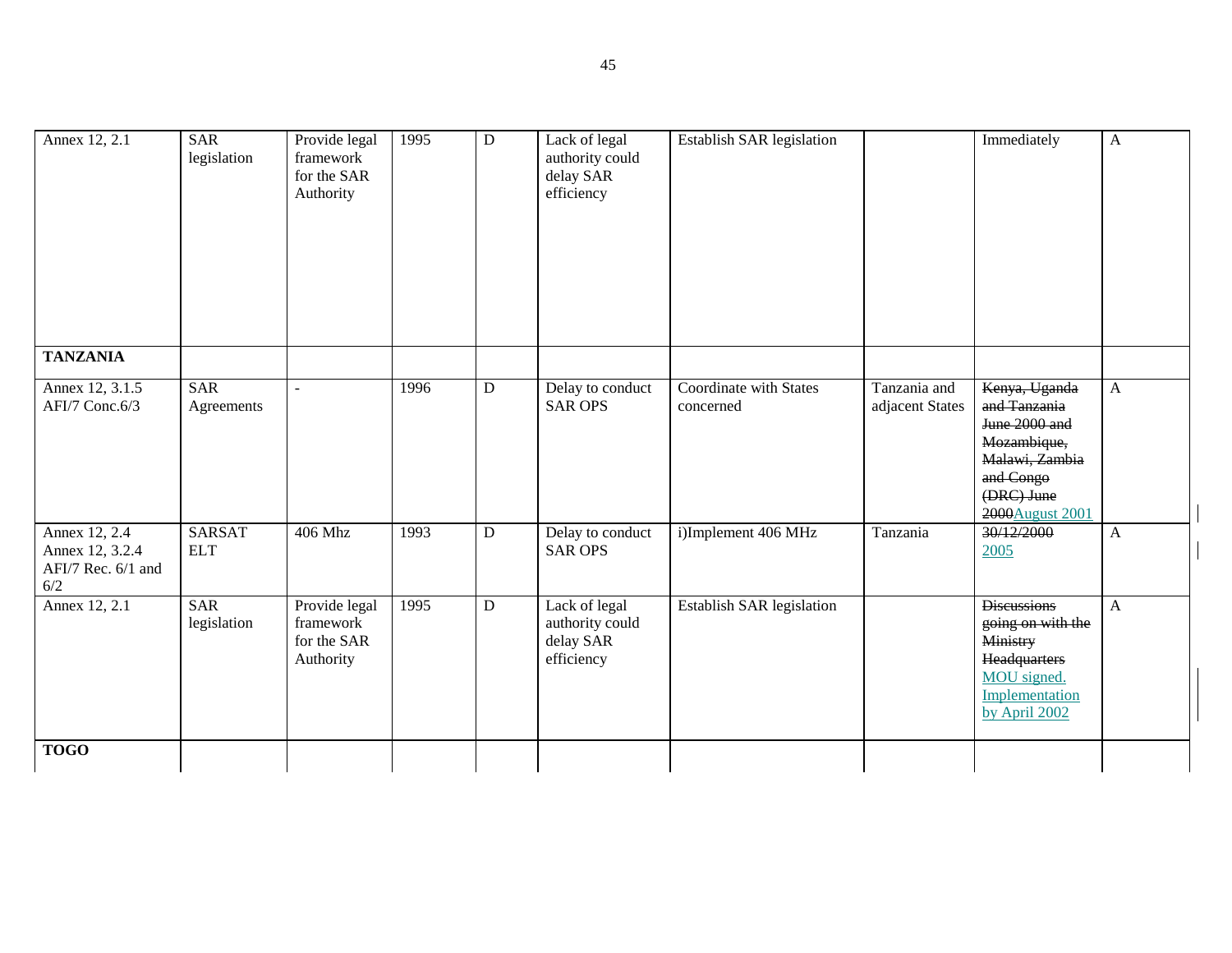| Annex 12, 3.1.5<br>AFI/7 Conc.6/3                               | <b>SAR</b><br>Agreements    | ÷.                                                     | 1996 | D | Delay to conduct<br><b>SAR OPS</b>                          | Coordinate with States<br>concerned. October 1998                | Togo and<br>adjacent States                                            | 30/12/2000                                                                   | A            |
|-----------------------------------------------------------------|-----------------------------|--------------------------------------------------------|------|---|-------------------------------------------------------------|------------------------------------------------------------------|------------------------------------------------------------------------|------------------------------------------------------------------------------|--------------|
| Annex 12, 2.4<br>Annex 12, 3.2.4<br>AFI/7 Rec. 6/1 and<br>6/2   | <b>SARSAT</b><br><b>ELT</b> | 406 MHz and<br>121.5 MHz                               | 1993 | D | Delay to conduct<br><b>SAR OPS</b>                          | i)Provide SPOC to ICAO<br>ii)Implement $406/121.5$<br><b>MHz</b> | Togo                                                                   | 30/12/2000                                                                   | $\mathbf{A}$ |
| Annex 12, 2.1                                                   | <b>SAR</b><br>legislation   | Provide legal<br>framework<br>for the SAR<br>Authority | 1995 | D | Lack of legal<br>authority could<br>delay SAR<br>efficiency | Establish SAR legislation                                        |                                                                        | Immediately                                                                  | A            |
| <b>TUNISIA</b>                                                  |                             |                                                        |      |   |                                                             |                                                                  |                                                                        |                                                                              |              |
| Annex 12, 3.1.5<br>AFI/7 Conc.6/3                               | <b>SAR</b><br>Agreements    | $\overline{a}$                                         | 1996 | D | Delay to conduct<br><b>SAR OPS</b>                          | Coordinate with States<br>concerned                              | Tunisia and<br>adjacent States                                         | 30/12/2000                                                                   | A            |
| Annex 12, 2.1                                                   | <b>SAR</b><br>legislation   | Provide legal<br>framework<br>for the SAR<br>Authority | 1995 | D | Lack of legal<br>authority could<br>delay SAR<br>efficiency | <b>Establish SAR legislation</b>                                 |                                                                        | Immediately                                                                  | $\mathbf{A}$ |
| <b>UGANDA</b>                                                   | <b>SAR</b>                  |                                                        | 1995 |   |                                                             |                                                                  |                                                                        | 31/12/2000                                                                   |              |
| Annex 12, 3.1.5<br>AFI/7 Conc.6/3                               | Agreements                  |                                                        |      | D | Delay to conduct<br><b>SAR OPS</b>                          | Coordinate with States<br>concerned                              | Uganda and<br>adjacent States                                          |                                                                              | A            |
| Annex 12, 2.4<br>Annex 12, 3.2.4<br>AFI/7 Rec. 6/1 and<br>$6/2$ | <b>SARSAT</b><br><b>ELT</b> | 406 MHz                                                | 1993 | D | Delay to conduct<br><b>SAR OPS</b>                          | i)Provide SPOC to ICAO<br>ii)Implement 406 MHz                   | Uganda                                                                 | $\zeta$ $\zeta$                                                              | $\mathbf{A}$ |
| Annex 12, 2.1                                                   | <b>SAR</b><br>legislation   | Provide legal<br>framework<br>for the SAR<br>Authority | 1995 | D | Lack of legal<br>authority could<br>delay SAR<br>efficiency | <b>Establish SAR legislation</b>                                 |                                                                        | 30/12/2000                                                                   | A            |
| <b>ZAMBIA</b>                                                   |                             |                                                        |      |   |                                                             |                                                                  |                                                                        |                                                                              |              |
| Annex 12, 3.1.5<br>AFI/7 Conc.6/3                               | <b>SAR</b><br>Agreements    |                                                        | 1996 | D | Delay to conduct<br><b>SAR OPS</b>                          | <b>Coordinate with States</b><br>concerned                       | Zambia and<br>adjacent States<br>Angola,<br>Mozambique<br>and Zimbabwe | Concluded with<br>Democratic<br>Republic of<br>Congo, Malawi<br>and Tanzania | A            |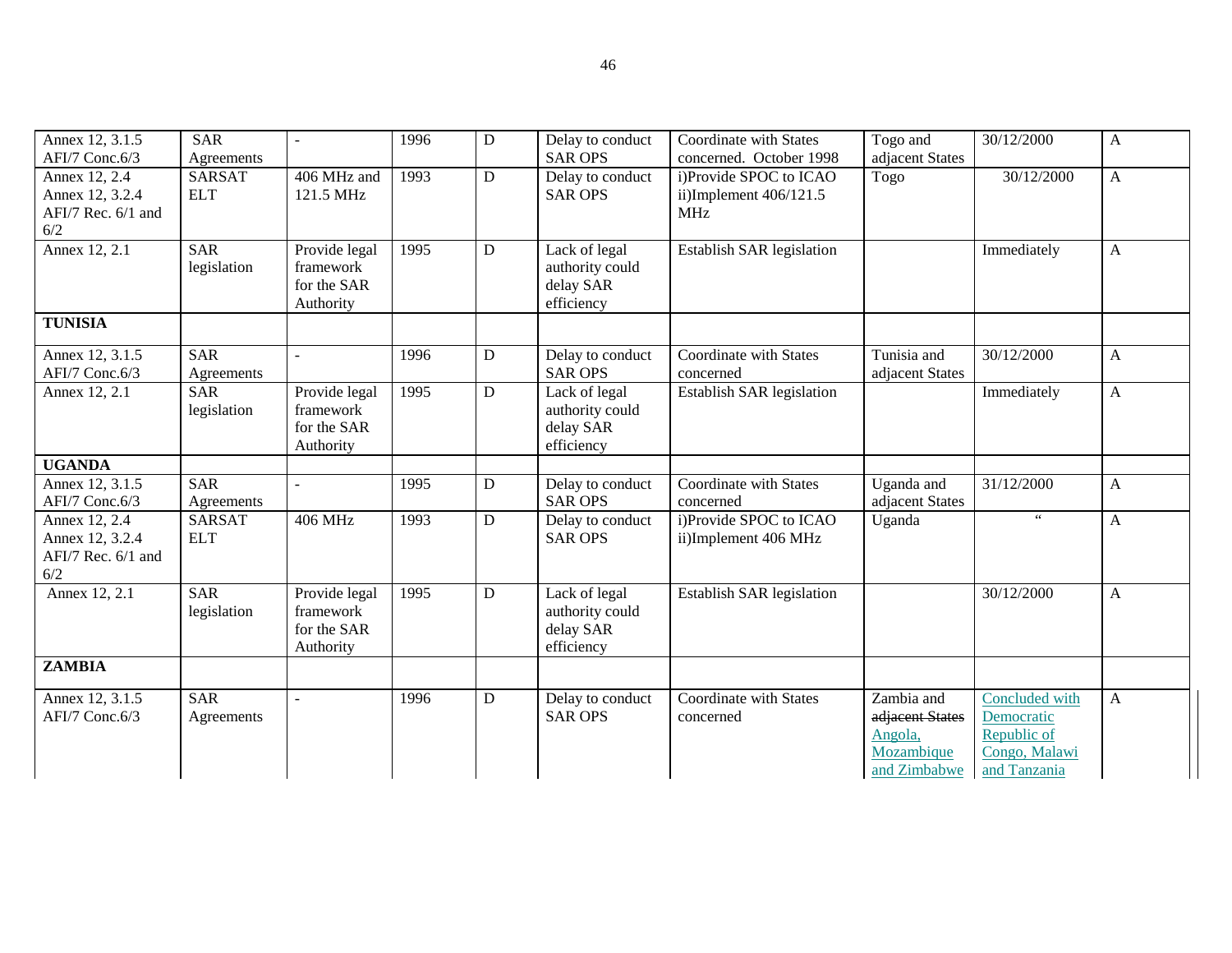| Annex 12, 2.4<br>Annex 12, 3.2.4<br>AFI/7 Rec. 6/1 and<br>6/2     | <b>SARSAT</b><br><b>ELT</b> | 406 MHz and<br>$121.5 \text{ MHz}$                     | 1993 | D | Delay to conduct<br><b>SAR OPS</b>                          | i)Provide SPOC to ICAO<br>ii)Implement $406\overline{+1215}$<br>MHz | Zambia                          | 66                                                                               | A            |
|-------------------------------------------------------------------|-----------------------------|--------------------------------------------------------|------|---|-------------------------------------------------------------|---------------------------------------------------------------------|---------------------------------|----------------------------------------------------------------------------------|--------------|
| Annex 12, 2.1                                                     | <b>SAR</b><br>legislation   | Provide legal<br>framework<br>for the SAR<br>Authority | 1995 | D | Lack of legal<br>authority could<br>delay SAR<br>efficiency | <b>Establish SAR legislation</b>                                    |                                 | Immediately                                                                      | A            |
| <b>ZIMBABWE</b>                                                   |                             |                                                        |      |   |                                                             |                                                                     |                                 |                                                                                  |              |
| Annex 12, 3.1.5<br>$AFI/7$ Conc.6/3                               | <b>SAR</b><br>Agreements    |                                                        | 1996 | D | Delay to conduct<br><b>SAR OPS</b>                          | Coordinate with States<br>concerned                                 | Zimbabwe and<br>adjacent States | 30/12/2000                                                                       | $\mathbf{A}$ |
| Annex 12, 2.4<br>Annex 12, 3.2.4<br>$AFI/7$ Rec. $6/1$ and<br>6/2 | <b>SARSAT</b><br><b>ELT</b> | 406 MHz and<br>121.5 MHz                               | 1993 | D | Delay to conduct<br><b>SAR OPS</b>                          | i)Provide SPOC to ICAO<br>ii)Implement 406 MHz                      | Zimbabwe                        | 30/12/2000                                                                       | A            |
| Annex 12, 2.1                                                     | <b>SAR</b><br>Legislation   | Provide legal<br>framework<br>for the SAR<br>Authority | 1995 | D | Lack of legal<br>authority could<br>delay SAR<br>efficiency | <b>Establish SAR legislation</b>                                    | Zimbabwe                        | In progress.<br>August 2000<br>Draft ready.<br>Implementation<br>before end 2001 | A            |

-----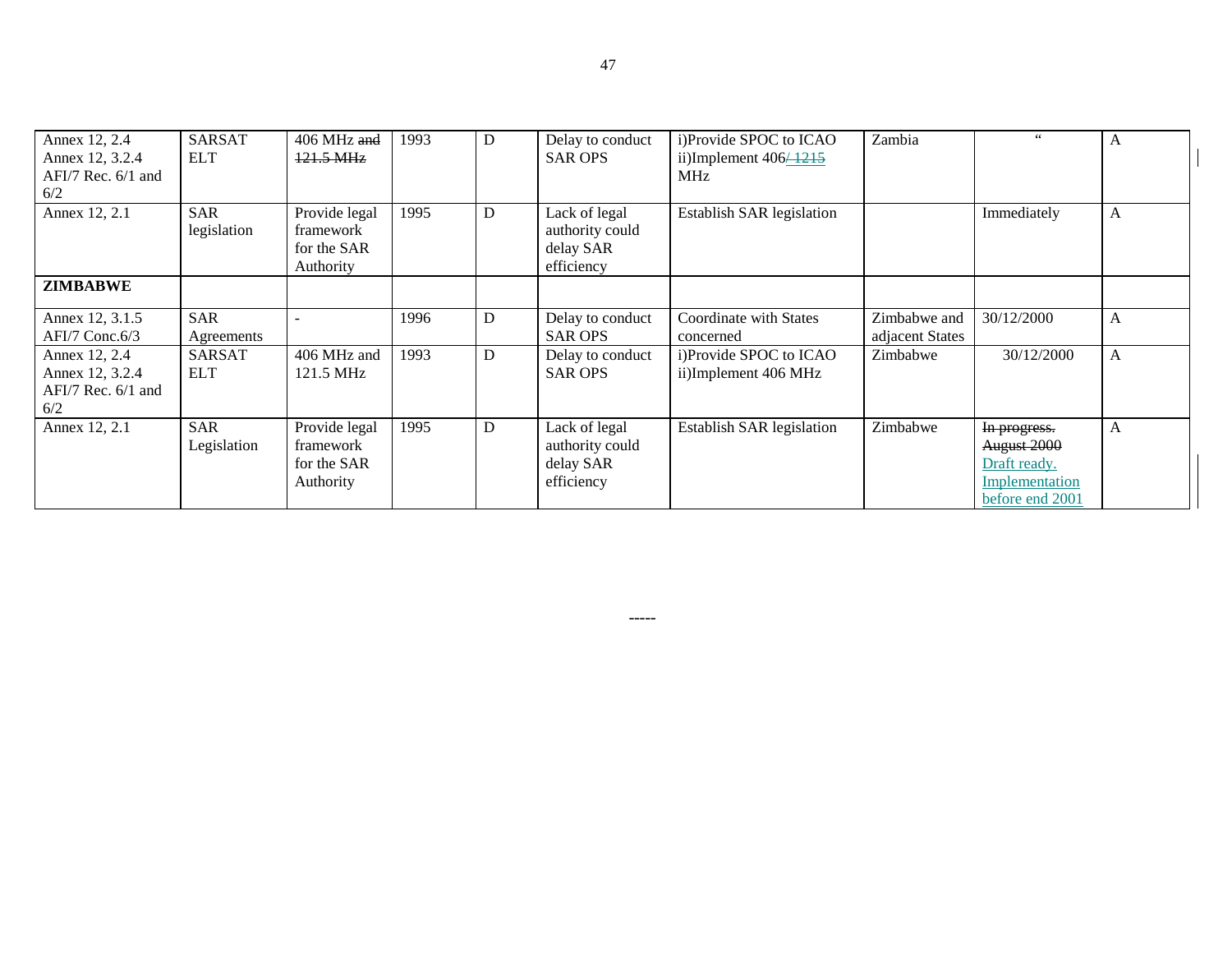#### **APPENDIX A**

| <b>Identification</b>                                    |                                    |                                                                                                                         | Shortcomings/deficiencies |   |                                  | <b>Corrective action</b>                                |        |            |   |
|----------------------------------------------------------|------------------------------------|-------------------------------------------------------------------------------------------------------------------------|---------------------------|---|----------------------------------|---------------------------------------------------------|--------|------------|---|
| <b>ANGOLA</b>                                            |                                    |                                                                                                                         |                           |   |                                  |                                                         |        |            |   |
| Annex 15, 3.4.4<br>AFI/7 Rec.12/29                       | Coordinates<br>WGS84               | Accuracy of<br>coordinates<br>in<br>accordance<br>with<br>Annexes 11<br>and 14                                          | 1/1/98                    | S | Delay in introduction<br>of GNSS | Implement WGS-84<br>coordinates                         | Angola | 30/12/2000 | U |
| Annex 4<br>AFI/7 Rec.12/31<br>and Rec. $12/32$           | <b>ICAO</b><br>Mandatory<br>Charts | Non-<br>availability<br>of the ICAO<br>Aerodrome<br>Chart and the<br>ICAO<br>Aerodrome<br>Obstacle<br>Chart - Type<br>A | 1990                      | S | Lack of charts affects<br>safety | <b>Publish these Charts</b><br>for Luanda and<br>Huambo | Angola | 66         | U |
| Annex 15, 5.1<br>Annex 15, 6.11<br><b>AFI/7 COM 12/7</b> | <b>NOTAM</b>                       | Irregular<br>Publication<br>of NOTAM                                                                                    | 1990                      | D | Lack of NOTAM<br>affects safety  | Publish regularly                                       | Angola | Immediate  | U |

### **SHORTCOMINGS/DEFICIENCIES IN THE AERONAUTICAL INFORMATION SERVICES (AIS) (Ref. Air Navigation Plan - Africa-Indian Ocean Region (Doc 7474) PART VIII - AERONAUTICAL INFORMATION SERVICES (AIS)**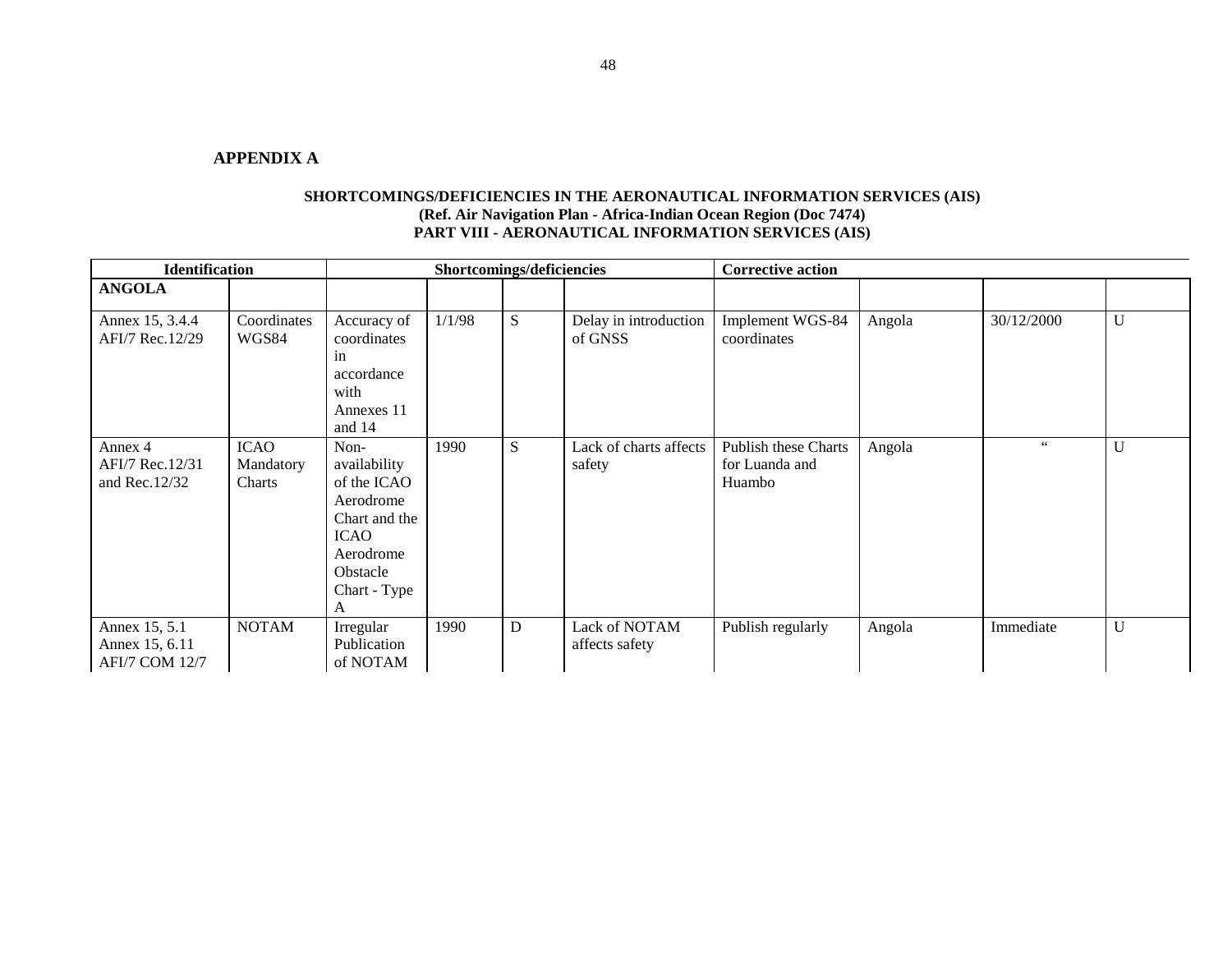| <b>CAMEROON</b>                                          |                                    |                                                                                                                                |      |           |                                      |                                                  |             |                        |             |
|----------------------------------------------------------|------------------------------------|--------------------------------------------------------------------------------------------------------------------------------|------|-----------|--------------------------------------|--------------------------------------------------|-------------|------------------------|-------------|
| Annex 15, 5.1<br>Annex 15, 6.11<br><b>AFI/7 COM 12/7</b> | <b>ICAO</b><br>Mandatory<br>Charts | Non-<br>availability<br>of the ICAO<br>Aerodrome<br>Chart and the<br><b>ICAO</b><br>Aerodrome<br>Obstacle<br>Chart - Type<br>A | 1990 | ${\bf S}$ | Lack of charts affects<br>safety     | Publish these Charts<br>for Yaounde              | Cameroon    | 30/12/2000             | $\mathbf U$ |
| <b>COMOROS</b>                                           |                                    |                                                                                                                                |      |           |                                      |                                                  |             |                        |             |
| Annex 15, 5.1<br>Annex 15, 6.11<br><b>AFI/7 COM 12/7</b> | <b>ICAO</b><br>Mandatory<br>Charts | Non-<br>availability<br>of the ICAO<br>Aerodrome<br>Obstacle<br>Chart -<br>Type A                                              | 1990 | ${\bf S}$ | Lack of this chart<br>affects safety | Publish this Chart<br>for Moroni and<br>Dzaoudzi | Comoros     | $66\,$                 | $\mathbf U$ |
| $\epsilon\,\epsilon$                                     | <b>NOTAM</b>                       | Irregular<br>Publication<br>of NOTAM                                                                                           | 1990 | D         | Lack of NOTAM<br>affects safety      | Publish regularly                                | Comoros     | Will soon be<br>solved | U           |
| CONGO (DRC)                                              |                                    |                                                                                                                                |      |           |                                      |                                                  |             |                        |             |
| Annex 15, 5.1<br>Annex 15, 6.11<br><b>AFI/7 COM 12/7</b> | <b>ICAO</b><br>Mandatory<br>Charts | Aerodrome<br>Charts<br>outdated                                                                                                | 1990 | S         | Non-updated charts<br>affects safety | Publish new Charts                               | Congo (DRC) | 30/12/2000             | U           |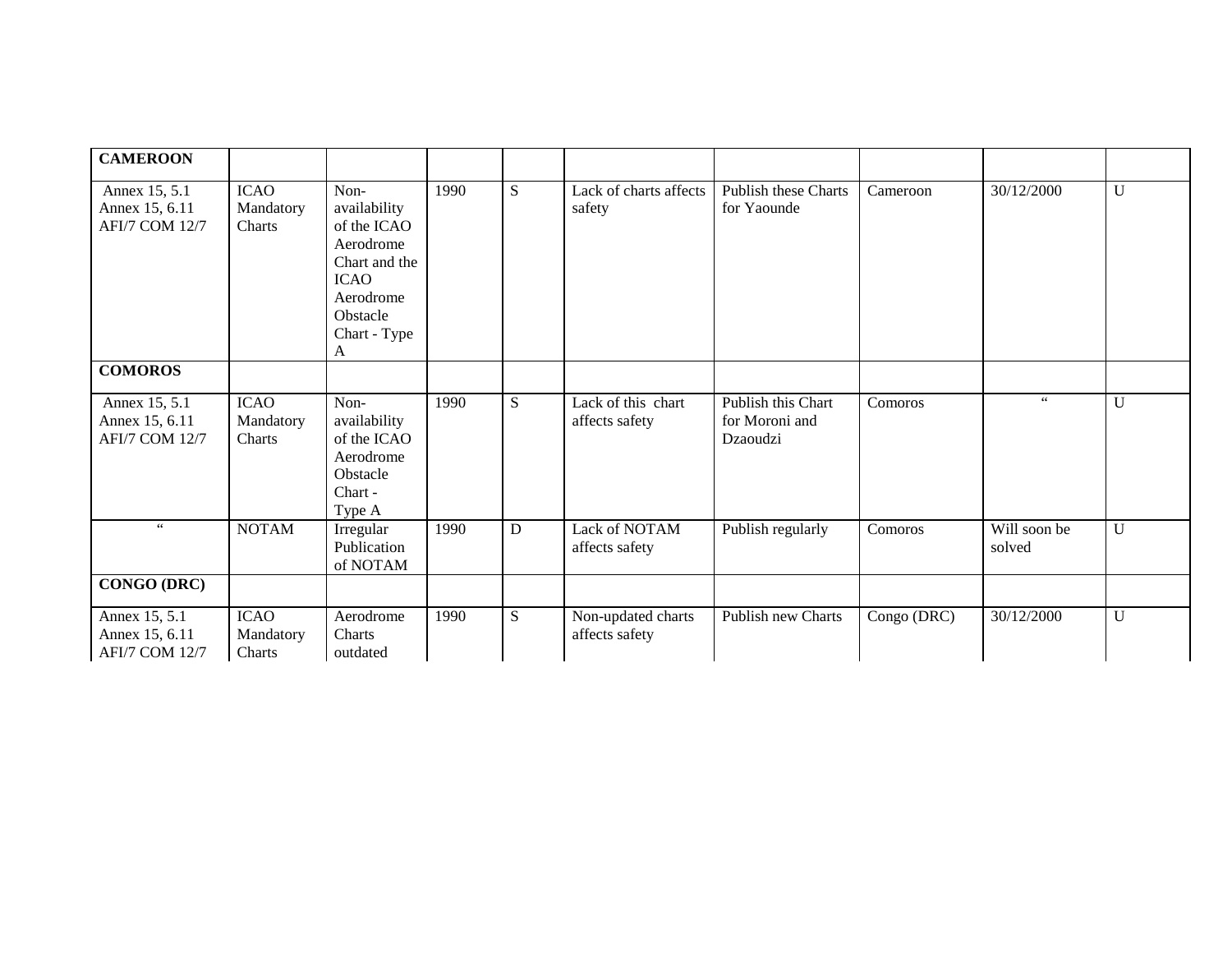| 66 | <b>NOTAM</b>  | Irregular         | 1990 | D | Lack of NOTAM  | Publish regularly | Congo (DRC) | Immediate | ◡ |  |
|----|---------------|-------------------|------|---|----------------|-------------------|-------------|-----------|---|--|
|    | <b>WGS-84</b> | Publication       |      |   | affects safety |                   |             |           |   |  |
|    |               | of NOTAM          |      |   |                |                   |             |           |   |  |
|    |               |                   |      |   |                |                   |             |           |   |  |
|    |               | Accuracy of       |      |   |                |                   |             |           |   |  |
|    |               | coordinates       |      |   |                |                   |             |           |   |  |
|    |               | 1n                |      |   |                |                   |             |           |   |  |
|    |               | accordance        |      |   |                |                   |             |           |   |  |
|    |               | with              |      |   |                |                   |             |           |   |  |
|    |               | <b>Annexes 11</b> |      |   |                |                   |             |           |   |  |
|    |               | and 14            |      |   |                |                   |             |           |   |  |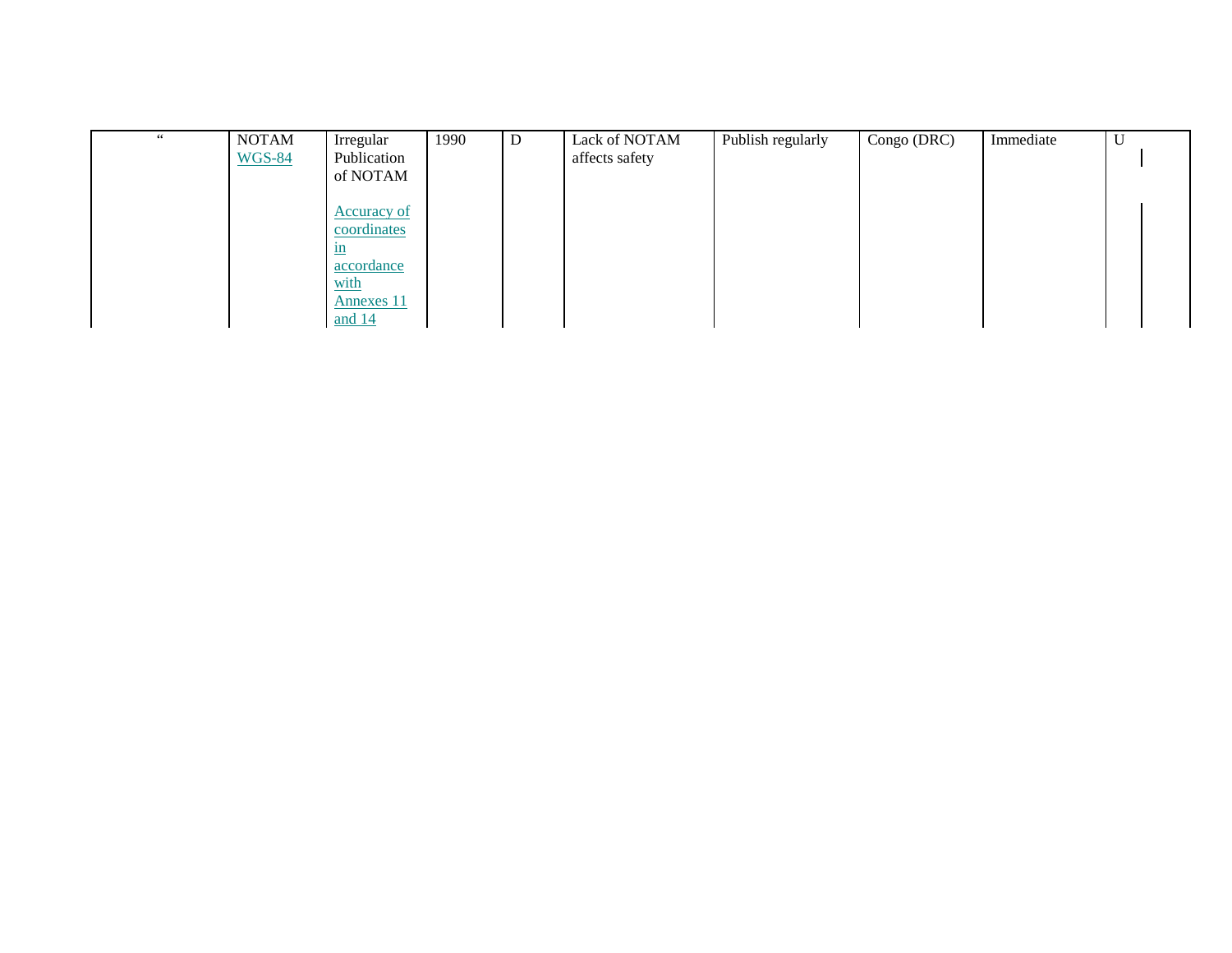| <b>DJIBOUTI</b>      |                              |                                                                                |        |             |                                                                                             |                                                                                              |          |                      |              |
|----------------------|------------------------------|--------------------------------------------------------------------------------|--------|-------------|---------------------------------------------------------------------------------------------|----------------------------------------------------------------------------------------------|----------|----------------------|--------------|
| Annex 15, 8.1        | Intergrated<br>AIS package   | Irregular<br>distribution<br>of AIS<br>package                                 | 1/1/98 | S           | Non-availability of<br>latest status of<br>information                                      | Distribute regularly                                                                         | Djibouti | 30/12/2000           | A            |
| $\epsilon\,\epsilon$ | <b>AIRAC</b><br><b>NOTAM</b> | Non-<br>adherence to<br><b>AIRAC</b><br>requirements                           | 1994   | $\mathbf D$ | Non-observation of<br><b>AIRAC</b> procedures<br>affects regularity of<br>flight operations | Data indicated in<br>Appendix 4 of<br>Annex 15 to be<br>promulgated on<br><b>AIRAC</b> dates | Djibouti | Immediate            | $\mathbf U$  |
| $\epsilon\,\epsilon$ | Coordinates<br>WGS84         | Accuracy of<br>coordinates<br>in<br>accordance<br>with<br>Annexes 11<br>and 14 | 1/1/98 | S           | Delay in introduction<br>of GNSS                                                            | Implement WGS-84<br>coordinates                                                              | Eritrea  | 30/12/2000           | $\mathbf U$  |
| <b>GAMBIA</b>        |                              |                                                                                |        |             |                                                                                             |                                                                                              |          |                      |              |
| Annex 15, 8.1        |                              | Irregular<br>distribution<br>of AIS<br>package                                 | 1/1/98 | ${\bf D}$   | Non-availability of<br>latest status of<br>information                                      | Distribute regularly                                                                         | Gambia   | 30/12/2000           | $\mathbf{A}$ |
| <b>GUINEA</b>        |                              |                                                                                |        |             |                                                                                             |                                                                                              |          |                      |              |
| Annex 15, 8.1        | Integrated<br>AIS package    | Irregular<br>distribution<br>of AIS<br>package                                 | 1/1/98 | S           | Non-availability of<br>latest status of<br>information                                      | Distribute regularly                                                                         | Guinea   | $\epsilon\,\epsilon$ | A            |
| <b>GUINEA BISSAU</b> |                              |                                                                                |        |             |                                                                                             |                                                                                              |          |                      |              |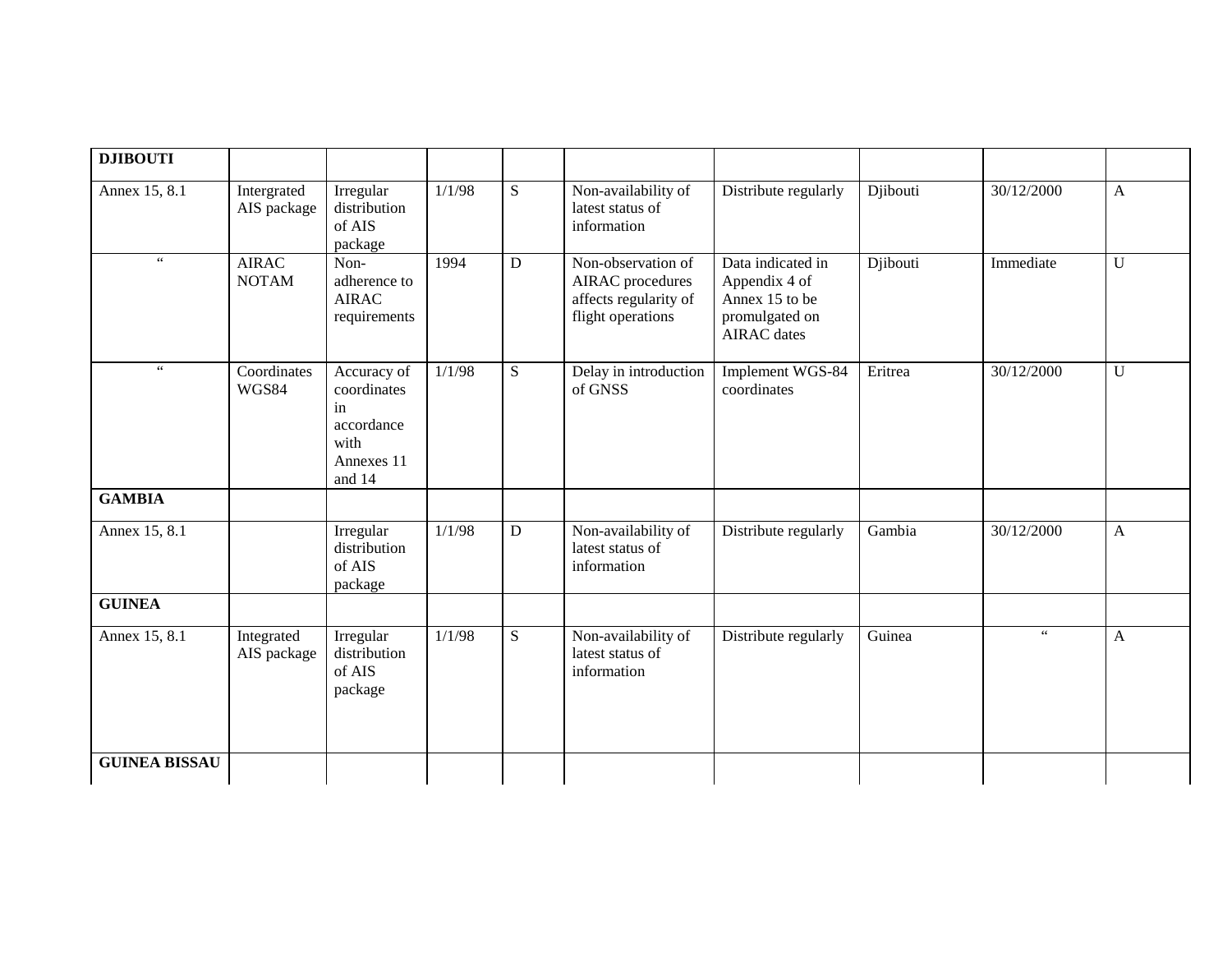| Annex 15, 8.1                      | Coordinates<br><b>WGS84</b> | Accuracy of<br>coordinates<br>in<br>accordance<br>with<br>Annexes 11<br>and 14   | 1/1/98 | ${\bf S}$ | Delay in introduction<br>of GNSS                           | Implementation of<br><b>WGS-84</b><br>coordinates | Guinea Bissau | 30/12/2000                                                              | $\overline{U}$ |
|------------------------------------|-----------------------------|----------------------------------------------------------------------------------|--------|-----------|------------------------------------------------------------|---------------------------------------------------|---------------|-------------------------------------------------------------------------|----------------|
| <b>KENYA</b>                       |                             |                                                                                  |        |           |                                                            |                                                   |               |                                                                         |                |
| Annex 15, 3.4.4<br>AFI/7 Rec.12/29 | Coordinates<br><b>WGS84</b> | Accuracy of<br>coordinates<br>in<br>accordance<br>with<br>Annexes 11<br>and $14$ | 1/1/98 | ${\bf S}$ | Delay in introduction<br>of GNSS                           | <b>Implement WGS 84</b><br>eoordinates            | Kenya         | 30/12/2000<br>Implemented (cf.<br><b>AIP SUPP 13/01</b><br>of 5/4/2001) | $\overline{U}$ |
| Annex 15, 8.1                      | Intergrated<br>AIS package  | Irregular<br>distribution<br>of AIS<br>package                                   | 1/1/98 | ${\bf S}$ | Non-availability of<br>latest status of AIP<br>information | Distribute regularly                              | Kenya         | 30/12/2000<br>Draft AIP New<br>Format ready                             | $\mathbf{A}$   |
| <b>LESOTHO</b>                     |                             |                                                                                  |        |           |                                                            |                                                   |               |                                                                         |                |
| Annex 15, 8.1                      | Integrated<br>AIS package   | Irregular<br>distribution<br>of AIS<br>package                                   | 1/1/98 | ${\bf S}$ | Non-availability of<br>latest status of<br>information     | Distribute regularly                              | Lesotho       | $66 -$                                                                  | $\mathbf{A}$   |
| <b>LIBYA</b>                       |                             |                                                                                  |        |           |                                                            |                                                   |               |                                                                         |                |
| Annex 15, 8.1                      | Coordinates<br><b>WGS84</b> | Accuracy of<br>coordinates<br>in<br>accordance<br>with<br>Annexes 11<br>and 14   | 1/1/98 | ${\bf S}$ | Delay in introduction<br>of GNSS                           | Implementation of<br><b>WGS-84</b><br>coordinates | Libya         | $\zeta\,\zeta$                                                          | $\mathbf U$    |
| <b>MADAGASCAR</b>                  |                             |                                                                                  |        |           |                                                            |                                                   |               |                                                                         |                |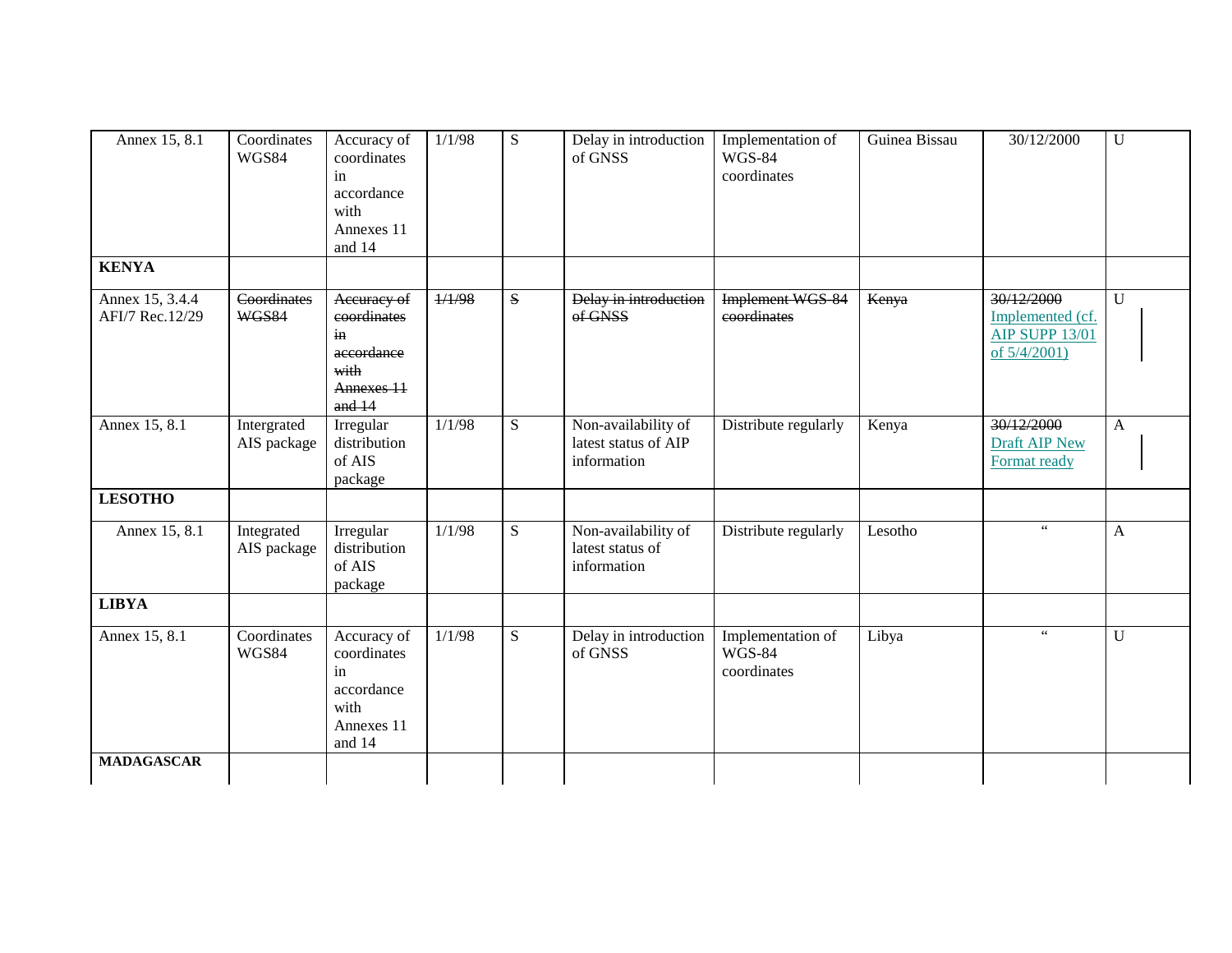| Annex 15, 8.1        | <b>ICAO</b><br>Mandatory<br>Charts | Non-<br>availability<br>of the ICAO<br>Aerodrome<br>Obstacle<br>Chart - Type<br>A for<br><b>Dzaoudzi</b><br>and Moroni<br><b>Comoros</b> | 1990   | ${\bf S}$ | Lack of this chart<br>affects safety                   | Publish the required<br>Chart for Moroni<br>and Dzaoudzi | Madagascar | $\epsilon\,\epsilon$ | U            |
|----------------------|------------------------------------|------------------------------------------------------------------------------------------------------------------------------------------|--------|-----------|--------------------------------------------------------|----------------------------------------------------------|------------|----------------------|--------------|
| <b>MOZAMBIQUE</b>    |                                    |                                                                                                                                          |        |           |                                                        |                                                          |            |                      |              |
| Annex 15, 8.1        | <b>NOTAM</b>                       | Irregular<br>Publication<br>of NOTAM                                                                                                     | 1/1/98 | S         | Lack of NOTAM<br>affects safety                        | Publish regularly                                        | Mozambique | Immediate            | $\mathbf U$  |
| $\epsilon\,\epsilon$ | Intergrated<br>AIS package         | Irregular<br>distribution<br>of AIS<br>package                                                                                           | 1/1/98 | ${\bf S}$ | Non-availability of<br>latest status of<br>information | Distribute regularly                                     | Mozambique | 30/12/2000           | $\mathbf{A}$ |
| <b>NAMIBIA</b>       |                                    |                                                                                                                                          |        |           |                                                        |                                                          |            |                      |              |
| Annex 15, 8.1        | <b>ICAO</b><br>Mandatory<br>Charts | Non-<br>availability<br>of ICAO<br>Aerodrome<br>Chart for<br>Keetmansho<br>op and<br>Windhoek                                            | 1979   | ${\bf S}$ | Lack of these charts<br>affects safety                 | Publish the required<br>Charts                           | Namibia    | $\epsilon\,\epsilon$ | $\mathbf U$  |
| <b>RWANDA</b>        |                                    |                                                                                                                                          |        |           |                                                        |                                                          |            |                      |              |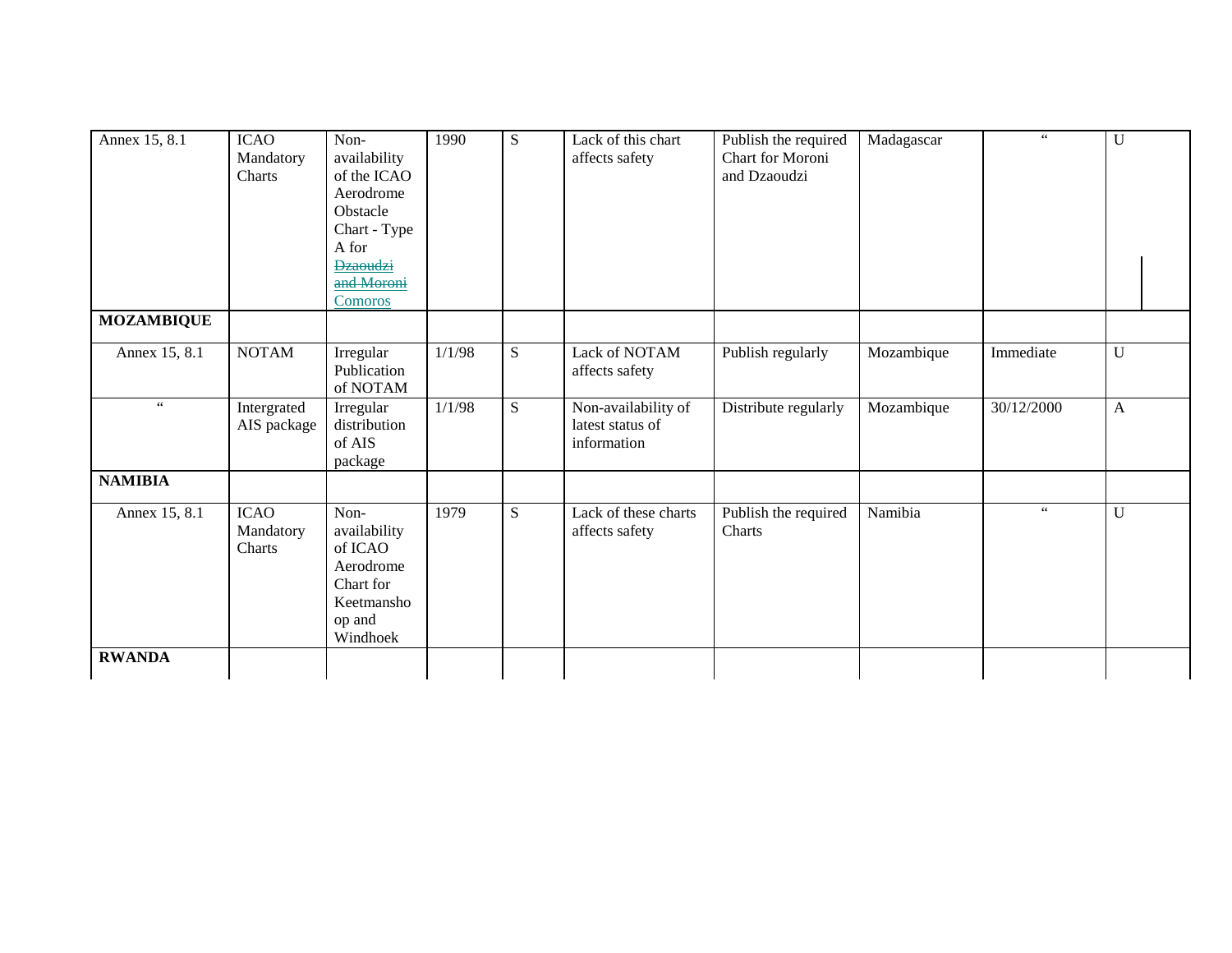| Annex 15, 8.1        | <b>ICAO</b><br>Mandatory<br>Aerodrome<br>Chart<br><b>ICAO</b><br>Aerodrome<br>Obstacle<br>Chart type A | Non-<br>availability<br>of ICAO<br>Aerodrome<br>Chart and<br>Aerodrome<br>Obstacle<br>Chart - Type<br>A | 1979   | S                                    | Lack of these charts<br>affects safety                              | Publish the two<br>Charts for Kigali             | Rwanda      | $\zeta\,\zeta$ | U                                    |
|----------------------|--------------------------------------------------------------------------------------------------------|---------------------------------------------------------------------------------------------------------|--------|--------------------------------------|---------------------------------------------------------------------|--------------------------------------------------|-------------|----------------|--------------------------------------|
| <b>SAO TOME</b>      |                                                                                                        |                                                                                                         |        |                                      |                                                                     |                                                  |             |                |                                      |
| Annex 15, 8.1        | Coordinates<br><b>WGS84</b>                                                                            | Accuracy of<br>coordinates<br>$\underline{\textbf{in}}$<br>accordance<br>with<br>Annexes 11<br>and 14   | 1/1/98 | $\underline{\underline{\mathbf{S}}}$ | Delay in introduction<br>of GNSS                                    | <b>Implement WGS 84</b><br>eoordinates           | Sao Tome    | 30/12/2000     | $\underline{\underline{\mathsf{U}}}$ |
| $\epsilon\,\epsilon$ | <b>NOTAM</b>                                                                                           | Irregular<br>Publication<br>of NOTAM                                                                    | 1991   | D                                    | Lack of NOTAM<br>affects safety                                     | Publish regularly                                | Sao Tome    | Immediate      | $\overline{U}$                       |
| <b>SIERA LEONE</b>   |                                                                                                        |                                                                                                         |        |                                      |                                                                     |                                                  |             |                |                                      |
| Annex 15, 8.1        | <b>NOTAM</b><br><b>WGS-84</b>                                                                          | Irregular<br>Publication<br>of NOTAM<br>Publication<br>of reported<br>points                            | 1991   | ${\bf S}$                            | Lack of NOTAM<br>affects safety<br>Delay in introduction<br>of GNSS | Publish regularly<br>Publish the in the<br>table | Roberts FIR | Immediate      | $\overline{U}$                       |
| <b>SOMALIA</b>       |                                                                                                        |                                                                                                         |        |                                      |                                                                     |                                                  |             |                |                                      |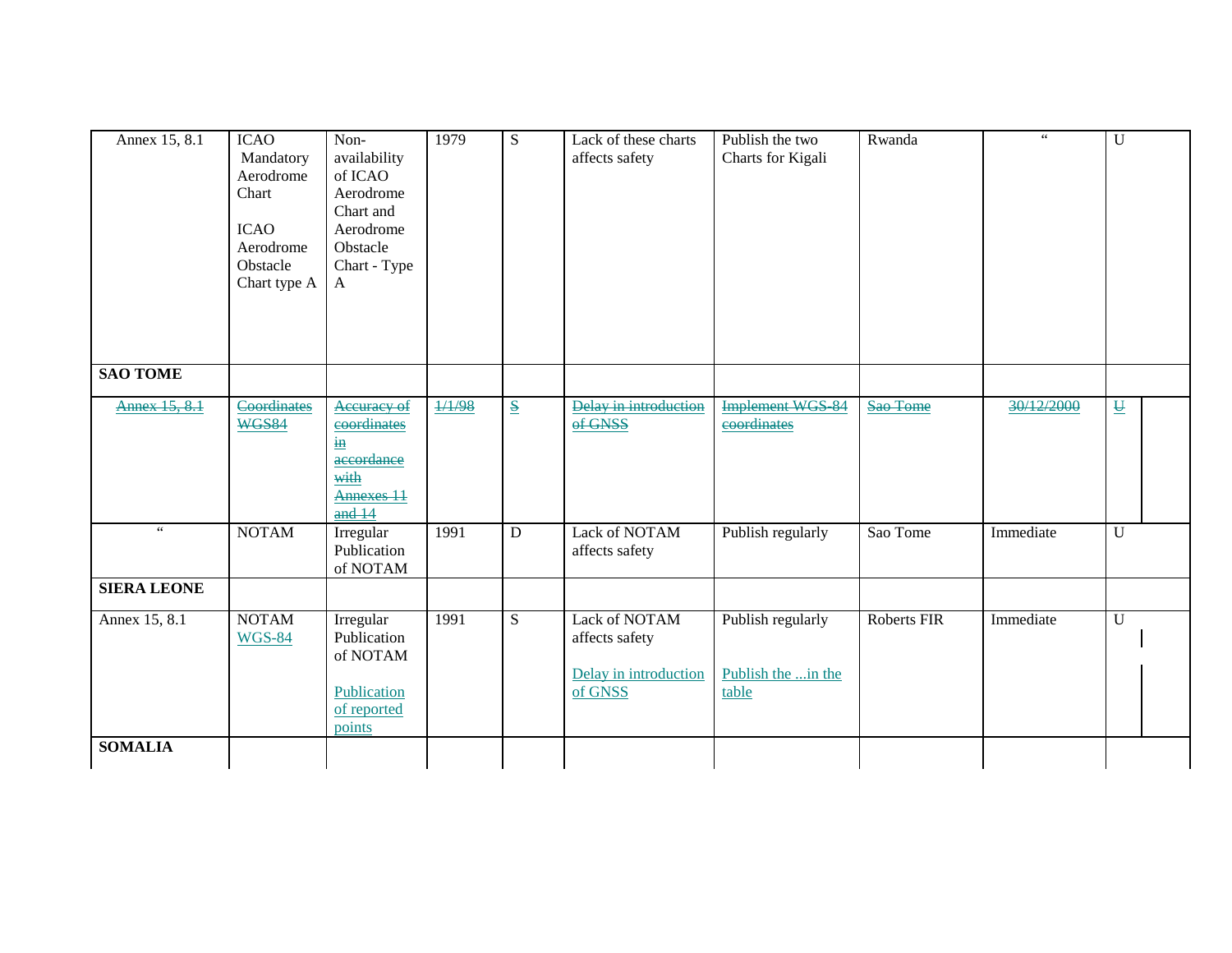| Annex 15, 8.1 | Coordinates<br><b>WGS84</b>                                                                                                                              | Accuracy of<br>coordinates<br>in<br>accordance<br>with<br>Annexes 11<br>and 14                  | 1/1/98 | S | Delay in introduction<br>of GNSS       | Implementation of<br>$\overline{W}$ GS-84<br>coordinates | Somalia | 30/12/2000           | U              |
|---------------|----------------------------------------------------------------------------------------------------------------------------------------------------------|-------------------------------------------------------------------------------------------------|--------|---|----------------------------------------|----------------------------------------------------------|---------|----------------------|----------------|
| Annex 15, 8.1 | <b>ICAO</b><br>Mandatory<br>Aerodrome<br>Chart<br><b>ICAO</b><br>Aerodrome<br>Obstacle<br>Chart type A<br><b>ICAO</b><br>Instrument<br>Approach<br>Chart | Non-<br>availability<br>of ICAO<br>mandatory<br>Charts for<br>Hargeissa<br>Kismayu<br>Mogadishu | 1990   | S | Lack of these charts<br>affects safety | Publish the three<br>Charts as required                  | Somalia | 30/12/2000           | $\overline{U}$ |
| <b>SUDAN</b>  |                                                                                                                                                          |                                                                                                 |        |   |                                        |                                                          |         |                      |                |
| Annex 15, 8.1 | Coordinates<br>WGS84                                                                                                                                     | Accuracy of<br>coordinates<br>in<br>accordance<br>with<br>Annexes 11<br>and 14                  | 1/1/98 | S | Delay in introduction<br>of GNSS       | Implement WGS-84<br>coordinates                          | Sudan   | 30/12/2000           | $\overline{U}$ |
|               | <b>ICAO</b><br>Mandatory<br>Charts                                                                                                                       | Non-<br>availability<br>of ICAO<br>Aerodrome<br>Chart for<br>Khartoum                           | 1990   | S | Lack of this chart<br>affects safety   | Publish the required<br>Chart                            | Sudan   | $\epsilon\,\epsilon$ | $\overline{U}$ |